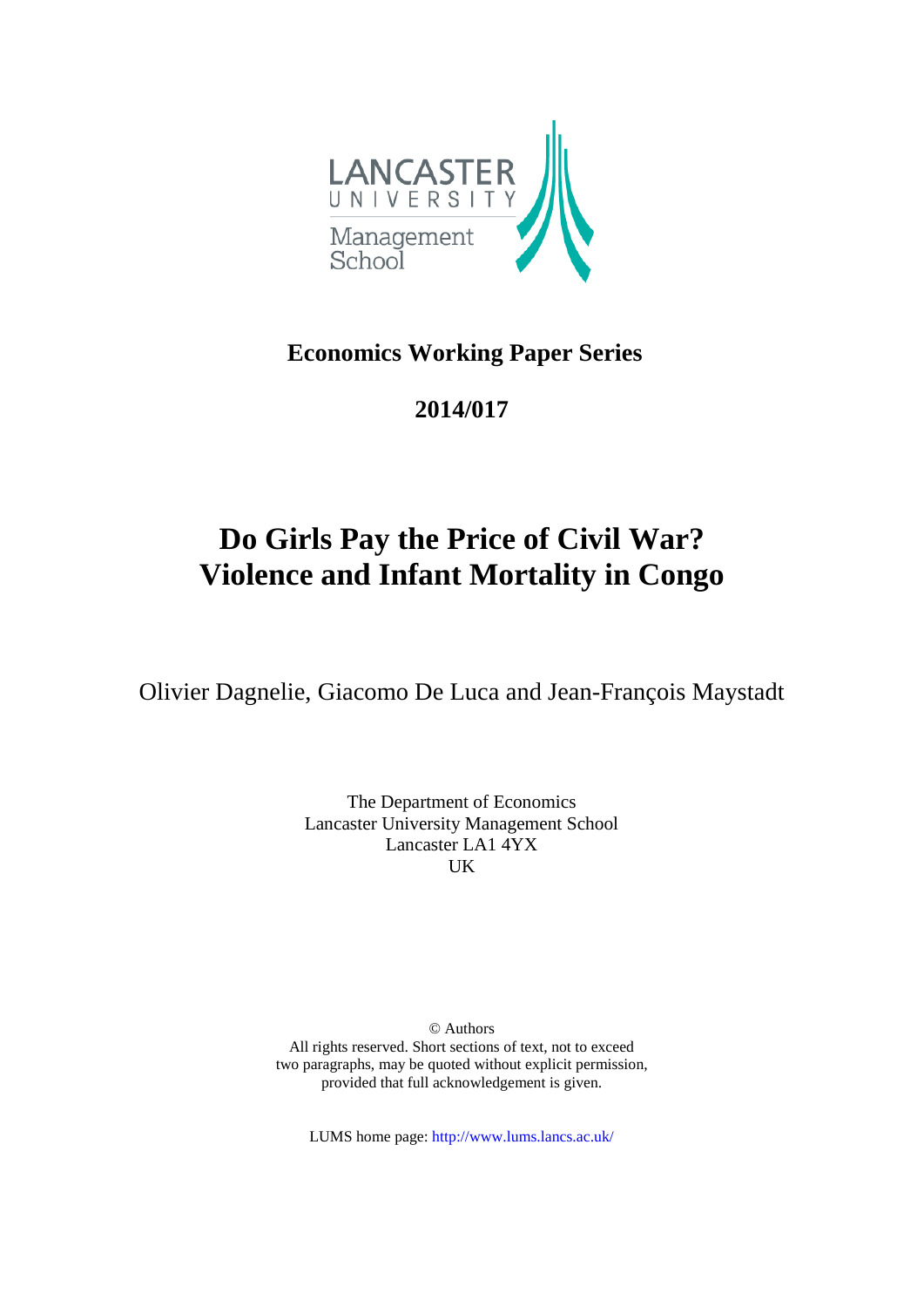## Do Girls Pay the Price of Civil War?

## Violence and Infant Mortality in Congo<sup>∗</sup>

Olivier Dagnelie<sup>†</sup> Giacomo De Luca<sup>‡</sup> Jean-François Maystadt<sup>§</sup>

September 2014

#### Abstract

This paper documents the impact of civil wars in the Democratic Re-

public of Congo on infant mortality between 1997 and 2004. It adopts an

instrumental variable approach to correct for the non-random timing and

location of conflict. Strong and robust evidence, including mother fixed

<sup>∗</sup>We would like to thank Olivier Ecker, Kalle Hirvonen, Hannes Mueller, Petros Sekeris, and all participants in conferences and seminars where previous versions of this paper were presented. All errors and opinions expressed remain our own. Jean-François Maystadt is grateful to the Center for Institutions and Economic Performance (LICOS), KU Leuven and the International Food Policy Research Institute (IFPRI) for their support during his post-doctoral position, during which this research was initiated. He also acknowledges the CGIAR Research Program on Policies, Institutions, and Markets (PIM) and the KU Leuven research fund (Methusalem) for their financial support.

†Centre for Research in Economic Development, University of Namur, Belgium. Email: olivier.dagnelie@gmail.com.

‡Department fo Economics, University of York, UK and LICOS KU Leuven, Belgium. Email: giacomo.deluca@york.ac.uk.

§Department of Economics, Lancaster University Management School, Lancaster, LA1 4YX, UK. Email: j.maystadt@lancaster.ac.uk.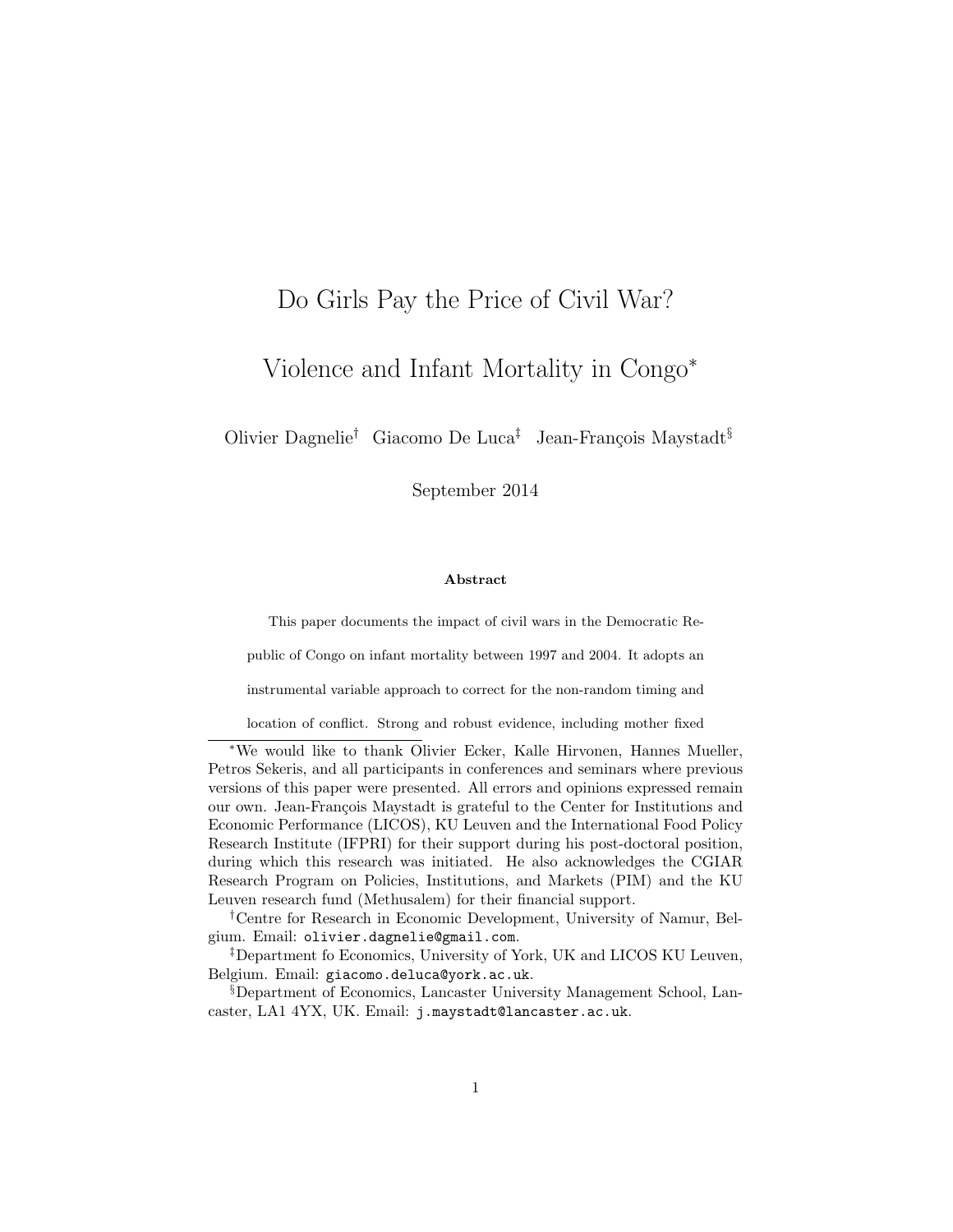effects regressions, shows that conflict significantly increases girl mortality. It also examines the mechanisms explaining this phenomenon, with a focus on disentangling the behavioral from the biological factors. The analysis suggests that gender imbalances in infant mortality are driven by the selection induced by a higher vulnerability of boys in utero rather than by gender discrimination.

Keywords: civil war, infant mortality, gender discrimination.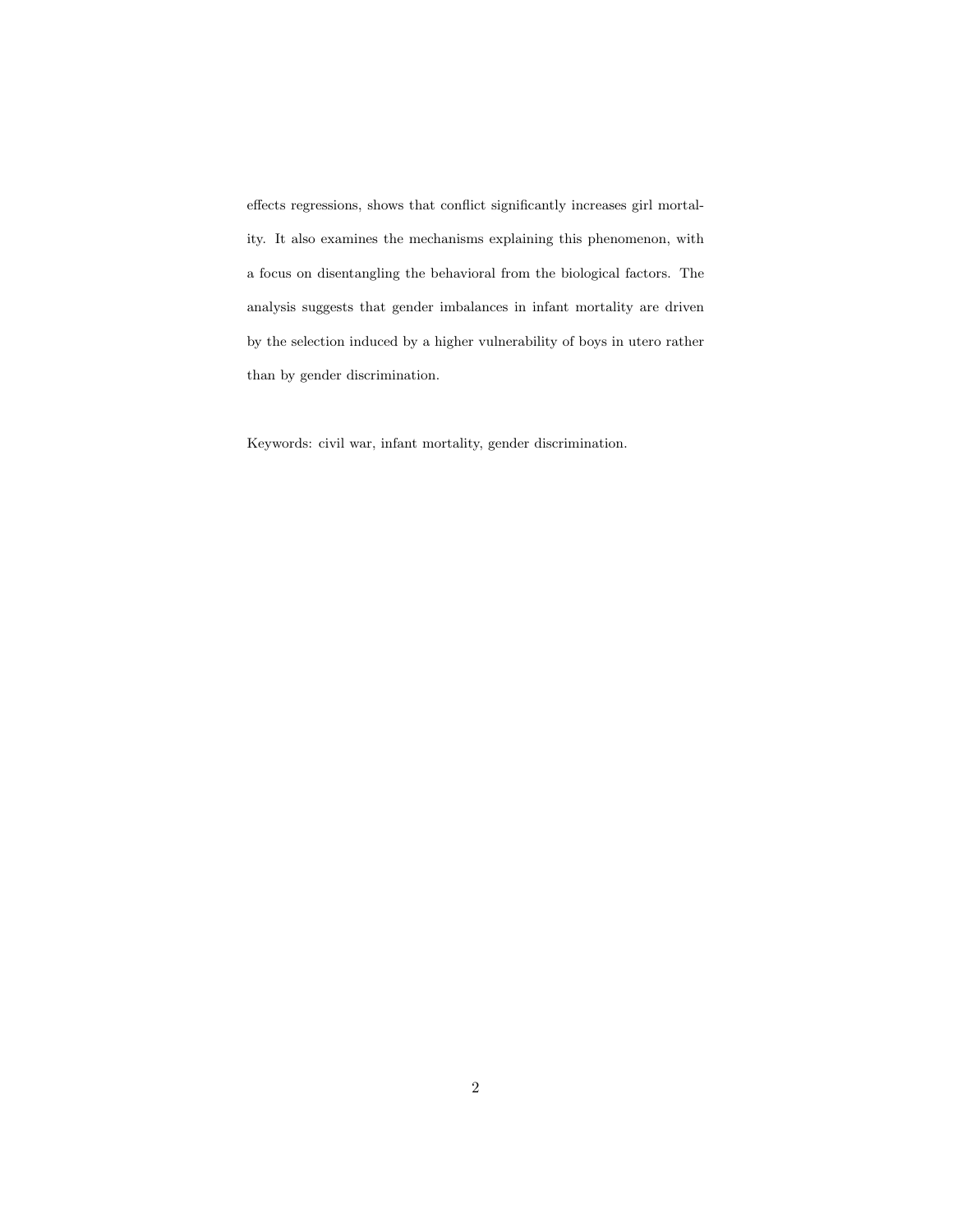## 1 Introduction

The impact of violence on the demography of a society can substantially increase the overall costs of a conflict, and heavily affect the time and the nature of the recovery process (Ghobarah, Huth, and Russett 2003; Chen, Loayza, and Reynal-Querol 2008). A solid knowledge of the effects of war on the most fragile section of the population therefore represents a necessary condition for devising the proper responses to protect the next generations in conflict-prone environments, given the persistence over the life cycle of the detrimental impact of shocks experienced in early life (Aguero and Deolalikar 2012; Akresh et al. 2012; Dominguez and Barre 2013).

A variety of factors may have a negative impact on infants' health. Malnutrition, resulting from the contraction of the internal supply of food and a partial collapse of trade in the regions in which violence unravels, for instance, worsens the general health status of the affected population (Alderman, Hoddinott, and Kinsey 2006; Jenkins, Scanlan, and Peterson 2007; Bundervoet, Verwimp, and Akresh 2009; Akresh and Edmonds 2011). Areas affected by violence are characterized by losses of or poor access to health infrastructures, due to lack of equipment and human resources. Timely interventions in cases of illness are crucial to guarantee full recovery. Limited access to health centers seriously affects antenatal care, professional birth attendance, and postnatal care, thereby endangering the survival of infants. Amid violence, health programs (such as prevention through vaccination and health education) are usually interrupted or implemented discontinuously, increasing the spread of vector-borne diseases.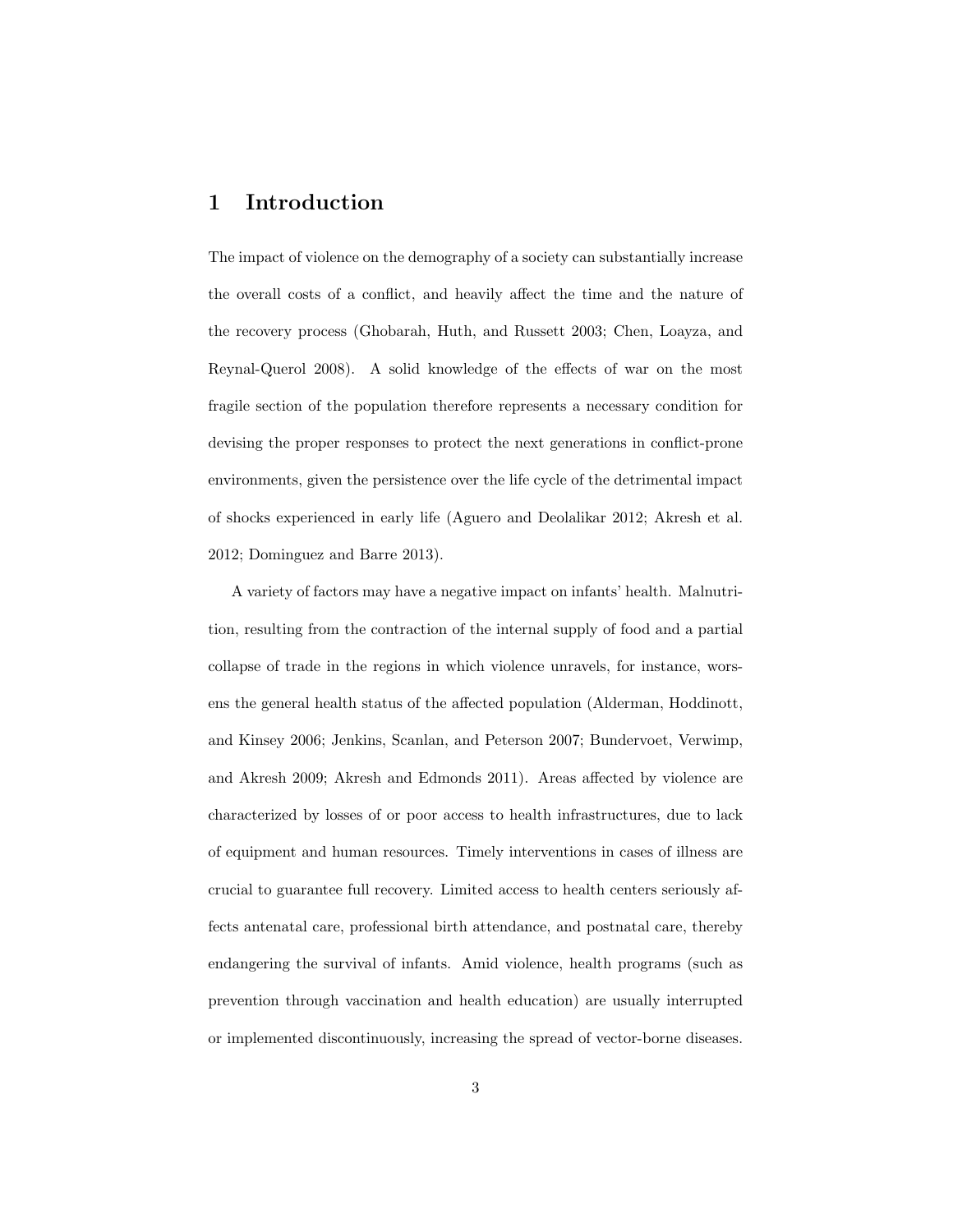When displacement of large shares of a population occurs, lack of clean water and hygiene leads to a higher risk of diarrhea, one of the major causes of child morbidity and mortality. Finally, infants' health may deteriorate as a consequence of conflict-related shocks experienced in utero (Camacho 2008; Almond and Currie 2011; Akresh, Lucchetti, and Thirumurthy 2012; Mansoor and Rees 2012; Minoiu and Shemyakina 2012).

In line with these intuitive considerations, the literature regularly reports increased infant mortality rates in areas affected by civil war. The detrimental effect is consistent across humanitarian organization reports and the medical literature (Toole, Galson, and Brady 1993; Goma Epidemiology Group 1995; Danish Epidemiology Science Centre 1999; Kiros and Hogan 2001; Médecins sans Frontières 2003; Coghlan et al. 2006). For instance, Coghlan et al. (2006) reported higher infant mortality rates in the eastern side of the Democratic Republic of Congo (DRC), the region of the country most heavily affected by the recent civil war.

Contributions in the demography and economics literature, closer to this work in scope and methodologies, also consistently find higher child mortality rates in conflict-ridden areas (Guha-Sapir and van Panhuis 2004; Guha-Sapir et al. 2005; Guha-Sapir and D'Aoust 2010). Davis and Kuritsky (2002) showed that severe military conflicts in sub-Saharan Africa raised infant mortality by 12 per thousand. Studying Khmer Rouge Cambodia, de Walque (2005) showed that infant and under-five mortality were very high for children born from 1970 to 1979. In particular, a child born between 1975 and 1979 had roughly a 15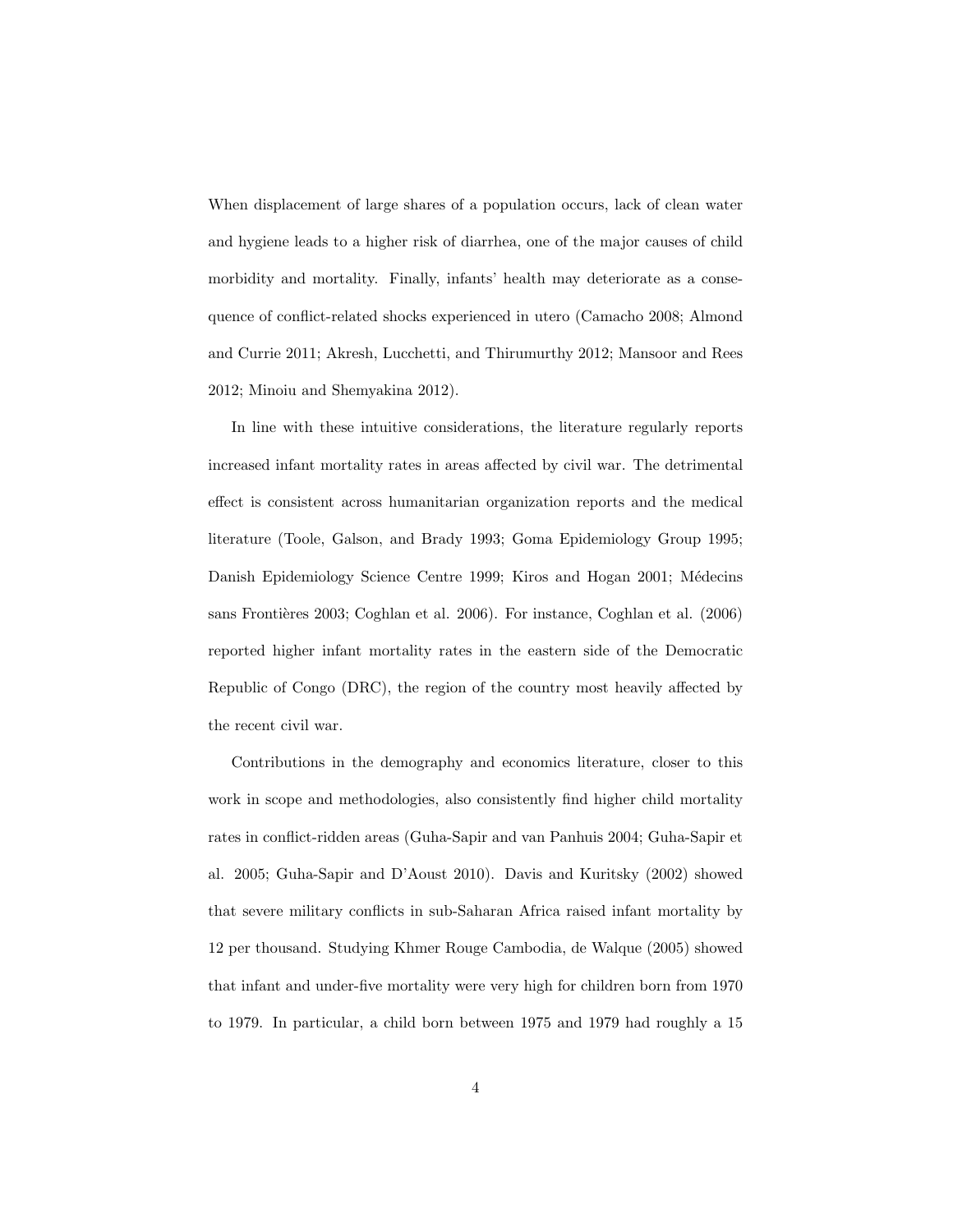percent risk of dying within the first year of life, with no significant difference in mortality across gender. No gender differences were reported by Singh et al. (2005), who studied child mortality among a displaced population in Sudan and Uganda. Interestingly, they also found no difference in child mortality between refugees and the resident population, hinting that camps for internally displaced people might have an ambiguous effect on mortality. Finally, Verwimp and Van Bavel (2005) found that girls born during the refugee crisis in Rwanda displayed a particularly higher mortality rate as compared with those in the nonrefugee population.

None of the previous studies, however, explicitly controlled for the potential endogeneity of conflict location. In particular, this paper argues that conflict is typically not randomly located and that failing to properly account for this may lead to a bias in the estimated results. The fact that violence has been reported to target wealthier households in neighboring countries like Burundi (Bundervoet 2010), Rwanda (Verpoorten 2009), and Uganda (Blattman and Annan 2010) suggests a bias that may push the estimated response of socioeconomic outcomes to conflict toward zero. Besides the likely nonrandomness of conflict, microlevel data on conflict events (based on news reports) may suffer from measurement error. Conflict events in more remote and less connected locations will typically be underreported in the news and consequently in the data (Restrepo, Spagat, and Vargas 2006; Verpoorten 2012). Controlling for the endogeneity solves these two issues at least partially.

This brings us to the main contributions of the present article. First, it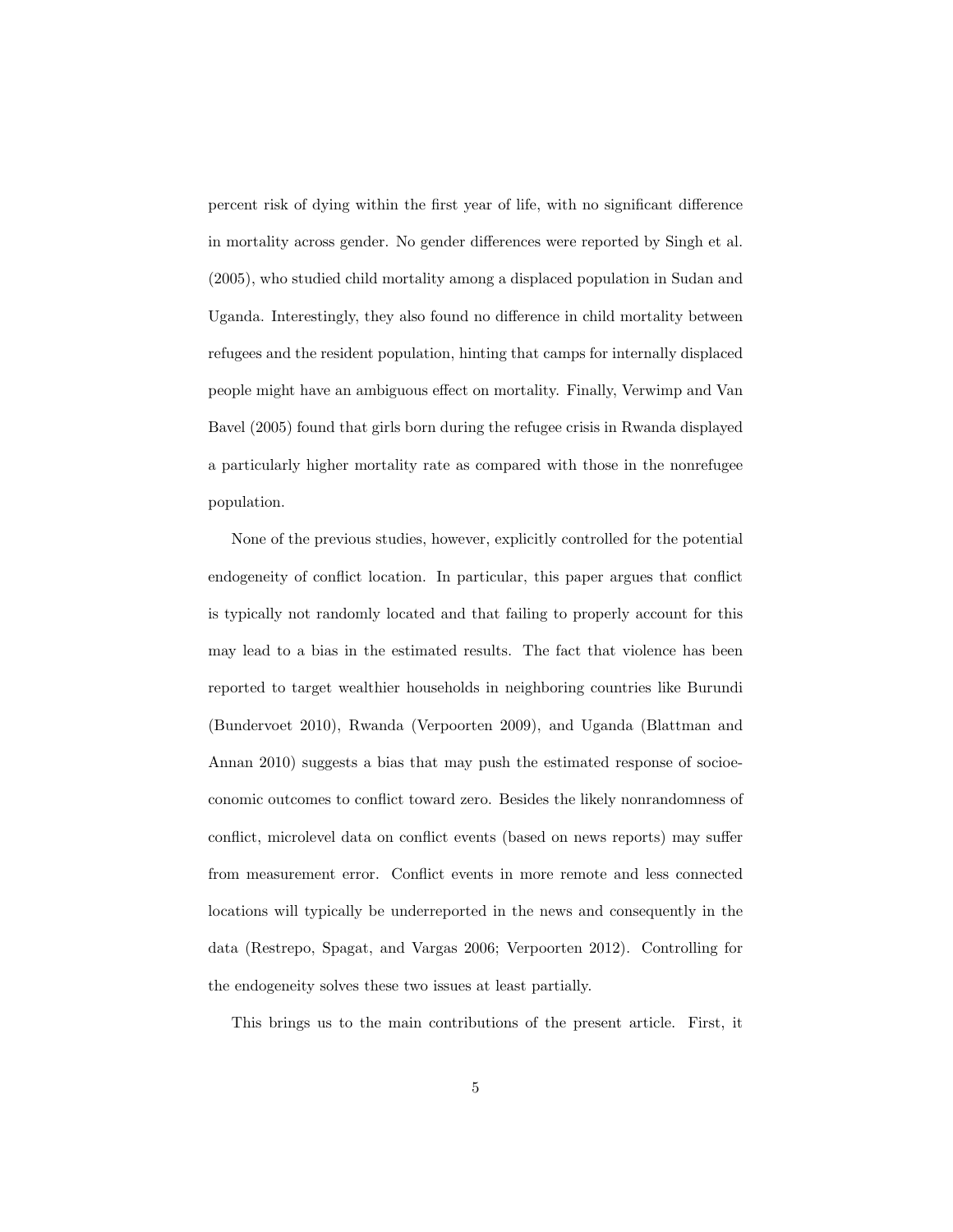studies the impact of recent violence in DRC on infant mortality rates, explicitly addressing the potential endogeneity of conflict location and timing. It instruments for conflict intensity using a mineral price index. In other words, it exploits the exogenous variation in the potential value of mineral sites generated by changes in world mineral prices to predict the geographic distribution of the conflict. The resulting estimates confirm the concerns expressed above. Simple ordinary least squares (OLS) results predict (for some specifications of the model) a decrease in mortality rates during the conflict in the districts most heavily affected by the violence, perhaps because the violence targets wealthier households likely to suffer lower infant mortality rates. An instrumental variables analysis, however, yields the more intuitive result that conflict increases infant mortality rates, but interestingly the detrimental effect seems to concentrate only among girls. This finding is robust to many different specifications, including a very demanding one that controls for mother fixed effects. The magnitude of the effects is substantial. According to the specification controlling for mother fixed effects (along with a long list of individual and climatic variables), an increase in conflict of 1 standard deviation would translate into a 9 percent increase in the likelihood that a girl will die before she turns one year old.

The second contribution of the current study is to shed light on the genderspecific impact it uncovers. It investigates whether the imbalance is driven by biological or behavioral factors. More specifically, it identifies in the literature potential factors that may foster gender discrimination against girls in households facing difficult times. The analysis finds no evidence for the existence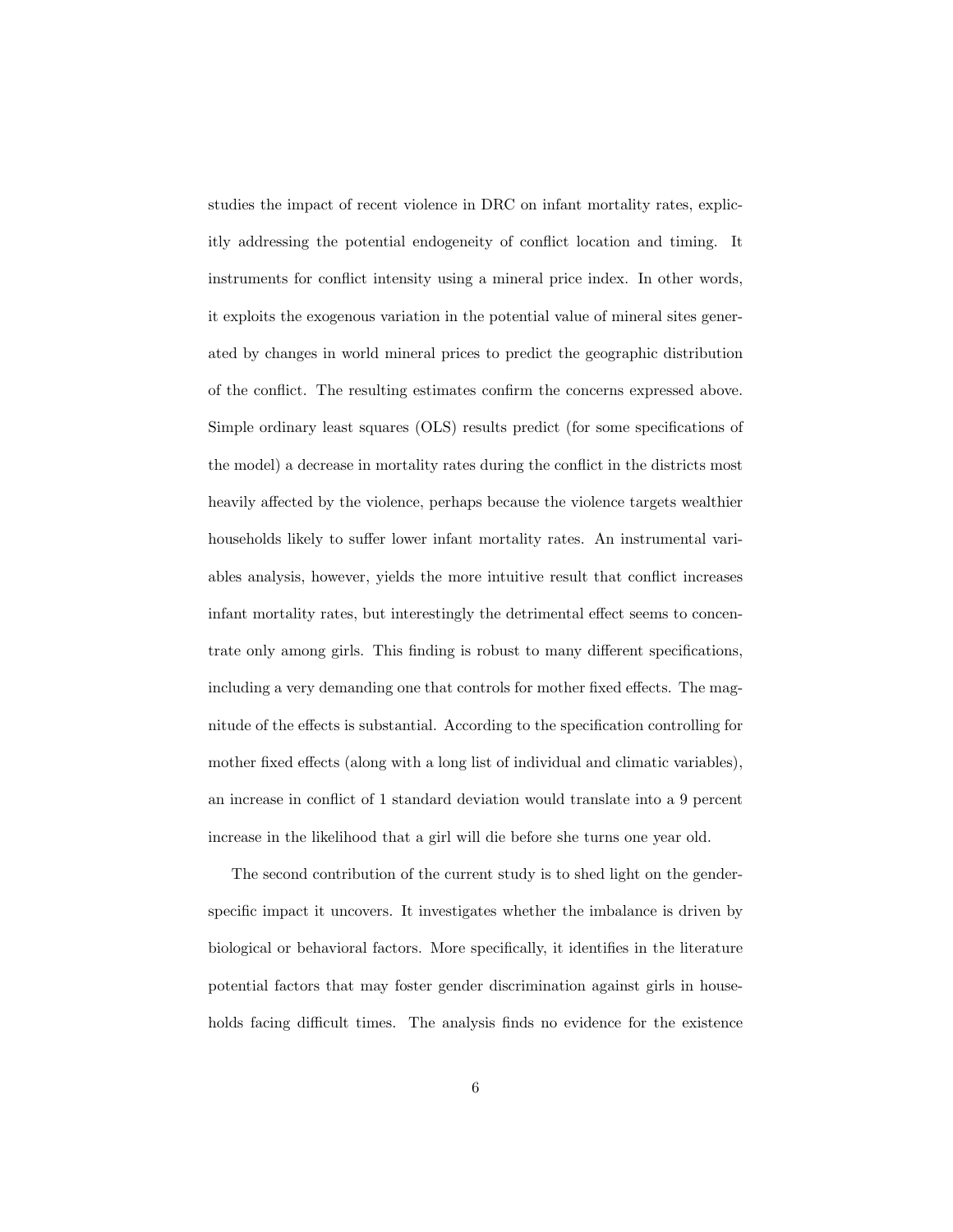of gender discrimination in the context of DRC conflict. In line with medical evidence (Shettles 1961; Mizuno 2000; Kraemer 2000; Catalano et al. 2006), an alternative explanation relates to the biological vulnerability of boys in utero that would generate gender selection at birth (Valente, forthcoming).<sup>1</sup> The present study assesses whether girls' higher mortality rate may be partially explained by a selection in utero against boys due to conflict exposure, and it finds tentative evidence for this mechanism. Overall, the analysis suggests that gender imbalance in child mortality is largely explained by selection in utero against boys rather than resulting from gender discrimination in times of scarce resources. In other words, the survival of the fittest boys in utero would explain gender imbalances during the first 12 months of life.

In the next section we provide the relevant background information on the armed conflict in the DRC. Section 3 presents the data. Section 4 lays out the empirical strategy, and results are presented in Section 5. Section 6 discusses the relative importance of behavioral and biological factors in explaining the different impact of violence on male and female infants. The last section concludes.

## 2 Historical Background

The DRC has experienced two of the most violent wars in recent history. The first Congolese war, which started at the end of 1996, is usually interpreted as a fight by the coalition of the Congolese rebellion led by Laurent-Desire Kabila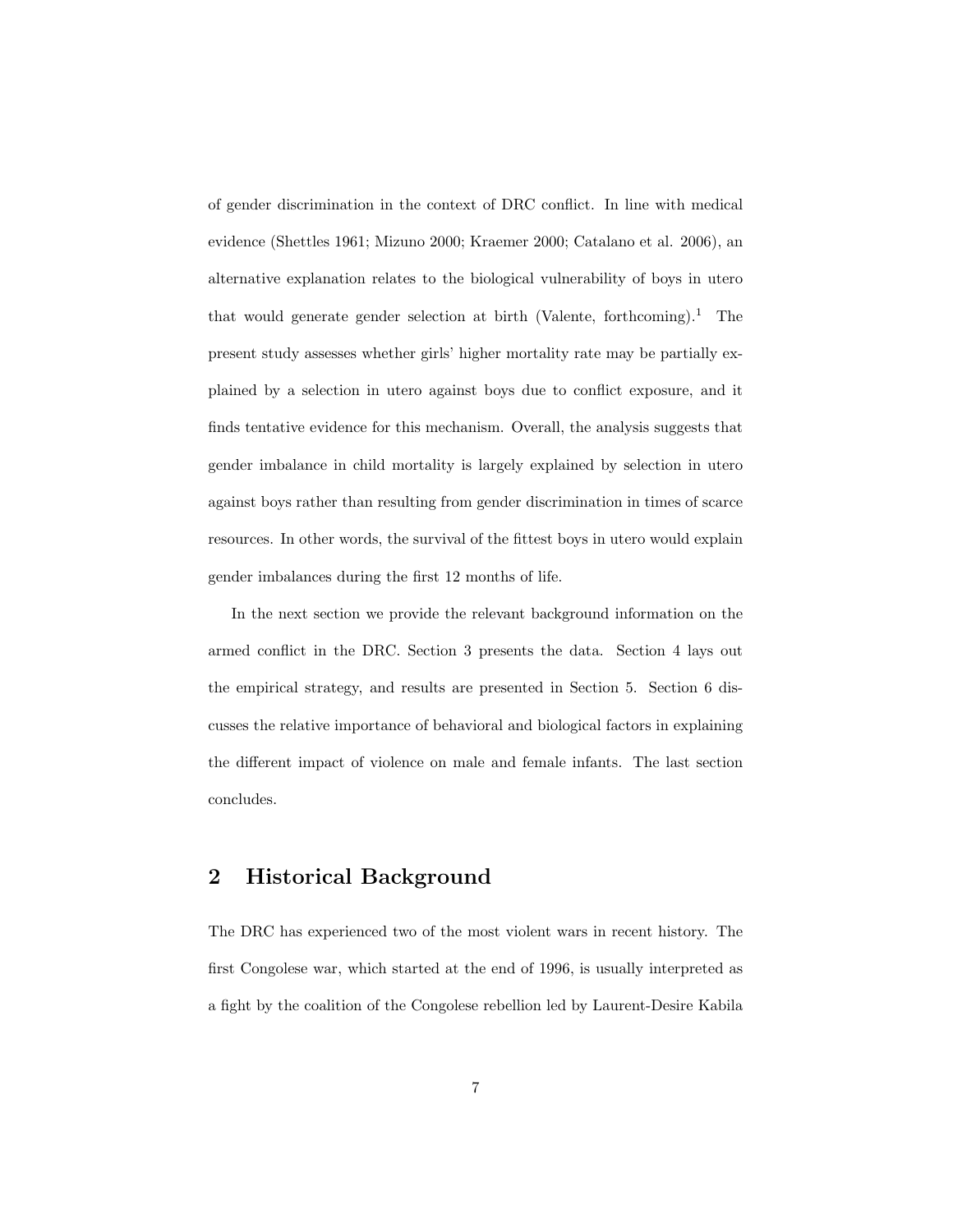with the foreign governments of Rwanda and Uganda not only to overthrow Mobutu but also to eradicate the presence of Rwandan Hutu refugees in eastern DRC, where they had escaped in the aftermath of the 1994 genocide (Vlassenroot and Raeymaekers 2004; Prunier 2009).

The second Congolese war unraveled between 1998 and 2004, with an astonishing estimated death toll of more than 3.8 million people (International Rescue Committee 2011) and an estimated 1.7 million internally displaced people (Internal Displacement Monitoring Center 2011). This magnitude of death and displacement is likely to have impinged upon the health of infants in affected areas. Interestingly, there is extensive anecdotal evidence of the role of minerals in shaping the dynamics of the conflicts, particularly during the second war (Congdon Fors and Olsson 2004; Turner 2007; Gambino 2011; Stearns 2011; Sanchez de la Sierra 2013). This link will constitute the rationale of our instrumental variable strategy.

The provinces most heavily affected by the violence were Orientale and North and South Kivu, the areas in which the concentration of local and foreign armed groups was highest. Conflict was also concentrated in the territory of Pweto (Haut-Katanga district) in the Katanga province as well as in Kinshasa (see Figure 1).

#### [FIGURE 1 ABOUT HERE]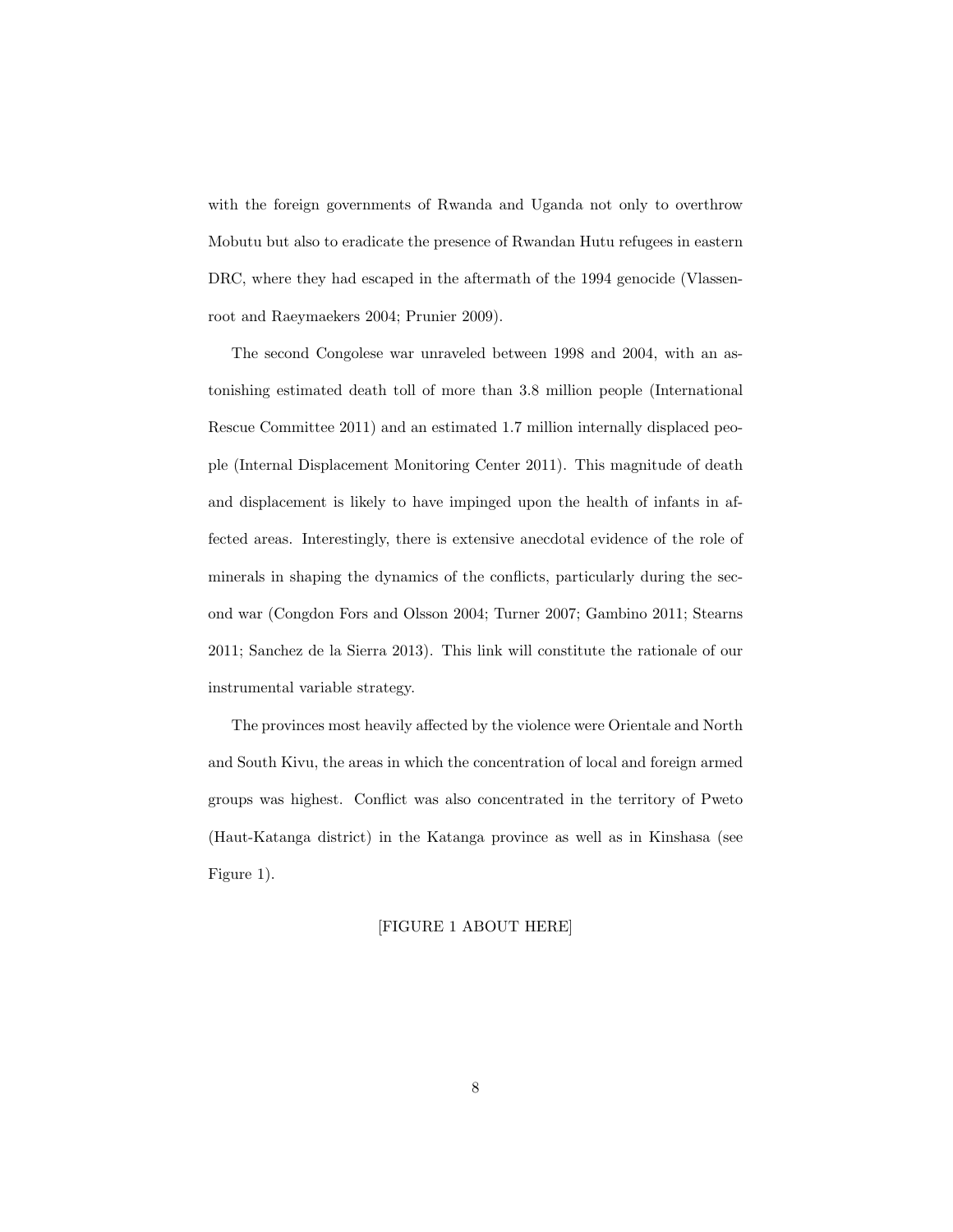## 3 Data Sources and Sample Construction

To assess the impact of the conflict in terms of infant mortality —defined as child mortality at 12 months —we make use of the Demographic and Health Survey (DHS) on DRC carried out in 2007. Since we take advantage of the timing and location variations of conflict events, our main sample excludes children for whom we do not know exactly where their household was living at the time of their birth.<sup>2</sup> We select those children born between 1997 and 2004, encompassing the two Congolese wars. DHS surveys are meant to be nationally representative and collect individual information on women aged 15 to 49 on education, demographic, and health issues as well as some information on the location of the interview, among which are GPS coordinates.<sup>3</sup> Thanks to the inclusion of each woman's maternal history in the dataset, we have recovered detailed information such as when her children were born; whether they are still alive and if not, when they died; and whether they were part of a multiple birth. This enables us to create variables counting the number of brothers and sisters alive at the time of a child's birth.

We also take advantage of the geographical information linked to each DHS cluster to create three climatic variables. Given the emerging evidence on the links between weather shocks and violence (Hsiang, Burke, and Miguel 2013), introducing these variables could potentially reduce the risk of confounding factors. The first two variables are expressed in standard deviations from a long-term average (that is, of the previous 25 years) and are the relative sum of, respectively, monthly rainfall and temperature observations during the first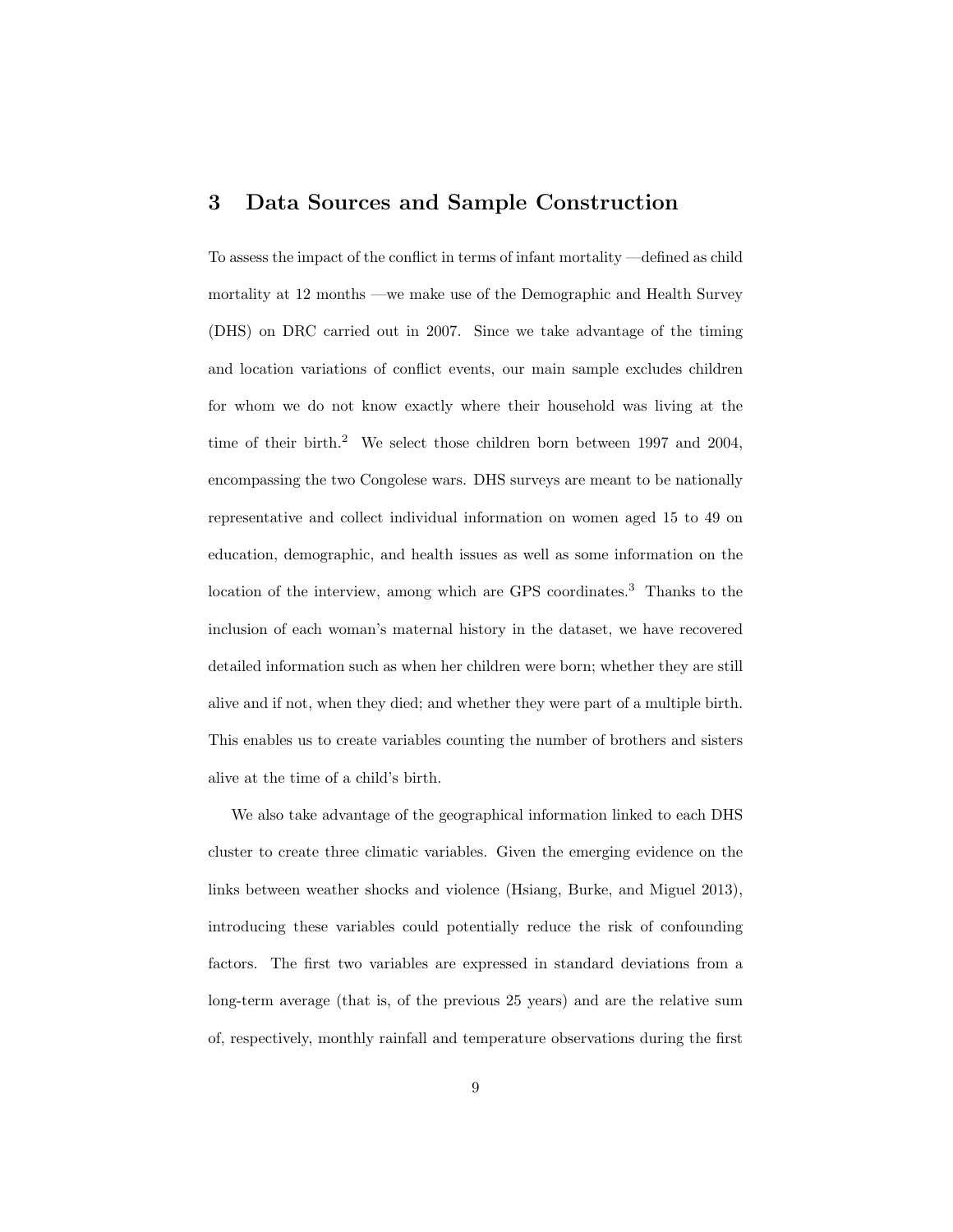12 months of life of each child. The data used to construct the measure of precipitation and temperature come from Terrestrial Precipitation: 1900–2008 Gridded Monthly Time Series, Version 2.01, interpolated and documented by Matsuura and Willmott (2009). This dataset is a compilation of updated sources and provides monthly precipitation (and mean temperature) interpolated to a latitude/longitude grid of 0.5 degree by 0.5 degree from an average of 20 weather stations.

We also create a third variable combining rainfall with daily temperature obtained from the Prediction of Worldwide Energy Resource (POWER) database of the US National Aeronautics and Space Administration (NASA): the number of months of potential malaria exposure in the first 12 months of life. To build such an index we apply the approach proposed by Kudamatsu , Persson, and Str omberg (2012). Four conditions have to be simultaneously satisfied for a month to be considered as malaria prone: The malaria index  $M_{dm}$  for district  $d$  and month  $m$  is set to 1 if and only if

- 1. average monthly rainfall during the past 3 months is at least 60 mm,
- 2. rainfall in at least 1 of the past 3 months is at least 80 mm,
- 3. no day in the past 12 months has an average temperature below  $5^{\circ}$ C, and
- 4. the average temperature in the past 3 months exceeds  $19.5^{\circ}$ C plus the standard deviation of the monthly temperature in the past 12 months.

For the first stage of our instrumental variables estimates, we investigate the relationship between conflict events and mineral prices. To this end, we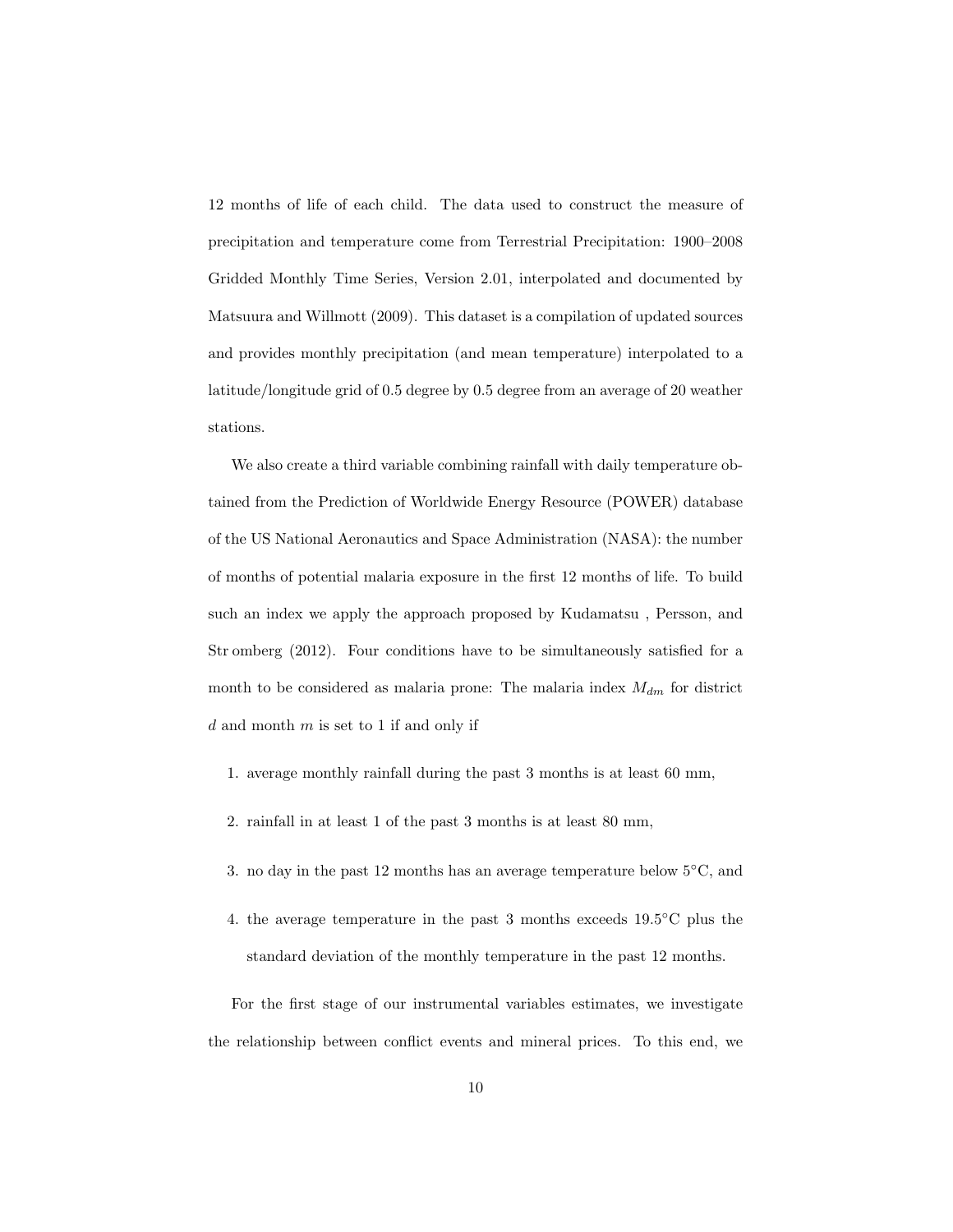construct a panel dataset of conflict events and a price index. We filter the data from the Armed Conflict Location and Event Data Project (ACLED) dataset on the DRC and keep events from January 1, 1997, to December 12, 2004, that are not described as riots (Raleigh et al. 2010). A conflict event is defined as a single altercation wherein force is used by one or more groups for a political end (Raleigh et al. 2010). Thanks to the availability in the dataset of GPS coordinates for each conflict event, we assign each conflict to its respective district and time period, using the shapefiles on DRC from the Global Administrative Areas Database. For each month in the period considered, we create a districtlevel measure of conflict by summing all events taking place in a given district (Conflict Event).

The location of ore for various minerals, obtained from the mineral occurrences map of DRC, is also assigned to one of the  $38$  districts.<sup>4</sup> We therefore know the mineral potential of each district of DRC, which we use to compute a price index.

One can observe, in Figures 1 and 2, the geographical repartition by district, respectively, of conflict events from 1997 to 2004 and mineral exploitation sites in DRC. It is rather striking that the eastern part of the country, richer in minerals as confirmed by Figure 2, experienced more conflict events. This correlation, however, does not account for time variations, which we intend to exploit by interacting the mineral potential of each district with the monthly price of the corresponding resource.

#### [FIGURE 2 ABOUT HERE]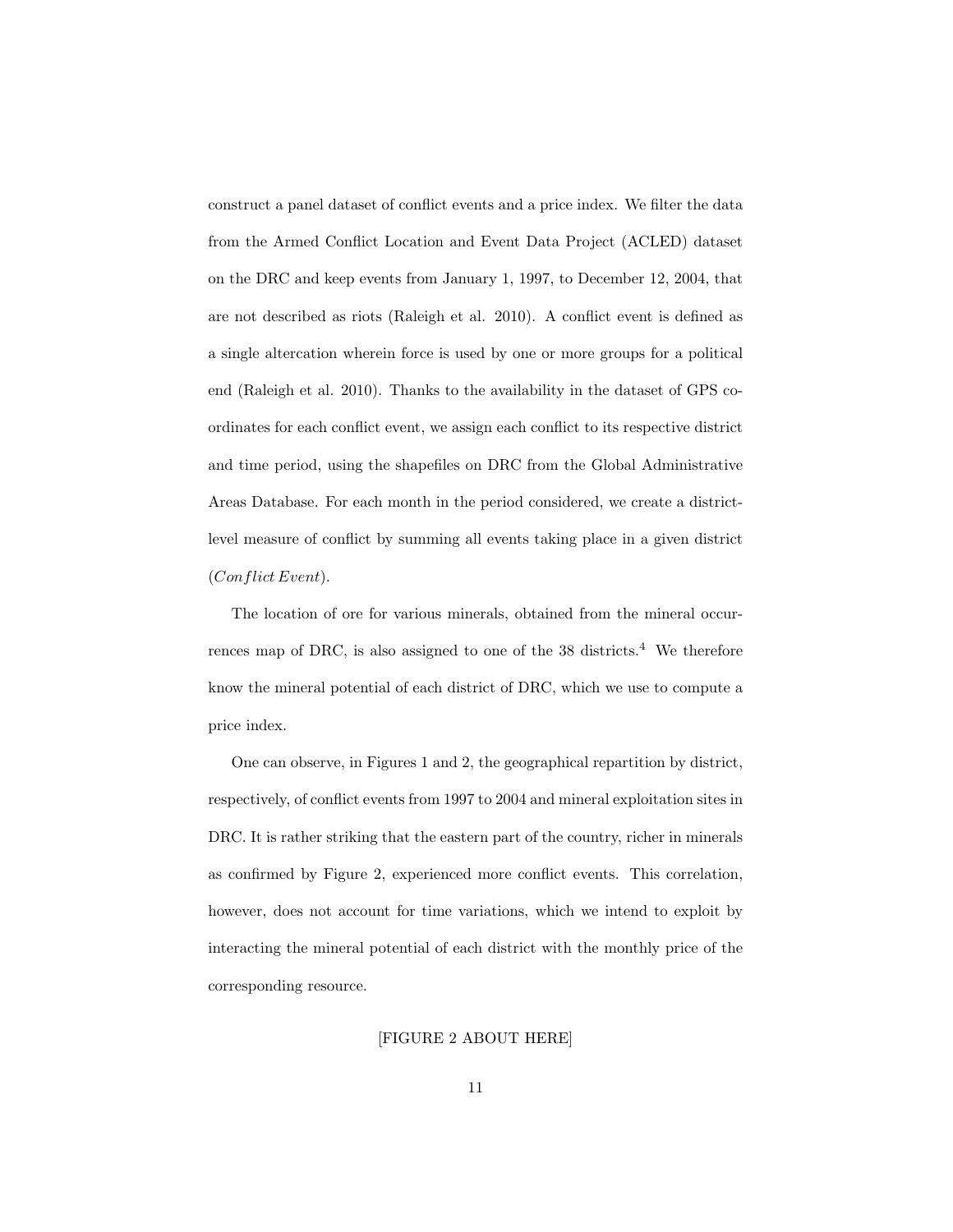We turn to the United Nations Conference on Trade and Development (UNC-TAD) dataset to get the monthly price series of 12 minerals (aluminium, copper, gold, iron, lead, manganese, nickel, oil, phosphate, tin, wolframite, and zinc) and compile information from The Economics of Tantalum (Roskill Information Services 2009), Metal Pages, and the US Geological Survey to build our price series for tantalum. The number of extraction sites is interacted with the monthly mineral prices to obtain a time-varying measure of relative mineral value by district ( $Price Index$ ). For each time period and district, we compute a price index taking account of the number of extraction sites and the price for the set of 13 minerals, as follows:

$$
Price Index_{it} = \sum_{r} \omega_{ri} p_{rt},
$$
\n(1)

where  $\omega_{ri} = mineral s_{ri} / \sum_j mineral s_{rj}$  is a weight measuring the relative importance of mineral r in district i with respect to other districts and  $p_{rt}$  is the price of mineral  $r$  at period  $t$  with a price normalized to 100 for the first period (January 1997). Since we have no information as to the realized or potential extraction of ores of each mineral location, we decided to weight each monthly ore price by a ratio of the number of mineral deposits in the district over the total number of deposits of this particular mineral in the country. This way, we intend to proxy the extraction potential by ore of each district. We sum this potential over all minerals in a price index in order to reflect the district resource endowment value at each point in time. In other words, we capture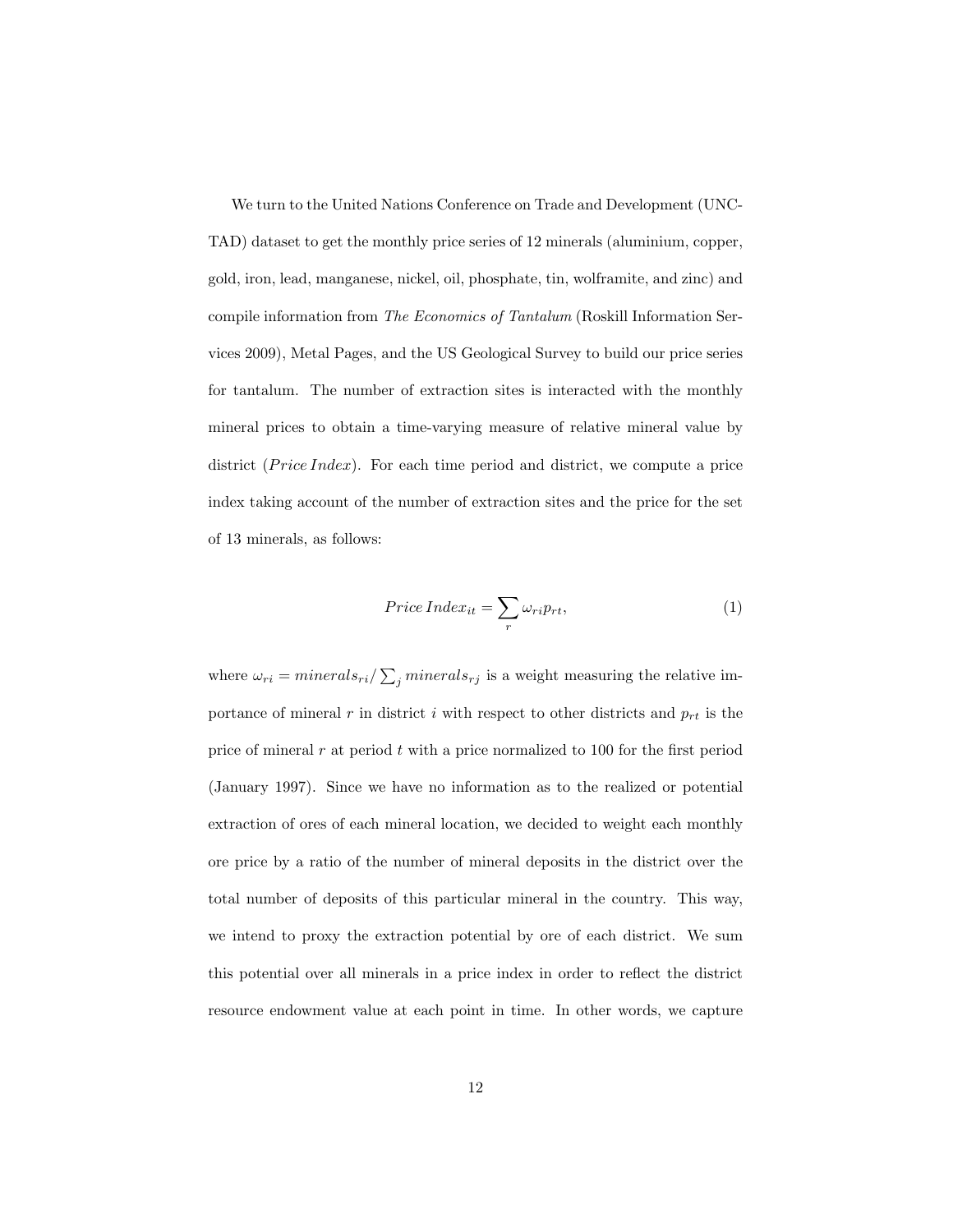how the monthly change in mineral prices alters the relative potential value of the mining sector across districts. This strategy is similar to the one adopted by Bruckner and Ciccone (2010) in their study on conflict in sub-Saharan Africa.

All the variables used in our analysis are described in Table 1. In order to obtain a nationally representative dataset, we resort to sampling weights provided in the DHS. These are needed to render the estimates independent from the sampling design.

Table 1 shows a few noteworthy things. First, infant mortality is relatively high during the period 1997–2004 as 1 child in 10 failing to reach the age of one year. As is commonly observed worldwide, boy mortality is higher than girl mortality (Wilson 1975; Waldron 1998; Garenne 2003). Interestingly, the average ratio of male over female mortality stands at about 1.2, which lies toward the bottom of the range of 1.15—1.30 identified by Garenne (2003) in other countries in normal times. This may already suggest a detrimental impact of warfare on girls' mortality at the aggregated level. Our empirical analysis will put forward compelling evidence that, once the potential endogeneity of conflict location is properly addressed, conflict significantly increases girl mortality.

#### [TABLE 1 ABOUT HERE]

## 4 Empirical Strategy

The ultimate goal is to estimate the impact of conflict on infant mortality. Since the timing and location of conflict events is likely to be nonrandom, we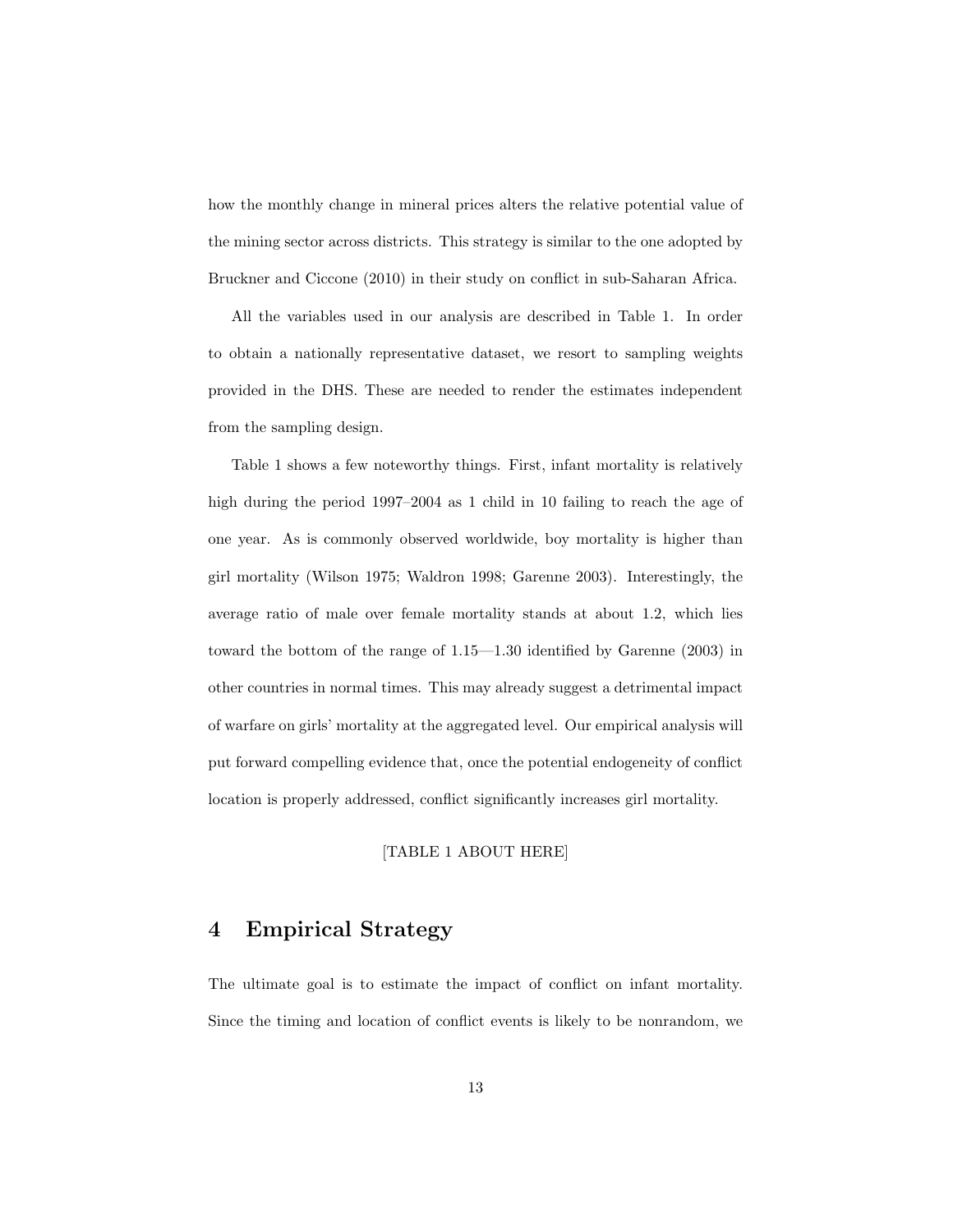turn to instrumental variable analysis. We first discuss in detail the first-stage relationship, wherein we predict conflict distribution based on the change in mineral prices. We then use this instrument to assess the impact of conflict on infant mortality.

### **Conflict**

In the context of conflict in the DRC, we expect resources to shape the distribution of the violence. We therefore use the previously described price index to predict the intensity of conflict by district and over time. Formally, the first-stage specification is as follows:

$$
Conflict_{dt} = \alpha_d + \beta_t + \delta_{dt} + \gamma PriceIndex_{dt} + \varepsilon_{dt}, \qquad (2)
$$

where  $Conflict_{dt}$  is one of the measures of conflict. We control for district fixed effects,  $\alpha_d$ , time fixed effects,  $\beta_t$ , and district-specific linear time trends,  $\delta_{dt}$ . We run several specifications of the model using *Conflict Events* as dependent variable to check the robustness of the first-stage relationship. Next, given the interest of this study, we run the first stage to predict, for each month in the sample, the conflict distribution over the preceding 12 months, denoted by Conflict Events 12. We also adopt an alternative measure of conflict, which records for each month the number of months featuring violence in the districts over the preceding 12 months, denoted by Conflict Exposure 12. In those cases, we change the price index used accordingly (*Price Index* 12).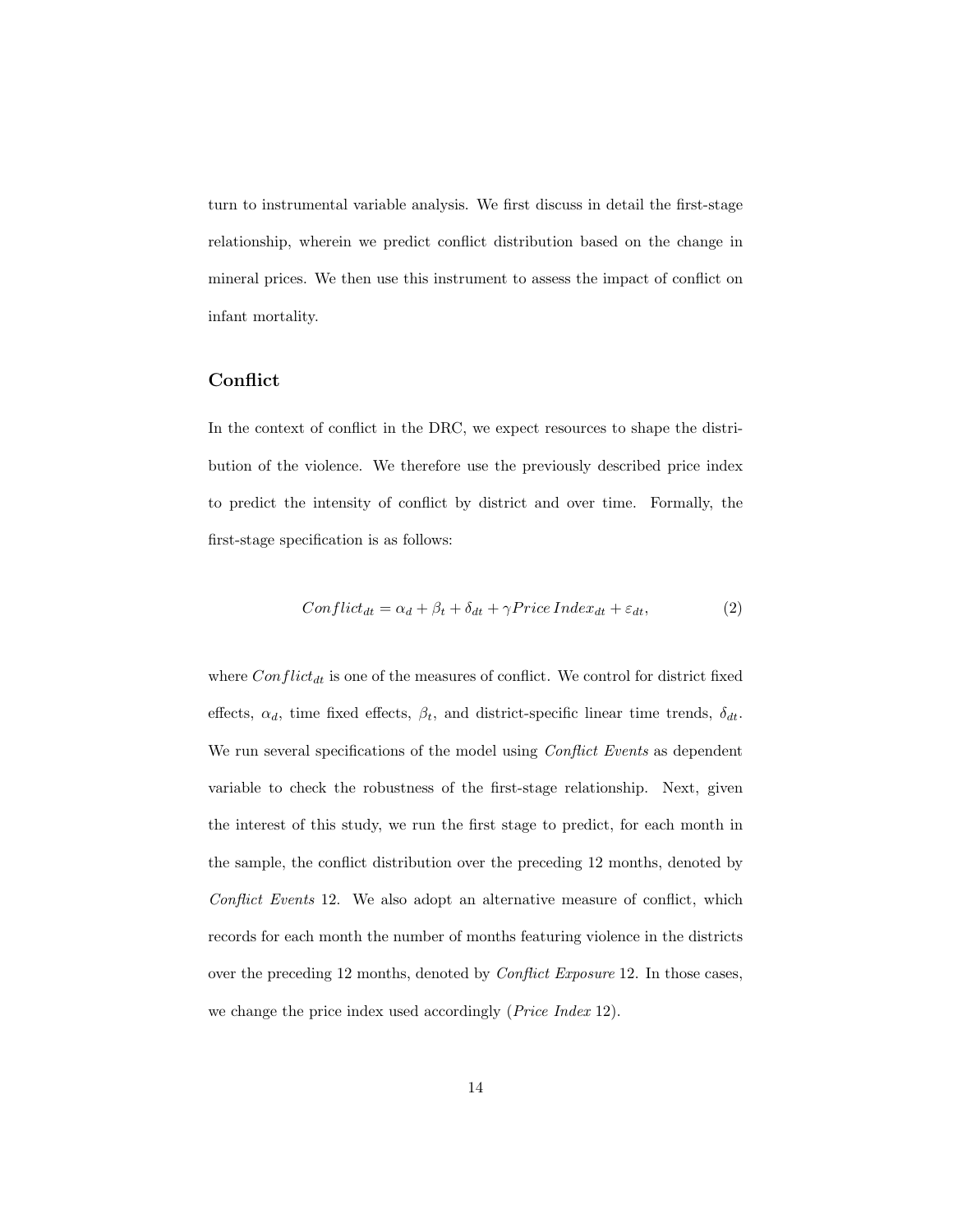#### Infant Mortality

The second stage of the analysis focuses on infant mortality, defined as the mortality of children by 12 months of age. In order to exploit the richness of the dataset, we first run cross-sectional regressions with several types of fixed effects, including a within-household comparison through the use of mother fixed effects. As an alternative specification, we next run panel regressions to estimate mortality rates at 12 months by district.

#### Cross-section Regressions

In this context, the unit of observation is a child,  $i$ , born at month  $m$ , in district d. We check 12 months after her birth whether she is still alive and assign value 1 to our binary variable *Mortality<sub>imd</sub>* if child<sub>i</sub> died during the first 12 months of her life. We denote by  $Conflict Events 12_{dm}$  the sum of conflict events that took place in district  $d$  during the first 12 months of life of child  $i$  born 12 months before month m, that is  $Conflict Events 12_{dm} = \sum_{j=1}^{12} ConflictEvents_{dm-j}$ . Formally, we estimate the following model:

$$
Mortality_{idm} = \alpha_d + \beta_m + \delta' X_i + \lambda' X_{hh} + \gamma Conflict Events 12_{dm} + \varepsilon_{idm},
$$
 (3)

where  $X_i$  is a vector of control variables including whether the child was part of a multiple birth, whether she was the first child, her number of siblings alive, a malaria index (summing the number of months of exposure to malaria), and rainfall and temperature anomalies (with respect to a long-term average of 25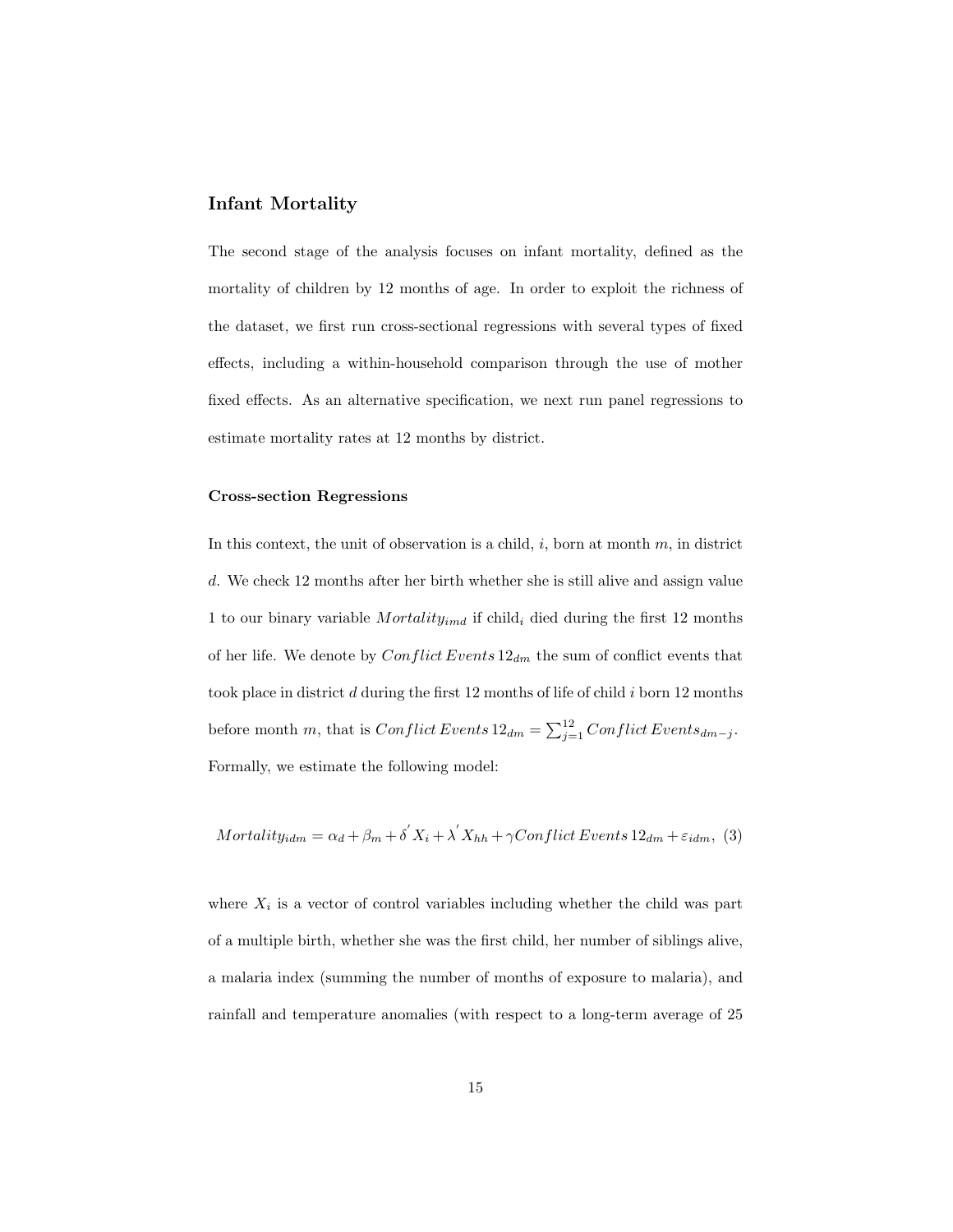years). A further set of variables,  $X_{hh}$ , controls for household characteristics including the education level of the mother and a measure of the wealth of the household.

To deal with the potential endogeneity of conflict distribution, the conflict intensity measure is instrumented by the mineral price index described above. Formally, the following system of two equations is estimated by limited information maximum likelihood:

$$
Mortality_{imd} = \alpha_d + \beta_m + \delta' X_i + \lambda' X_{hh} + \gamma Conflict Events 12_{dm} + \varepsilon_{idm} \quad (4)
$$
  
Conflict Events 12<sub>dm</sub> =  $\delta_d + \rho_m + \eta' X_i + \theta' X_{hh} + \nu Price Index 12_{dm} + \nu_{idm}(5)$ 

The idea behind this empirical strategy is to exploit the timing and location variations of conflict events and to compare children born in the same month in districts affected differently by conflict. Standard errors are clustered at the village level, and sampling weights are used to render the estimates independent of the sampling design. As mentioned before, the regressions are run on the sample of children known to have been born in their mother's interview district. Enlarging the sample to include those children who migrated does not qualitatively change the results.

The most demanding and most convincing specification of this empirical exercise is to include in the model mother fixed effects, enabling us to compare along the dimension of exposure to conflict children born to the same mother. Controlling for mother fixed effects allows us to take account of both environ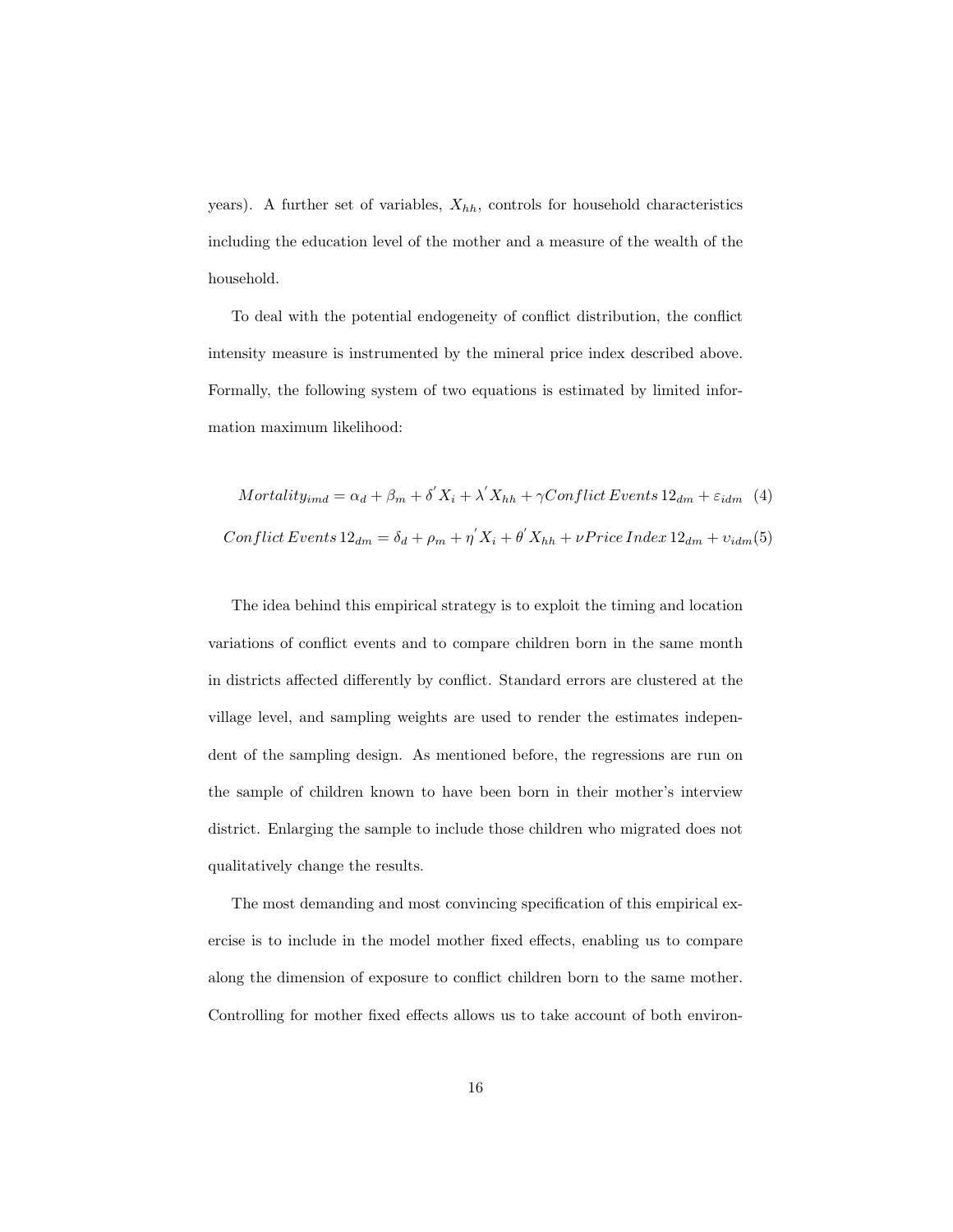mental differences between children and each mother's genetic features. In order to ease the estimation process, we partial out each variable with the series of all the fixed effects. By the Frisch-Waugh-Lovell theorem, we know this method to keep the sign and magnitude of the coefficients unchanged. In order to ensure that the initial inference was correct, we turn to 999 replications of wild bootstrap (percentile-t method), known to resist to heteroskedasticity, to produce confidence intervals.<sup>5</sup>

Beyond the strength of the instruments, this empirical strategy is based on a key identifying assumption. If mineral prices influence infant mortality through another channel than the occurrence of violence, this would violate our exclusion restriction. In particular, one could claim that wealth effects coming from mineral price variations could invalidate our identification strategy. A first indication that it should not be the case is that our point estimates are virtually unchanged when controlling for household characteristics such as the education of the mother or household wealth. Controlling for wealth effects, the exclusion restriction is likely to hold. To test further the plausibility of our exclusion restriction, we proceed to a placebo test. Regressions of the same price index on infant mortality over the period 1980–1996 showed that the exclusion does not seem to be at risk.<sup>6</sup> In particular, we fix the length of the sample to 96 months, as in the main analysis. Next, we run regressions starting on the first month of the enlarged sample (January 1980). Moving each time by one month our sliding window of 96 months from the start of the sample until the end, we test the reduced-form relationship in 95 regressions for the preconflict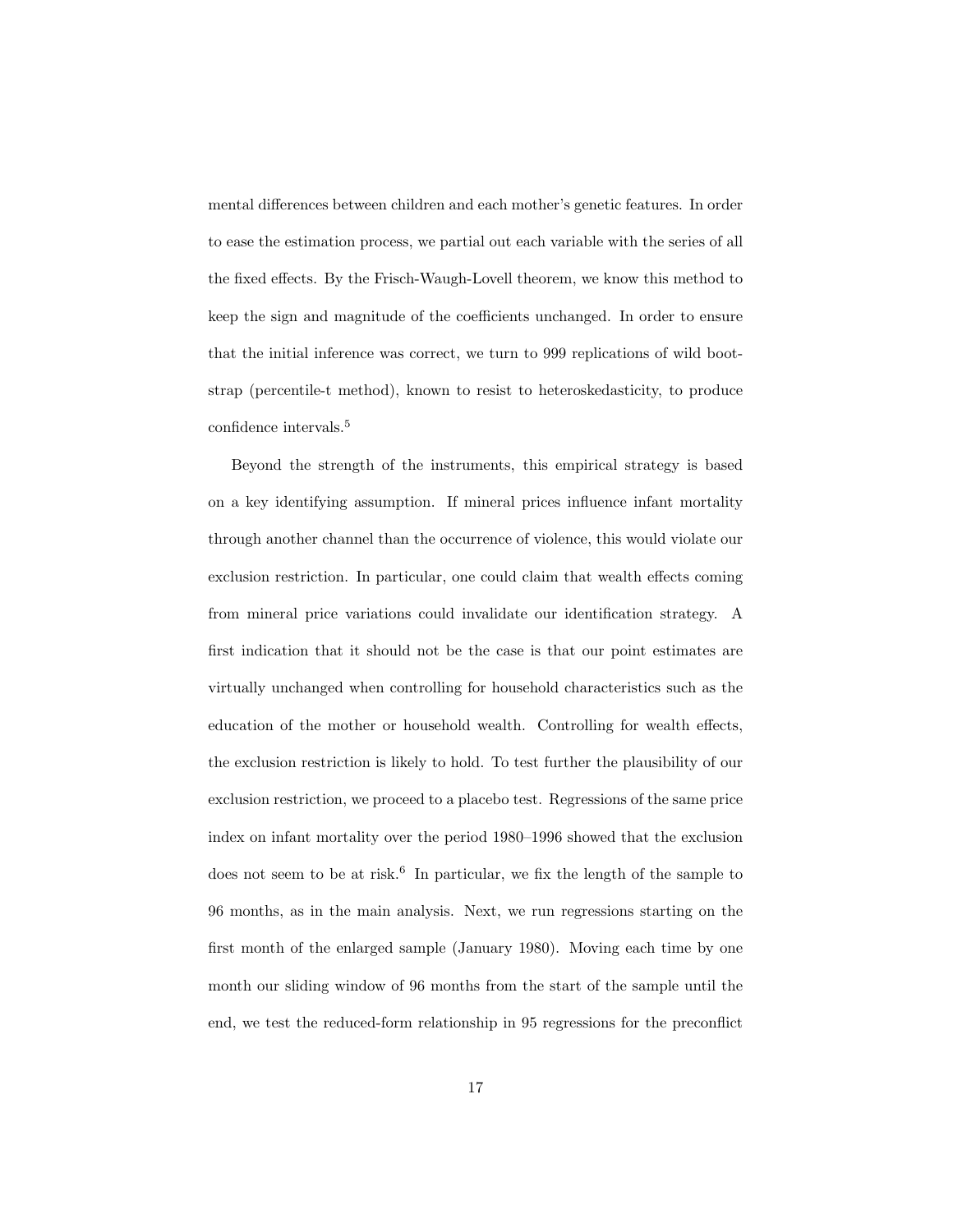period. When we include no district-specific linear trends, we obtain only 9 out of 95 times a (weakly) significant reduced-form relationship. Including linear district-specific trends yields no significant coefficient out of the 95 regressions. The results of this placebo exercise are summarized in Table 2. Such a result is difficult to conciliate with price-induced wealth effects.

#### [TABLE 2 ABOUT HERE]

#### Panel Regressions

As an alternative specification, we aggregate the data at the district level (at the cost of not controlling for changes in the composition of the district populations). The unit of observation is then the district,  $d$ , for which we compute a mortality rate on all the children born there 12 months before,  $Mortality_{dm}$ .

We run the following fixed-effect panel regression (with or without districtspecific linear trends):

$$
Mortality_{dm} = \alpha_d + \beta_m + \gamma Conflict Events 12_{dm} + \varepsilon_{dm}.
$$
 (6)

As for the cross-section analysis, we correct for endogeneity with two-stage least squares, instrumenting conflict by mineral prices, and estimate the following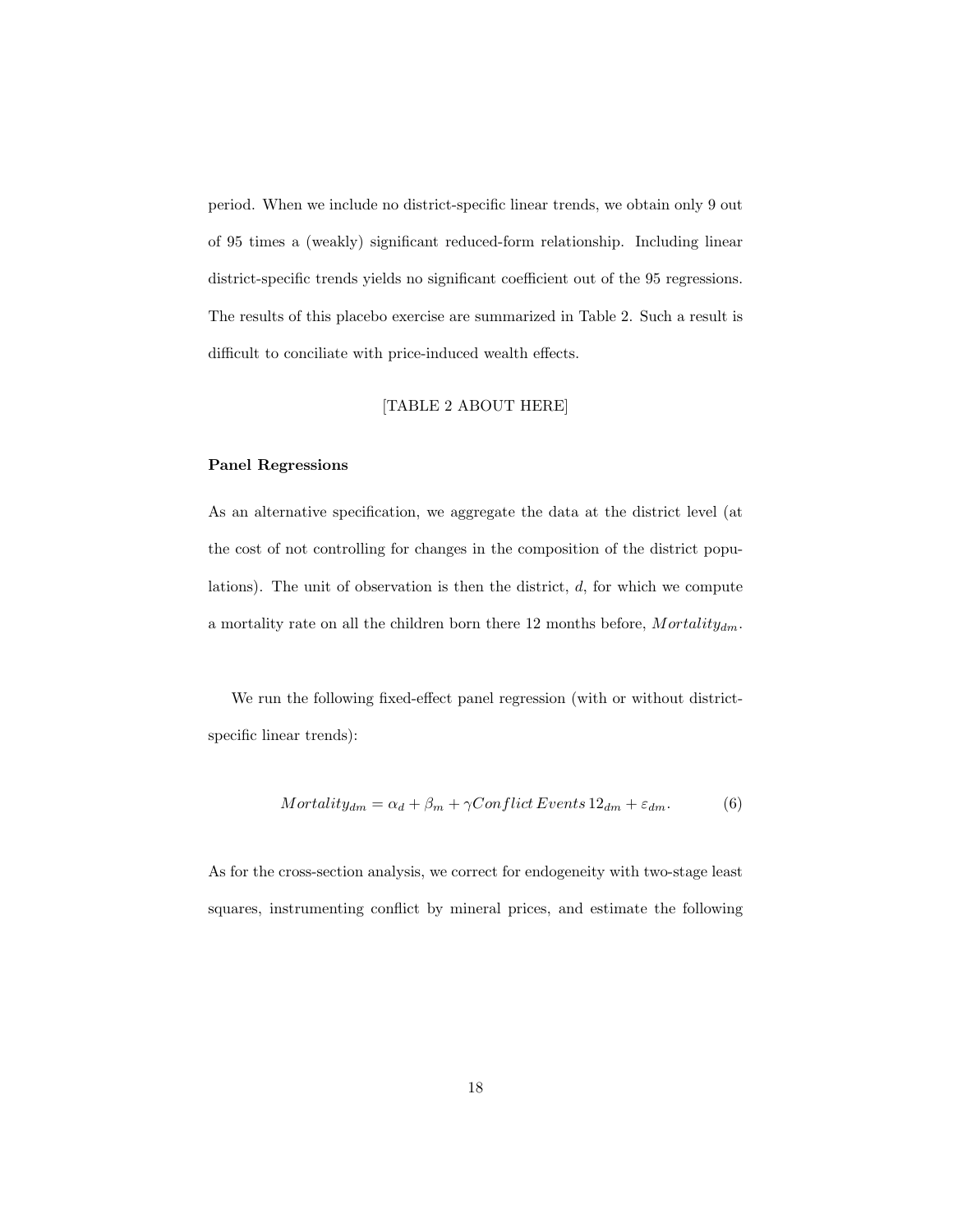system of equations:

$$
Mortality_{dm} = \alpha_d + \beta_m + \gamma Conflict Events 12_{dm} + \varepsilon_{dm}
$$
 (7)

$$
Conflict Events 12_{dm} = \delta_d + \rho_m + \eta Price Index 12_{dm} + \epsilon_{dm}.
$$
 (8)

### 5 Results

#### **Conflict**

Table 3 exhibits that at the district level, the relationship between mineral prices and conflict events is highly significant and negative (first column and row of Panel A). Adding linear district-specific time trends confirms the significance of the price index coefficient (first column and row of Panel B). We run a set of further robustness checks on the first stage. In the second row of column 1, we exclude tantalum from the price index, given the alleged relevance of this mineral in the conflict dynamics as stressed in the international press. Conversely, in the third row we compute the price index only on tantalum. Interestingly, removing one mineral at a time from the analysis does not alter the results. The next three rows replicate the first three but predict conflict in a 12-month period based on the sum of the price variations over a 12-month period.

In column 2, we restrict the analysis to the 19 districts (half of DRC districts) hosting most of the violence in the period considered. Here also, removing one district at a time does not qualitatively change the findings. In column 3 we restrict the analysis to the 19 districts richest in minerals (based on the price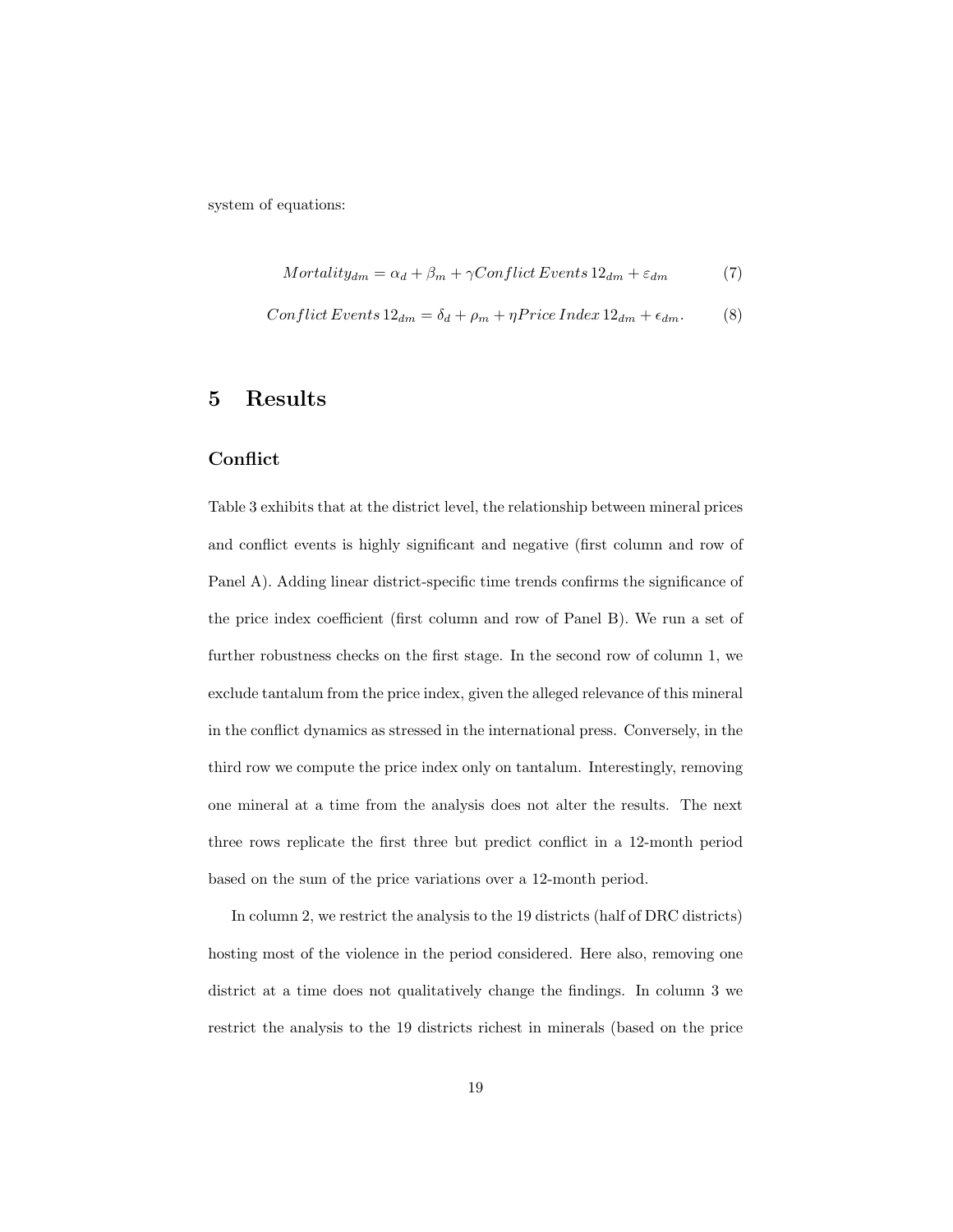index).

#### [TABLE 3 ABOUT HERE]

In column 4–6 we focus on the role of tantalum in the relationship between mineral prices and conflict. In column 4 the analysis is conducted only on districts with tantalum mines. Column 5 restricts the sample to the 5 districts most influenced by the tantalum price changes, and the last column looks at the districts excluded from column 5. All specifications confirm the negative relationship.

Alternative specifications, displayed in Figure 3 and in which we extend the period considered, confirm the robustness of this relationship, which still holds after 2004, the end of the second Congolese war but with a lesser magnitude. The longer the period included in the analysis after 2004, the lower the coefficient of interest.

#### [FIGURE 3 ABOUT HERE]

Finally, we test the first stage using a nonparametric smoother (a locally weighted smoother, specifically the lowess estimator) on the demeaned and detrended versions of the conflict and mineral price measures. The result of this exercise, reported in Figure 4, confirms that the linear specification constitutes a good approximation of a potentially more complex relationship.<sup>7</sup> The negative relationship is again confirmed using a nonparametric approach.

[FIGURE 4 ABOUT HERE]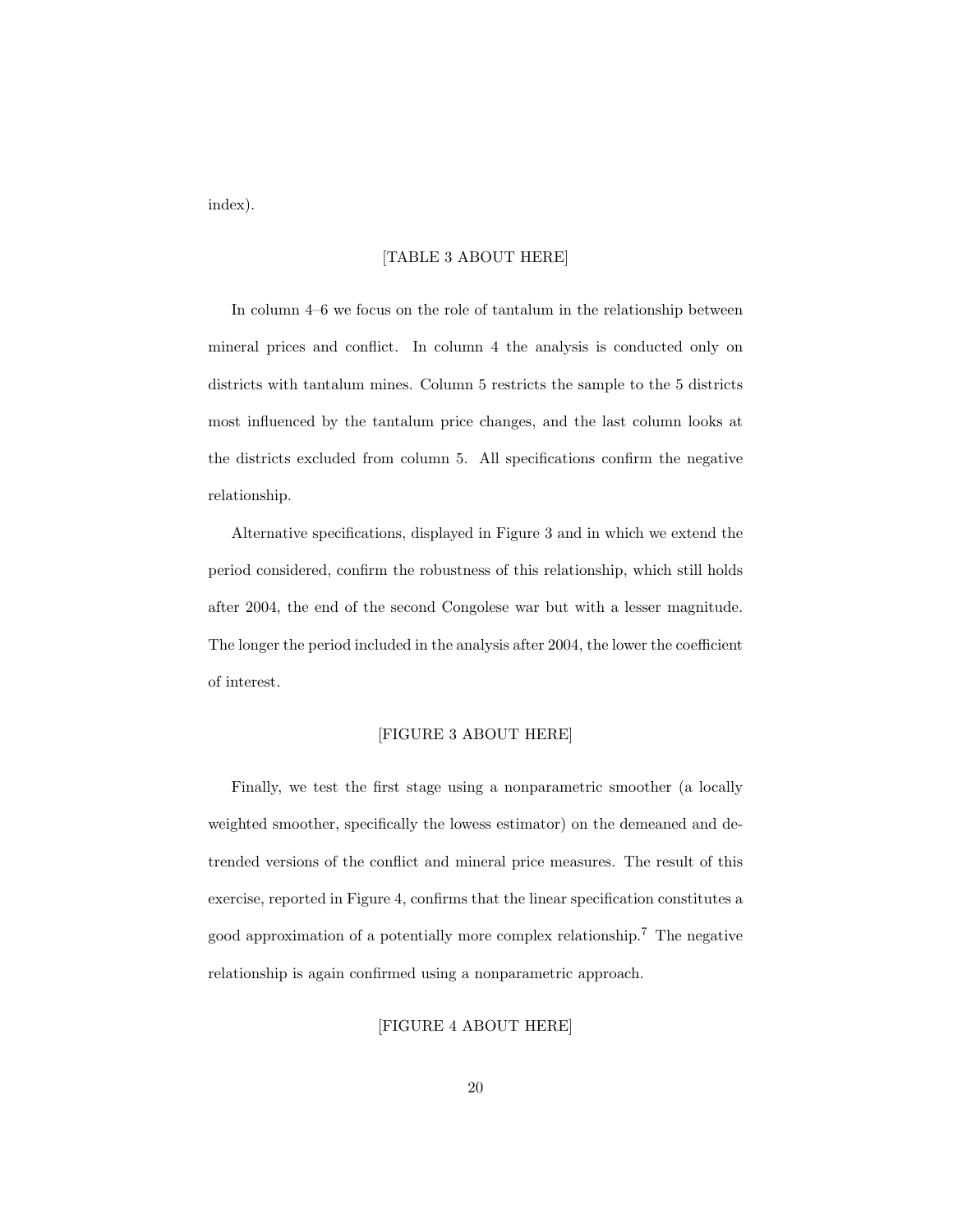Table 4 puts forward our the measures of conflict, Conflict Events 12 and Conflict Exposure 12, the coefficient of which is again strongly significant and negative. Significance is actually increased with linear district-specific trends.<sup>8</sup>

#### [TABLE 4 ABOUT HERE]

#### Infant Mortality

Table 5 presents cross-section regressions over the sample of children born between 1997 and 2004, for all children (columns 1–2), only boys (columns 3–4) or only girls (columns 5–6). We find strong evidence for the nonrandom distribution of violence. Table 5 suggests a downward bias of 'naive' OLS regressions. The downward biases that affect the OLS estimates suggest that some unobserved factors simultaneously explain the number of conflict events by district and child mortality. A potential explanation may be that conflicts are more likely to target more wealthy (and therefore healthy) households in a lootingdriven warfare. The downward biases may also arise from measurement errors. The results also identify a gender-specific impact of conflict episodes on child mortality. Girls are more adversely affected by conflict than boys. According to column 6, a change by 1 standard deviation in the number of conflict events (that is, by about 14 conflict events) increases the probability of a girl's dying within the first year of life by about 7 percent. The magnitude of this effect is far from trivial, inasmuch as it constitutes a doubling of girls mortality (at mean value). Adding the full set of controls in Panel B of Table 5 leaves the coefficients of interest virtually unchanged. That is very reassuring with respect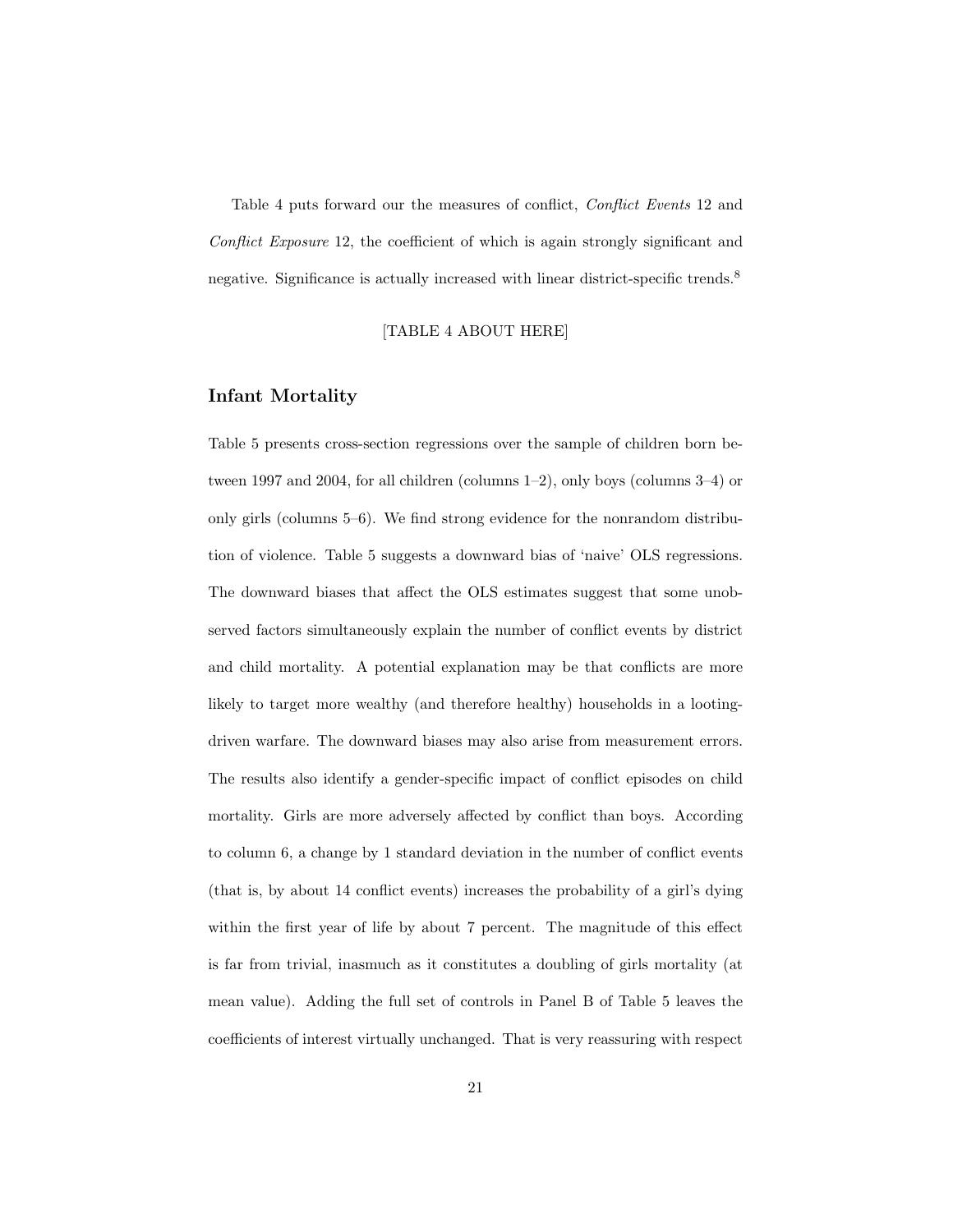to the exclusion restriction. Conditional on household wealth, the exclusion restriction is more likely to hold.<sup>9</sup> Given the magnitude and significance of the F-statistics on the instrument, it is very unlikely that the analysis should be invalidated by a problem of weak instrument.

#### [TABLE 5 ABOUT HERE]

Being part of a multiple birth is robustly significant and increases mortality, although the result hinges on only 2 percent of the sample. Being a first child is likely to be detrimental as well, although the impact is less robust because it loses significance once the sample is split by gender, following the increase of the standard errors. In line with the literature, we find strong and robust harmful effects for children whose mother does not record any years of formal education (see, for instance, Behrman and Wolfe 1987; Strauss and Thomas 1995). As expected, wealth decreases infant mortality. These results are extremely robust to alternative specifications. Household size is also negatively associated with infant mortality. In Table 6, we assess the robustness of the results to the addition of a linear trend (column 1), the inclusion of nonresident households in the sample (column 2), and the use of the alternative measurement of violence based on the number of months of exposure (columns 3–4). The addition of a linear trend improves the efficiency of the point estimates while, as expected, the precision and the size of the conflict coefficients decrease with the extended sample. Adopting the alternative measure of violence gives even higher coefficients for the variable of interest. According to the coefficient reported in column 4, an increase of 1 standard deviation in violence translates into about a 13 percent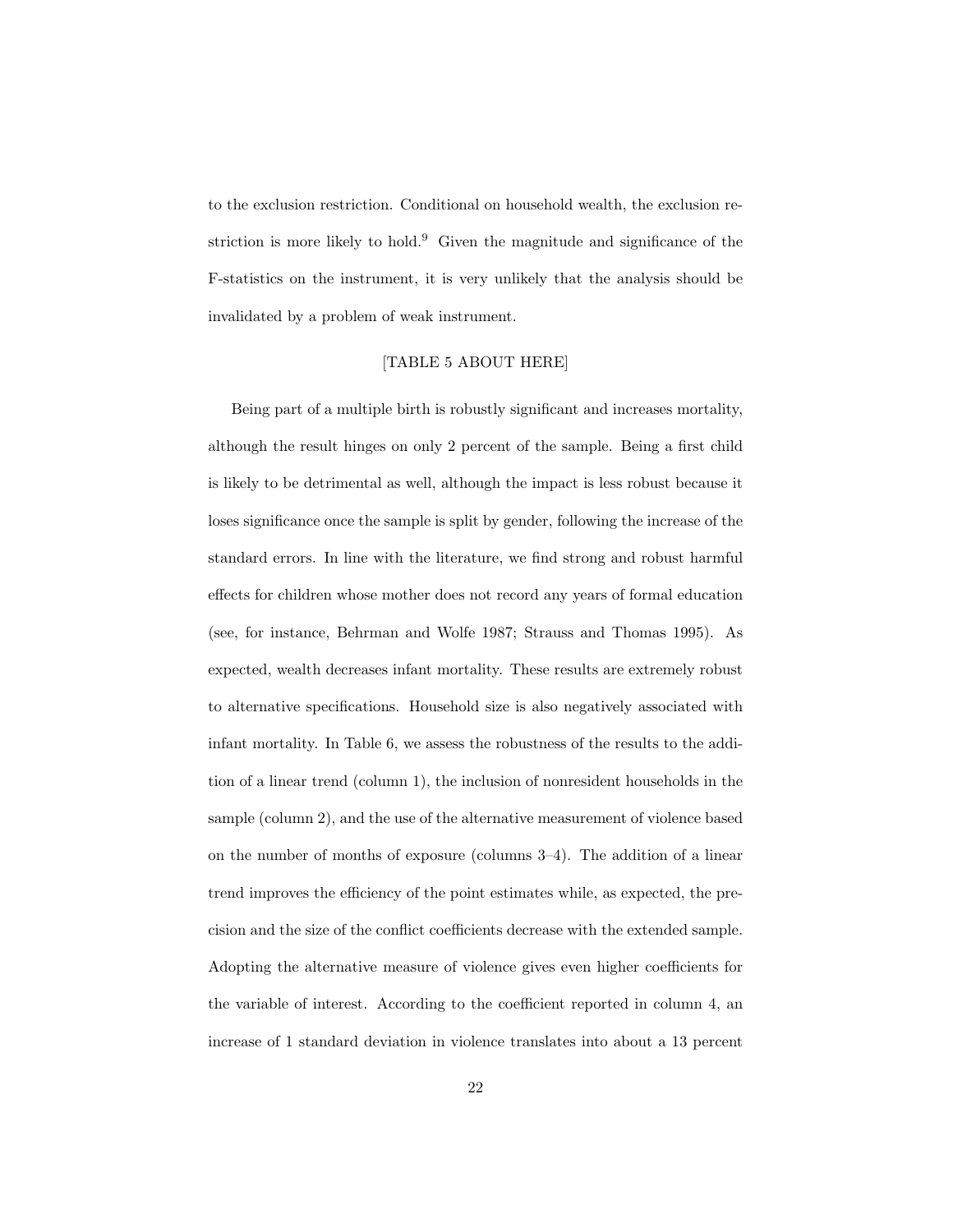increase in the likelihood of a girl's dying within the first 12 months of life.

#### [TABLE 6 ABOUT HERE]

Despite the addition of mother and household characteristics in Panel B of Tables 5 and 6, we cannot be certain unobserved child characteristics are not driving the relationship between violence and infant mortality. To reduce that concern, we introduce mother fixed effects. Intuitively, we compare the mortality of children with the same mother differently exposed to conflict. The gender imbalance in infant mortality is further confirmed in Table 7. The magnitude of the effect is even stronger. According to the results reported in column 6, an increase in conflict of 1 standard deviation would translate into a 9 percent increase in the likelihood of a girl's dying before she turns one year old. Said differently, an increase of 1 standard deviation in conflict would be responsible for the death of 454 additional girls out of the sample of 5,155 girls. As for the previous specifications, the mother fixed effects results do not depend on the inclusion of climate and individual characteristics (Panel B of Table 7). Table 8 further indicates that the results are robust to the inclusion of a district-specific time trend, the inclusion of nonresident households in the sample, and the use of the alternative definition of conflict (months of exposure). Gender imbalances in child mortality is confirmed when randomly reallocating migrant mothers to districts of origin using a uniform distribution. In more than 75 percent of the 1000 simulated samples, the impact of conflict on girl mortality is positive and significant at, at least, 90 percent level of confidence. In a similar proportion, the impact is negative for boys. Figure A.2 provides the resulting kernel graph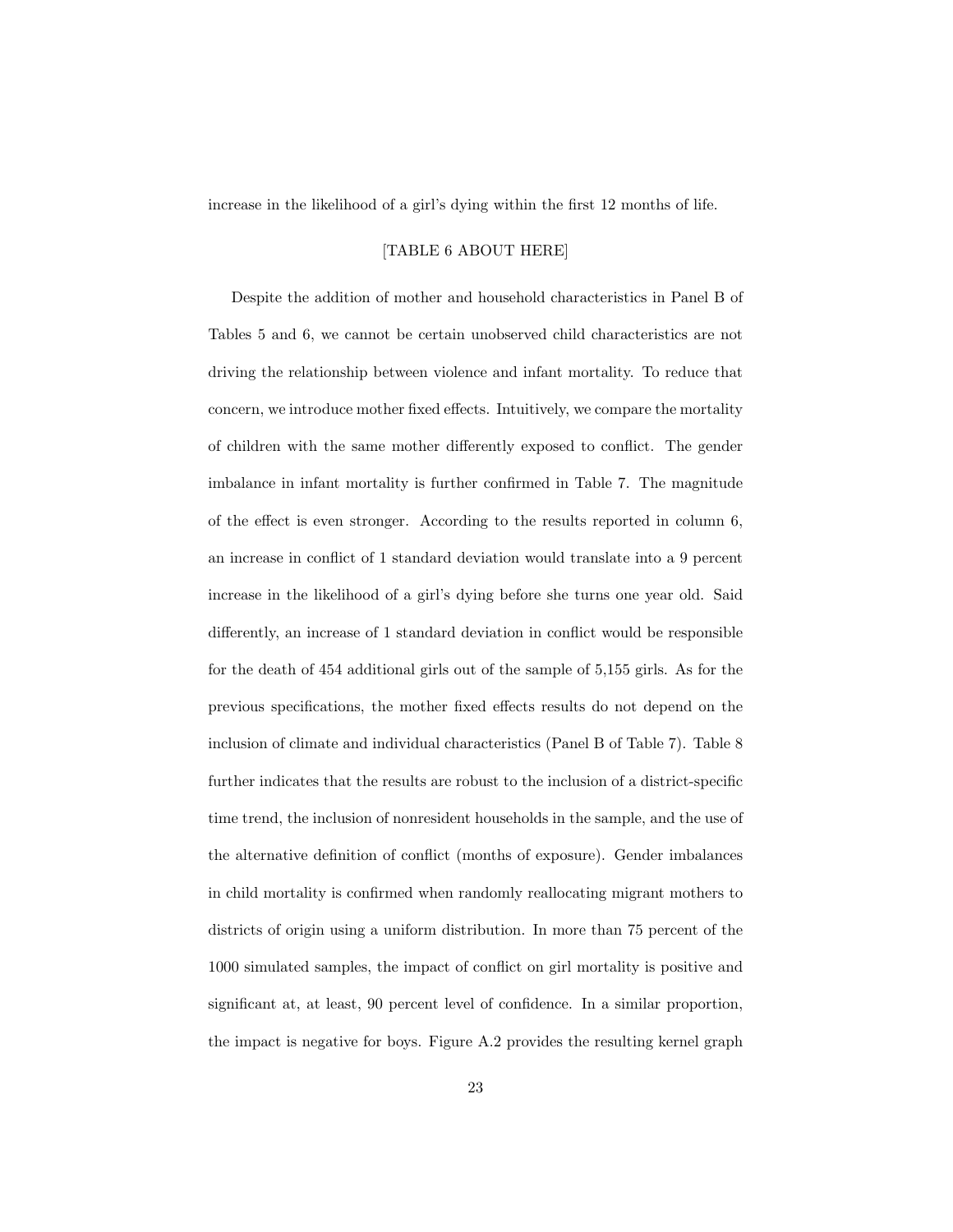of the t statistics of the estimated coefficients.  $^{\rm 10}$ 

#### [TABLE 7 ABOUT HERE]

#### [TABLE 8 ABOUT HERE]

As a final robustness test we aggregate the data at the district level and run panel regressions on mortality rates by gender. The results, presented in Table 9, are qualitatively identical to those obtained from cross-section regressions using individual observations. According to the estimate reported in column 6 of Panel A, an increase by 1 standard deviation (12.3) in conflict events would increase the likelihood of a girl's dying within the first 12 months of life by about 7.1 percentage points. That would correspond to an increase of about 94 percent, at mean value. Such an increase is actually almost identical to the one obtained with the cross-sectional estimates but lower than our preferred specification with mother fixed effects. As in the context of cross-section analysis, these results remain unaffected by the inclusion of aggregated climatic variables (Panel B of Table 9), the introduction of district-specific time trends (Panel A of Table 10), and the use of an alternative measurement of violence (Panels B–D of Table 10). The impact of an increase by one standard deviation in violence on girls mortality increases to about 10–12 percent using the alternative measure of conflict.

## [TABLE 9 ABOUT HERE]

#### [TABLE 10 ABOUT HERE]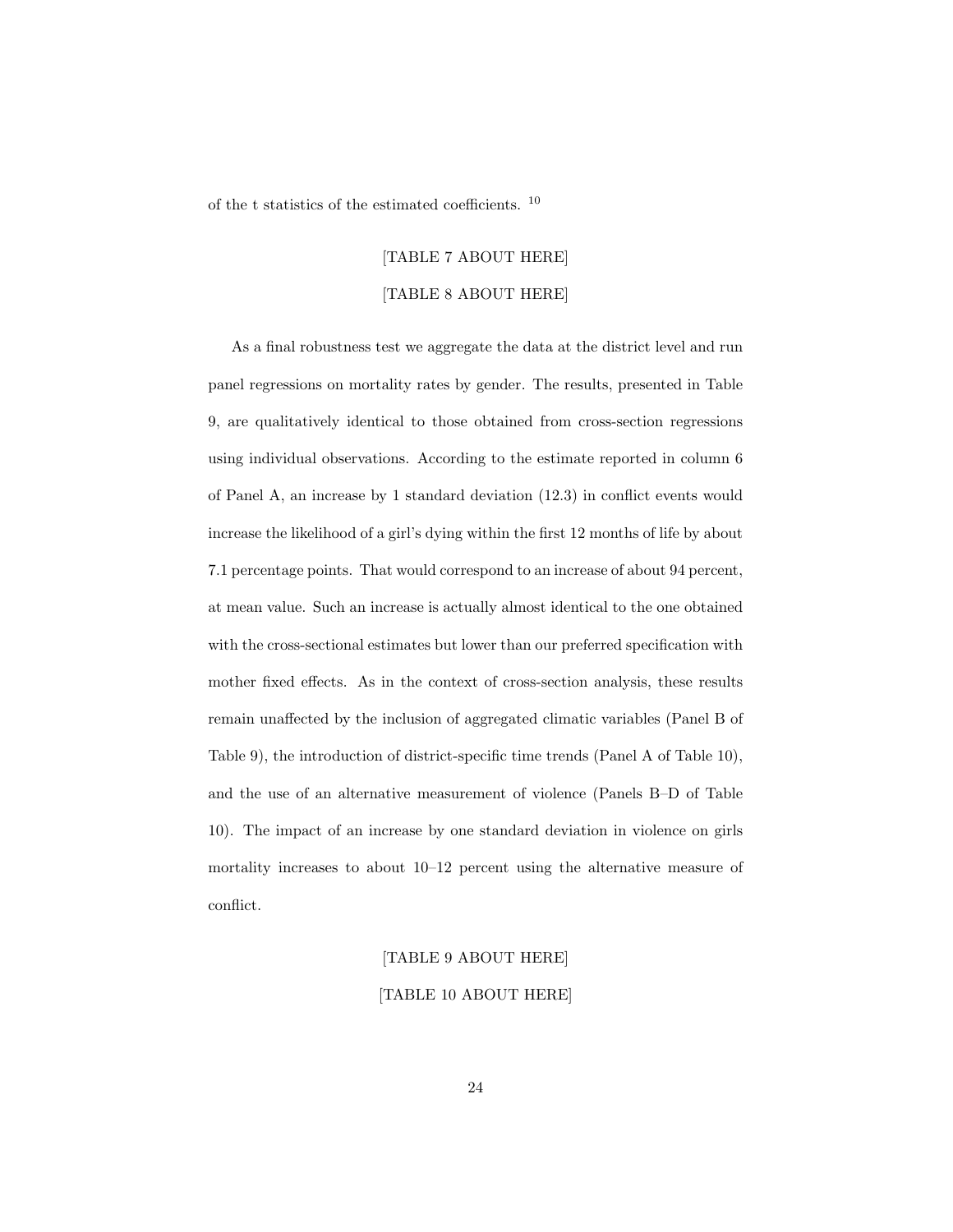The results obtained in this section consistently suggest that considering conflict events as nonrandom events and consequently exploiting mineral price variations as exogenous shocks on the likelihood of conflicts makes a significant difference when estimating the impact of conflict on infant mortality. A robust pattern emerges: when we control for the endogeneity of conflict intensity, we find that girls are substantially more affected by violence than boys. The next section attempts to identify the factors behind this gender-specific effect.

## 6 Behavioral versus Biological Factors

Two broad classes of factors may drive these findings. First, households may discriminate against girls when resources within households become more limited during times of warfare. In other words, gender imbalances in infant mortality would be the result of behavioral factors in a situation in which sons are favored by parents.<sup>11</sup> An alternative explanation relates to the biological vulnerability of boys in utero that would generate a strong selection effect at birth. As explained by Valente (forthcoming), gender-based mortality selection in utero may be explained either by the fact that a male fetus is frailer than its female counterpart (Shettles 1961; Kraemer 2000; Mizuno 2000; Catalano et al. 2006) or by the ability of females in poor conditions to favor female offspring due to the lesser variance in reproductive success of girls compared with boys, the so-called Trivers and Willard (1973) hypothesis. Distinguishing behavioral factors from biological ones is far from obvious from an empirical point of view (Garenne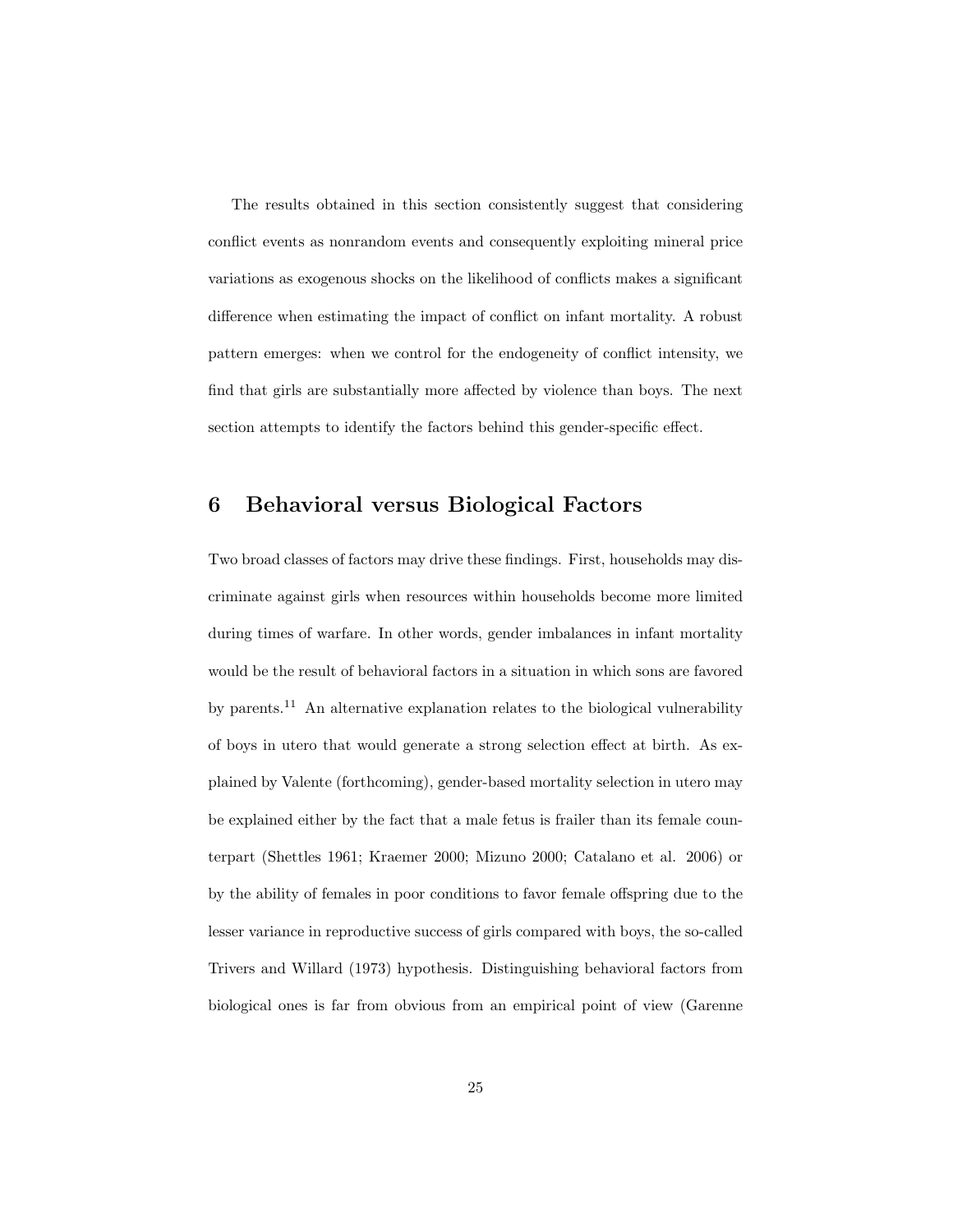2003; Mu and Zhang 2011). In this section, we propose various strategies to test the plausibility of the two mechanisms.

We conjecture that the behavioral hypothesis would be consistent with several exacerbating or mitigating factors. The results of tests for behavioral factors are reported in Table 11, where only the coefficients of interest are presented.<sup>12</sup> First, the literature on gender discrimination suggests that when the decisionmaking power is in the hands of women, such discrimination against girls should be at least partly corrected (Thomas 1990, 1994; Duflo 2003, 2012). Interacting the conflict measure with a dummy capturing female-headed households, we do not find any evidence for such a mitigating factor (Panel A of Table 11). In contrast, we could also expect widows to particularly value the survival of a male offspring in a context in which inheritance rules are generally discriminatory against women. If this is true, we should observe more discrimination against girls of widows during violence. Interacting conflict with a dummy for widows, however, no differentiated impact is found (Panel B).

#### [TABLE 11 ABOUT HERE]

Consistent with the literature on sibling rivalry (Morduch 2000; Akresh and Edmonds 2011), we expect the composition of the household, and in particular the number of brothers and sisters to have an additional impact on girls' mortality. Controlling for household size, when a girl has several brothers, we expect gender discrimination to be even stronger. The reverse is expected when a girl has several sisters, because the burden of gender discrimination would be shared among sisters. The results of these exercises, reported in Panels C and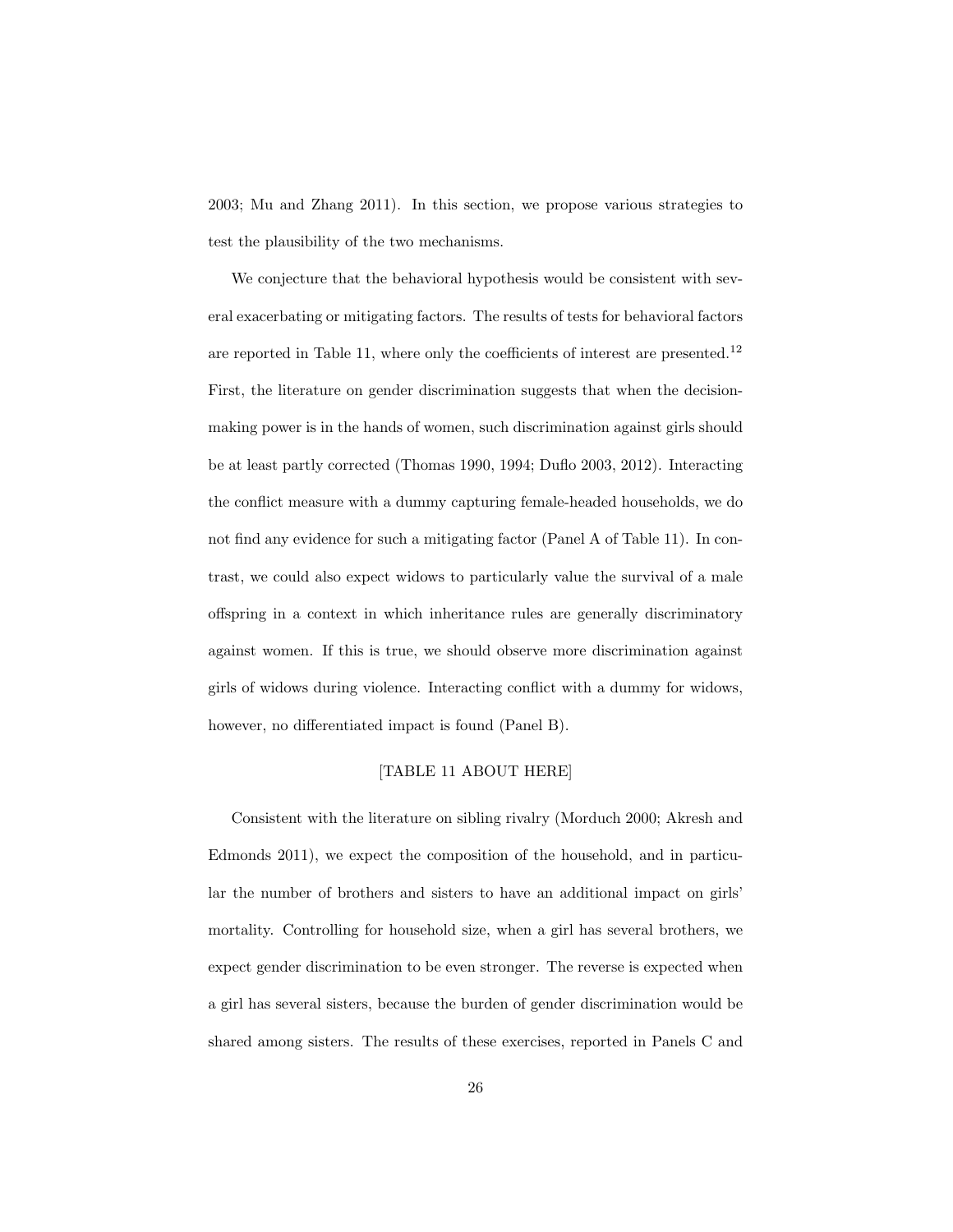D, suggest once more that the behavioral hypothesis has very little explanatory power.<sup>13</sup>

An alternative strategy to assess the role of behavioral factors consists in introducing an interaction term between violence and a proxy for son preference at the household level. We define boy preference following Jayachandran and Kuziemko (2011) in subtracting the ideal number of sons reported by each mother to the number of boys alive in her household. If our gender imbalance is driven by discrimination, we should find a stronger discrimination among households whose boy preference is stronger. The results of this test, in Panel E, show no additional effect due to stronger boy preference. We also test the robustness of these results to dividing the Jayachandran and Kuziemko (2011) proxy for son preference by the same indicator for daughter preference, to disentangle the preference for boys from the preference for large family. No evidence of stronger probability of girls' dying within the first year of life is found in households with a stronger boy preference. That remains true when we adopt a different measure for boys preference, namely the ratio between the number of boys alive and the ideal number of sons reported by mothers.<sup>14</sup> Since we do not find any evidence for the existence of heterogeneous impacts along the dimensions that should reveal the presence of gender discrimination, we conclude that the behavioral hypothesis is unlikely to constitute a major explanation for the gender imbalances in infant mortality due to the civil war in DRC. Of course, the absence of evidence is only suggestive of an evidence-of-absence effect. But at least, contrary to initial expectation, the behavioral factors seem not to be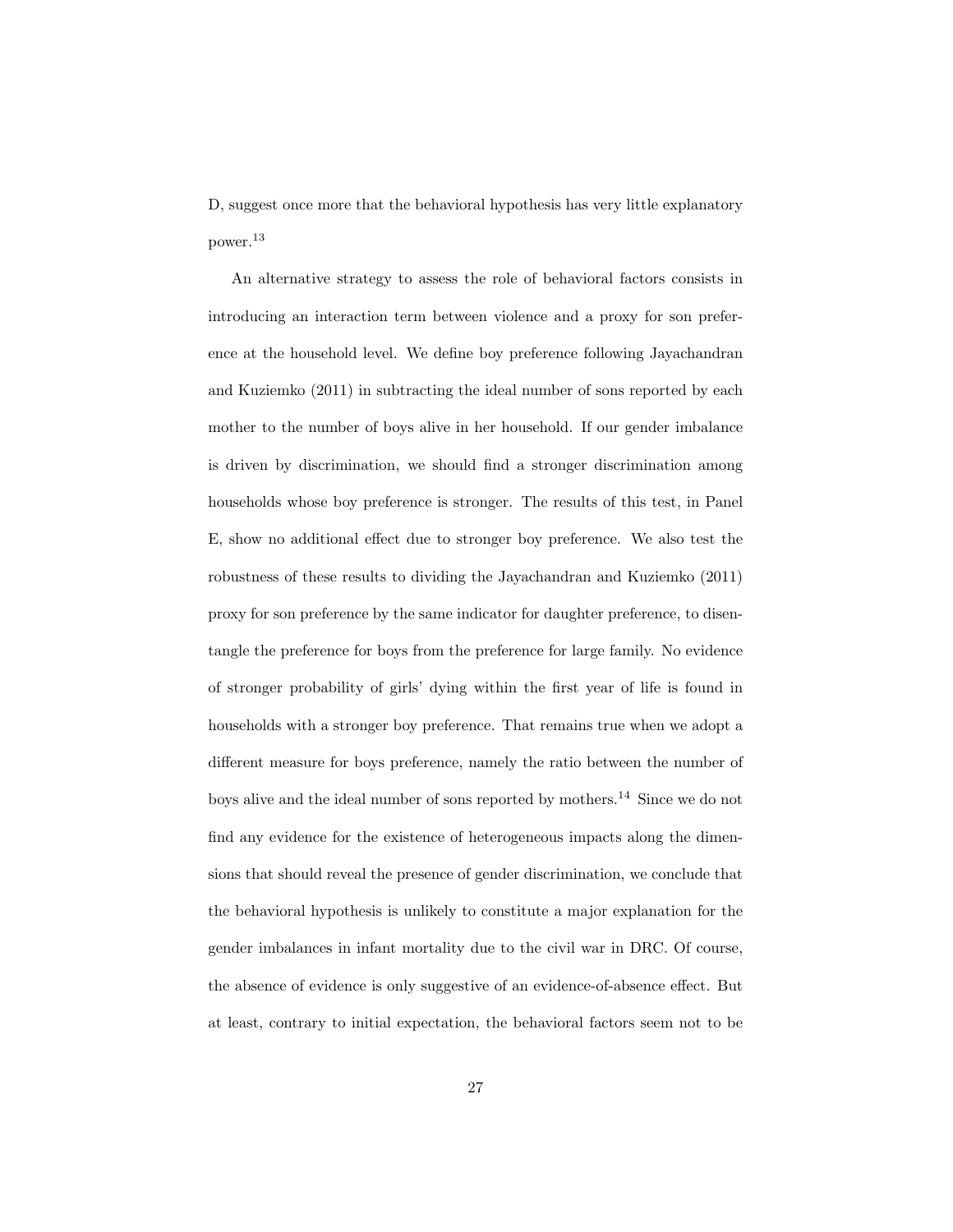driving the gender imbalances in mortality in times of conflict in DRC.

The main alternative explanation for the gender-specific effect hinges on a biological hypothesis. As reported above, medical evidence shows that male fetuses are more vulnerable than their female counterparts. In particular, recent studies have provided strong evidence that the sex ratio at birth decreases following a worsening of the pregnancy environment, as a consequence of a civil war (Valente, forthcoming), terrorist attacks (Catalano et al. 2006), or prolonged economic crisis (Fernandez et al. 2011). If this has been the case in DRC, the higher impact of violence on girls' mortality rate may be a direct consequence of the selection induced by higher mortality of boys in utero. We therefore test whether conflict intensity affected the sex ratio at birth in the panel framework. To reduce the number of undefined values for the ratio when either no boy or no girl is born in a particular month, we define the sex ratio for each region and district as the number of boys born over the total number of births (replacing missing values by 0.5 when no birth is recorded for a particular month). The average ratio in our sample stands at 0.511, which is slightly lower than half the value of 1.03 of the sex ratio (boys over girls) at birth given by Anderson and Ray (2012) for the whole sub-Saharan Africa (compared with 1.06 in developed countries). We find some tentative evidence, reported in Table 12, that the sex ratio at birth significantly decreases following violence experienced during pregnancy. According to the results reported in column 2 of Panel A, an increase by 1 standard deviation in the number of violent events experienced in utero reduces the sex ratio by about 14 percent, at the mean value of the sex ratio at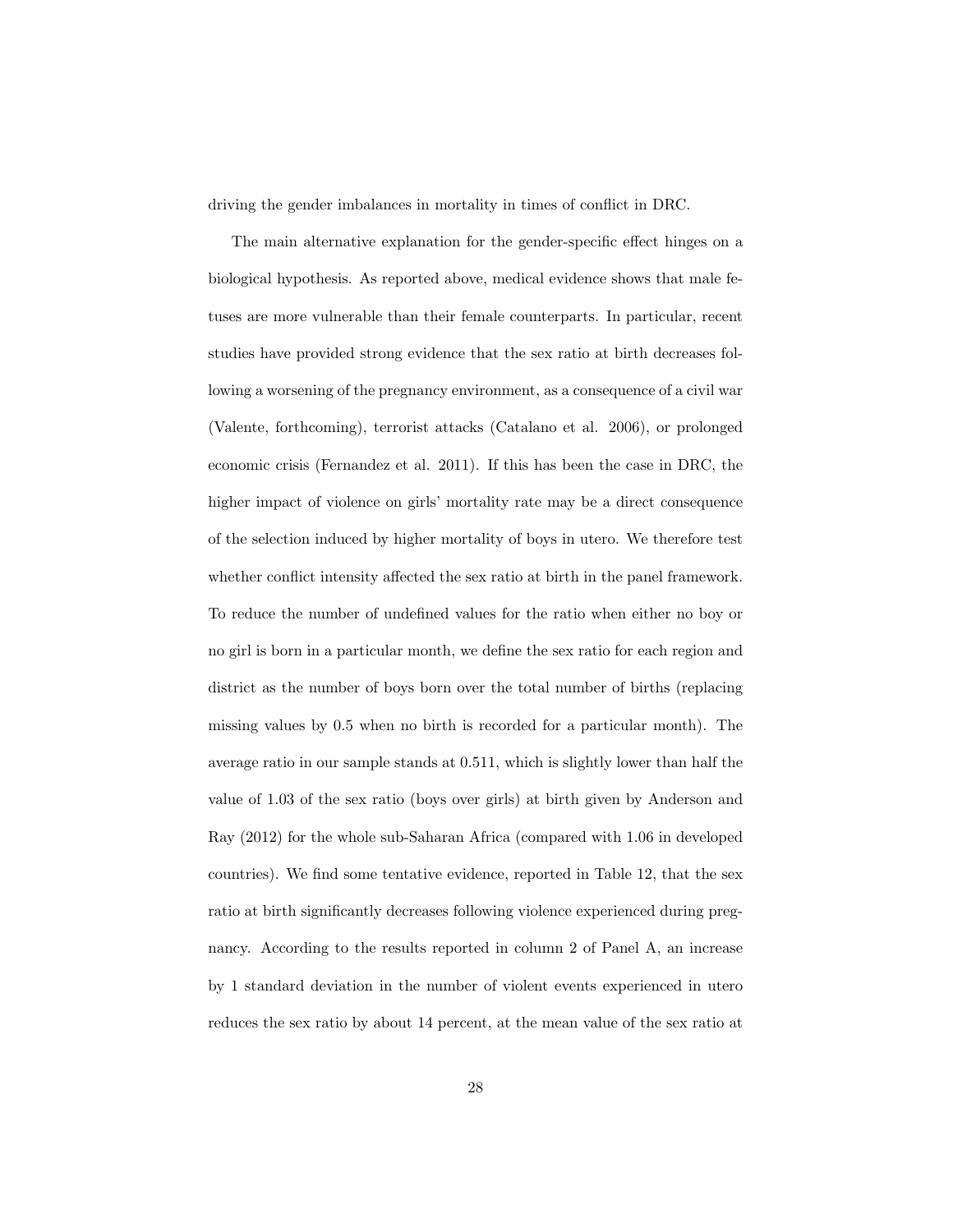birth. Using the alternative measure of conflict (months of exposure) provides very similar results (column 4).

#### [TABLE 12 ABOUT HERE]

To further investigate the strength of the selection effect in utero, we assess the impact of violence experienced in utero and during the first 12 months of life on the sex ratio among one-year-old children (Panels B–D of Table 12). We first look at the impact of violence experienced while in utero on the sex ratio among one-year-old children. Results turn (barely) insignificant but are still negative (Panel B). We then assess the separate impact of violence in utero versus violence during the first 12 months of life on sex ratio in Panel C. Finally, in Panel D, we test the cumulative impact of violence from conception until the first birthday on sex ratio. The results jointly confirm the importance of violence experienced in utero in driving the sex ratio. The higher mortality rate among girls caused by violence during the first 12 months of life, as documented in this study, is only marginally compensating for the strong selection effect against boys in utero.

In the absence of evidence for behavioral factors, this analysis suggests that gender imbalances in infant mortality are at least partially driven by the selection induced by higher vulnerability of boys in utero.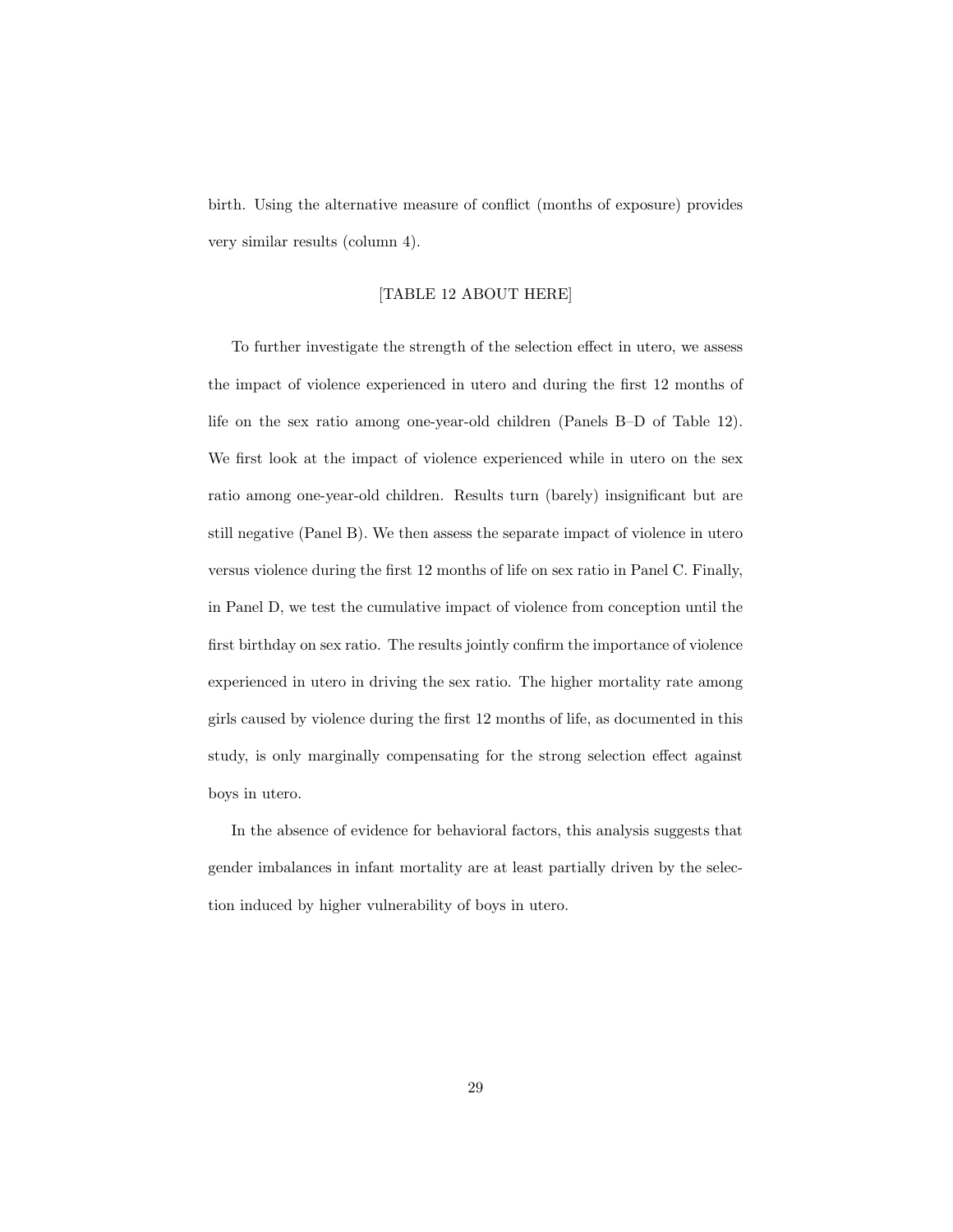## 7 Conclusions

In this paper we analyzed the impact on infant mortality of the armed conflict afflicting the DRC from 1997 to 2004. This study differs from existing microlevel studies in a major way. Relying on a credible instrumental variable approach, we control for the nonrandom timing and location of conflict violence. This is particularly relevant when we exploit within-district variations inasmuch as we show that our instrumental variables results significantly differ from our ordinary least squares findings, raising some concerns about potential bias in the existing studies relying on geographical variation in exposure to conflicts.

We find that experiencing violence substantially increases mortality rates among infants, but only for girls. This pattern is robust to many different specifications, controlling for district and month fixed effects, rainfall anomalies, and mother fixed effects. Why does violence affect especially girls' mortality? Two broad classes of factors could explain the gender imbalance we uncover: behavioral and biological. According to the former, girls may be more discriminated against by households faced with difficult circumstances in times of conflict, to safeguard their male offspring. The latter, instead, would ascribe to purely biological factors the gender-specific resilience to conflict. For instance, boys and girls may feature different resistance levels to negative shocks.

We adopt several strategies to assess the different roles of behavioral versus biological factors in explaining our result. We find no support for gender discrimination to be driving the higher mortality rates among girls. Instead, we find suggestive evidence that gender imbalances in infant mortality in times of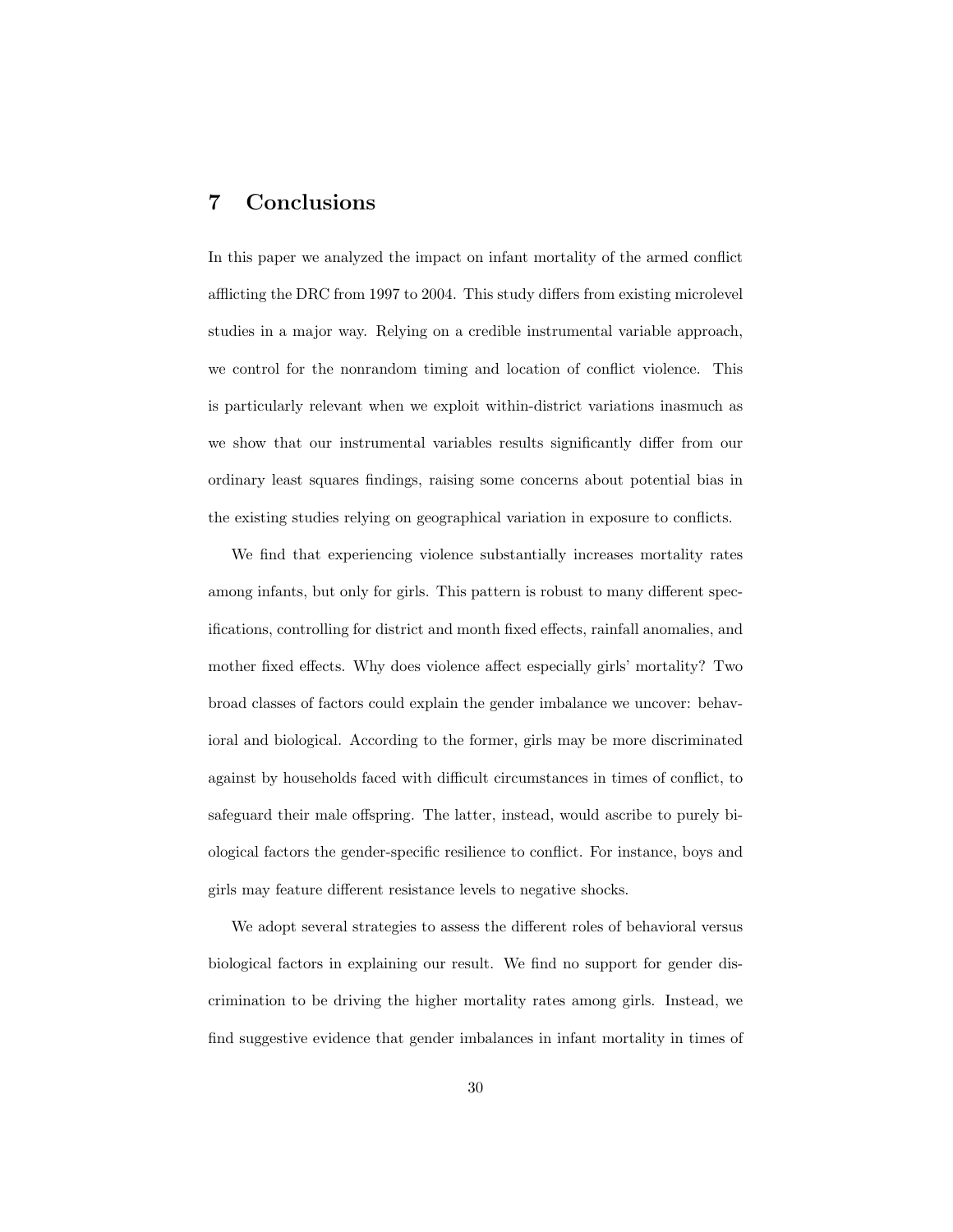warfare are mainly driven by biological factors. More specifically, we show that violence is more fatal for male fetuses than for their female counterparts. In turn, the higher vulnerability of boys in utero induces a selection in the sample of children born in conflict-affected regions. Overall, our results suggest that more attention should be paid to understanding possible selection in utero in studies assessing the impact of shocks in early life.

Our analysis also delivers a critical policy recommendation. Gender-specific warfare damages have sometimes led scholars and policymakers to call for genderbased targeted interventions. Although they may be grounded on good motives and may help in reducing gender discrimination in general, our study warns that these policies may miss their targets if they fail to account for the possible selection in utero. In other words, despite providing some evidence of gender imbalances in infant mortality, our paper suggests that any policy should be drawn on a sound understanding of the sources of such gender bias. As biological factors in utero are found to be a more prominent explanation than the standard behavioral factors, our paper resets the priority to policies aiming at enhancing the resilience of (pregnant) women to violent experiences. Policies ensuring high coverage of multiple micronutrient supplementation and other nutrition-sensitive programs directly addressing pregnant women, family planning to delay the age of first pregnancy, or educational interventions designed to increase spacing between births may therefore all prove comparatively more effective in reducing infant mortality in times of violence than policies targeting gender discrimination during the first year of life (Black et al. 2013; Bhutta et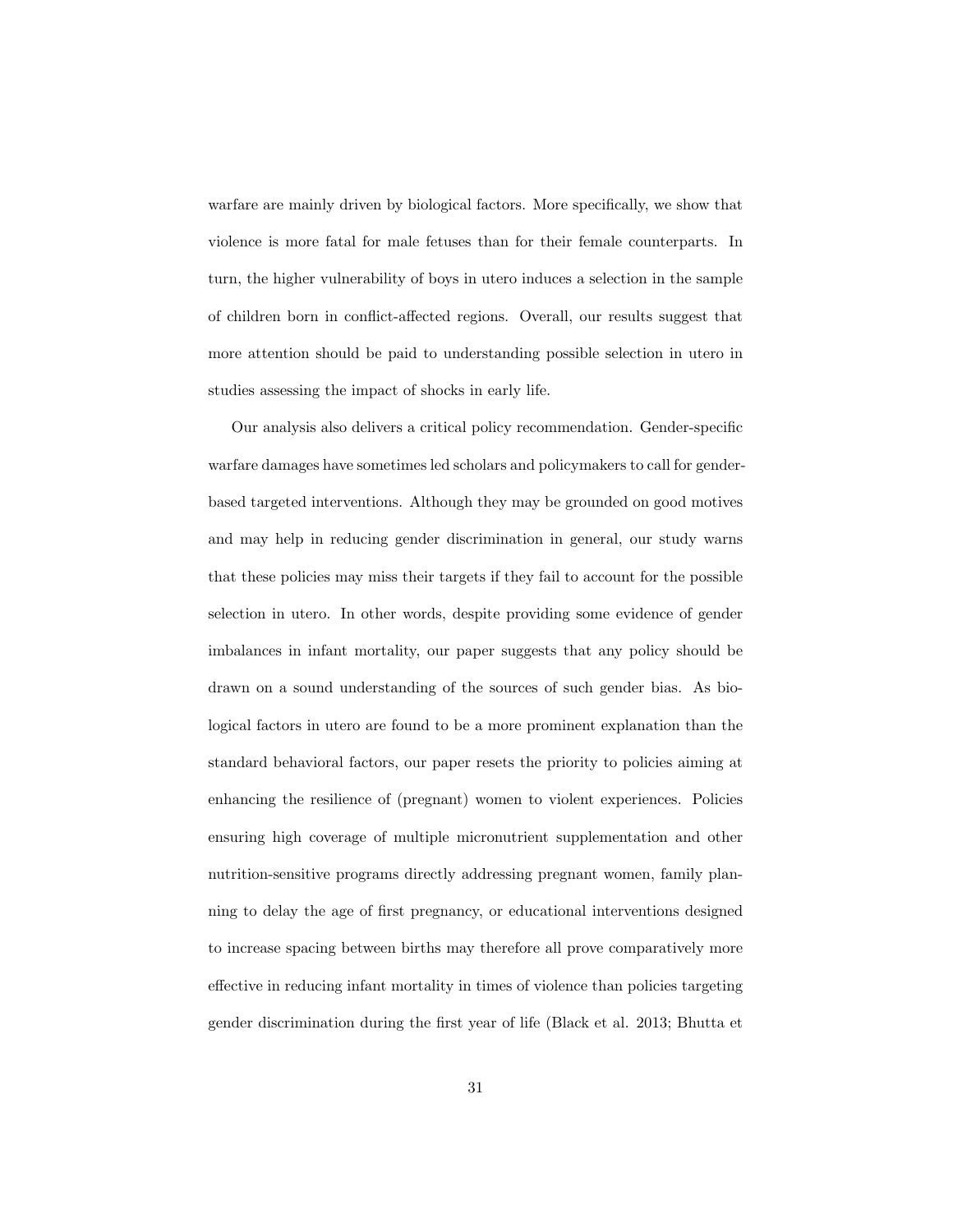al. 2013; Ruel and Alderman 2013; WHO 2014).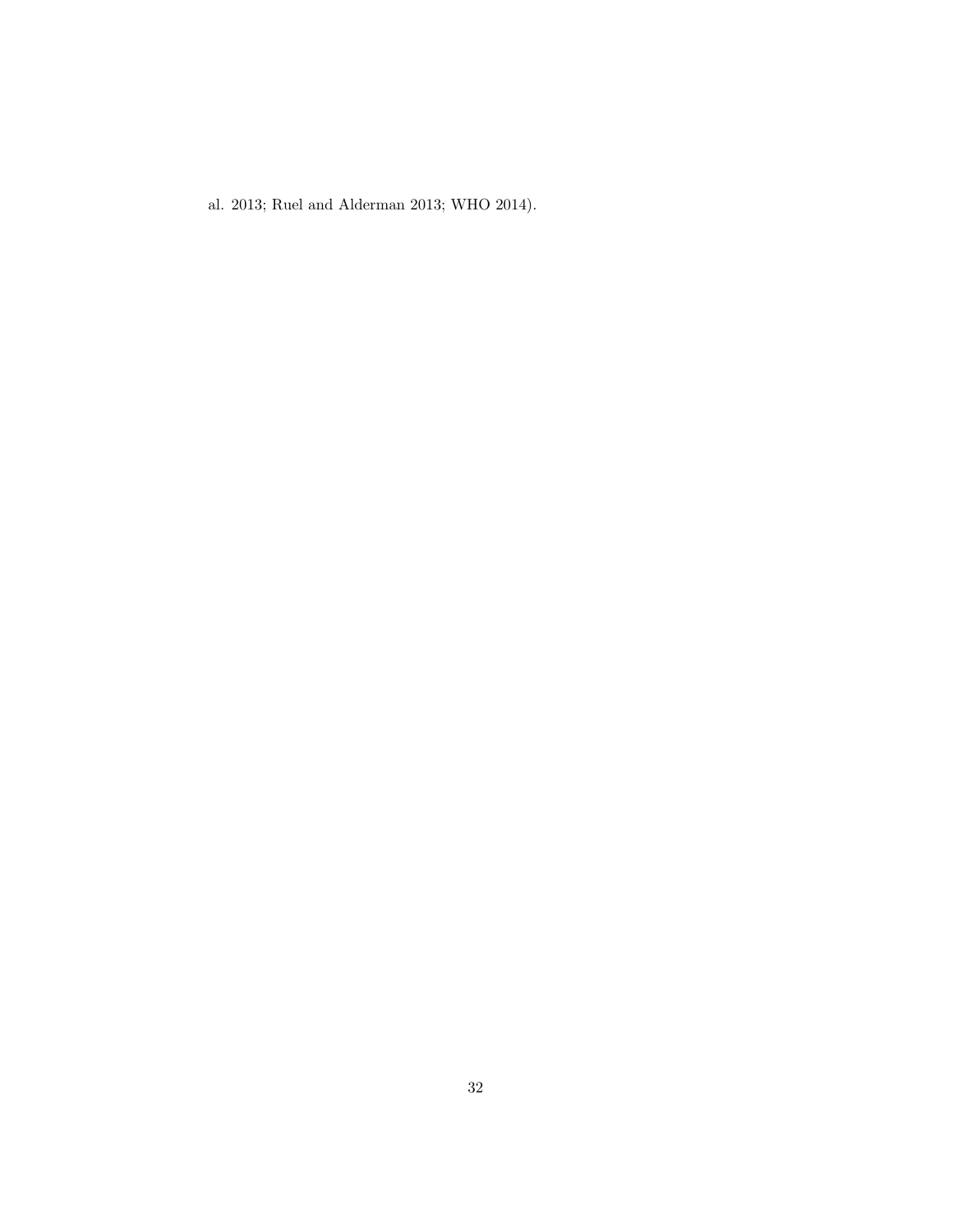## References

- Aguero, J., and A. Deolalikar (2012): "Late Bloomers? Identifying Critical Periods in Human Capital Accumulation. Evidence from the Rwanda Genocide," Unpublished.
- Akresh, R., S. Bhalotra, M. Leone, and U. Osili (2012a): "War and Stature: Growing up during the Nigerian civil war," American Economic Review: Papers and Proceedings, 102(3), 273–277.
- AKRESH, R., AND E. V. EDMONDS (2011): "Sibling rivaly, residential rivalry and constraints on the availability of child labor," NBER Working Paper, 17165.
- AKRESH, R., L. LUCCHETTI, AND H. THIRUMURTHY (2012b): "Wars and civil health: Evidence from the Eritrean-Ethiopian Conflict," Journal of Development Economics, 99(2), 330–340.
- ALDERMAN, H., J. HODDINOTT, AND B. KINSEY (2006): "Long term consequences of early childhood malnutrition," Oxford Economic Papers, 58, 450– 474.
- ALMOND, D., AND J. CURRIE (2011): "Killing Me Softly: The Fetal Origins Hypothesis," The Journal of Economic Perspectives, 25(3), 153–172.
- Almond, D., L. Edlund, H. Li, and J. Zhang (2008): "Long-term effects of early life development: Evidence from the 1959-1961 China famine," in The economic consequences of demographic change in East Asia, ed. by T. Ito,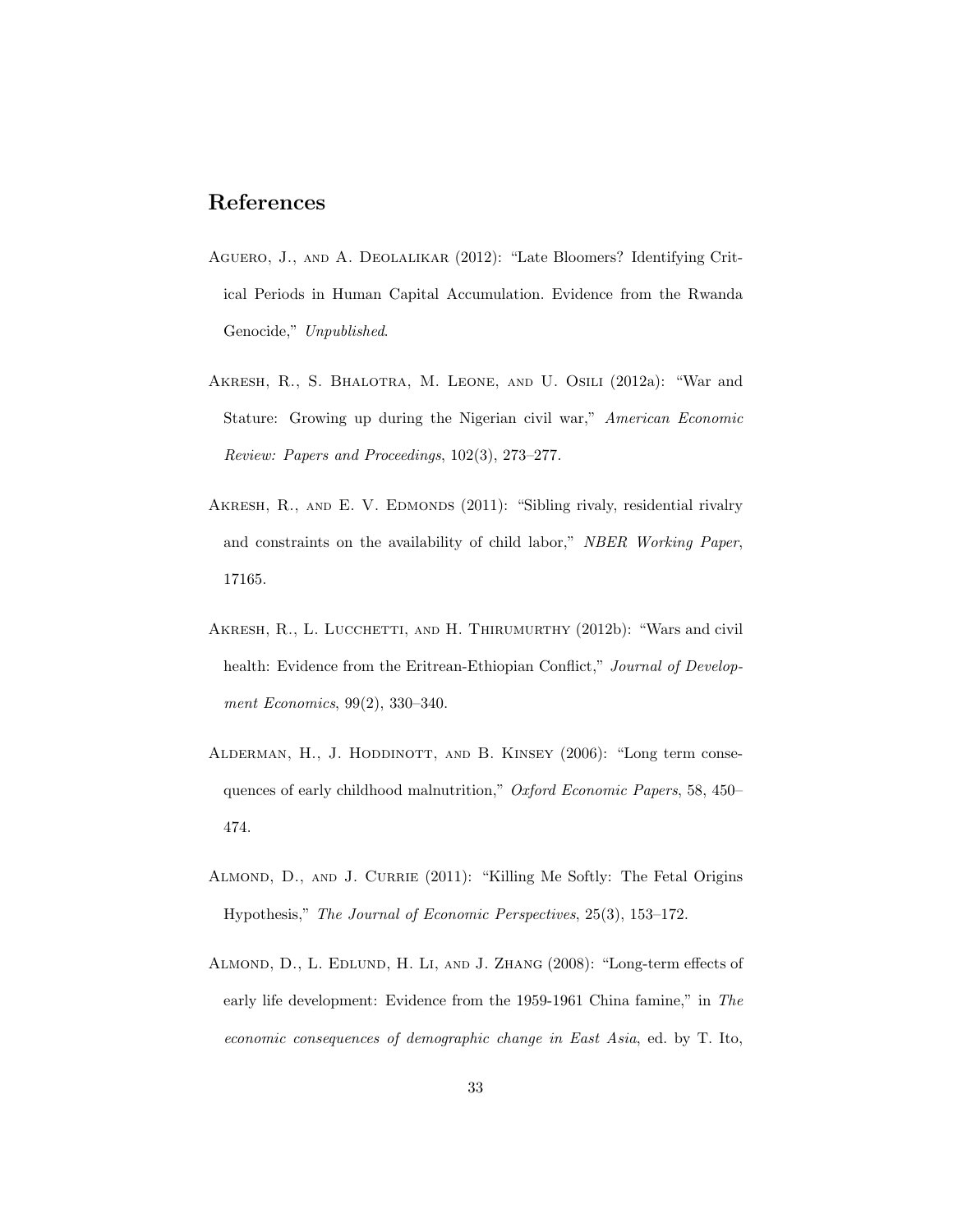and A. Rose, p. 321–345. National Bureau of Economic Research, Cambridge, MA.

- Anderson, S., and D. Ray (2012): "Missing women: Age and Disease," Review of Economic Studies, 77, 1262–1300.
- BEHRMAN, J. R., AND B. L. WOLFE (1987): "How does mother's schooling affect family health, nutrition, medical care usage, and household sanitation?," Journal of Econometrics,  $36(1-2)$ ,  $185 - 204$ .
- Bhutta, Z. A., J. K. Das, A. Rizvi, M. F. Gaffey, N. Walker, S. Horton, P. Webb, A. Lartey, and R. E. Black (2013): "Evidence-based interventions for improvement of maternal and child nutrition: what can be done and at what  $cost$ ?," The Lancet,  $382(9890)$ ,  $452 - 477$ .
- Black, R. E., C. G. Victora, S. P. Walker, Z. A. Bhutta, P. Christian, M. de Onis, M. Ezzati, S. Grantham-McGregor, J. Katz, R. MARTORELL, AND R. UAUY (2013): "Maternal and child undernutrition and overweight in low-income and middle-income countries," The Lancet, 382(9890), 427 – 451.
- Black, S., P. J. Devereux, and K. Salvanes (2008): "Does grief transfer across generations? In-utero deaths and child outcomes," Working Paper 19979, NBER.
- BLATTMAN, C., AND J. ANNAN (2010): "The consequences of child soldiering," The Review of Economics and Statistics, 92(4).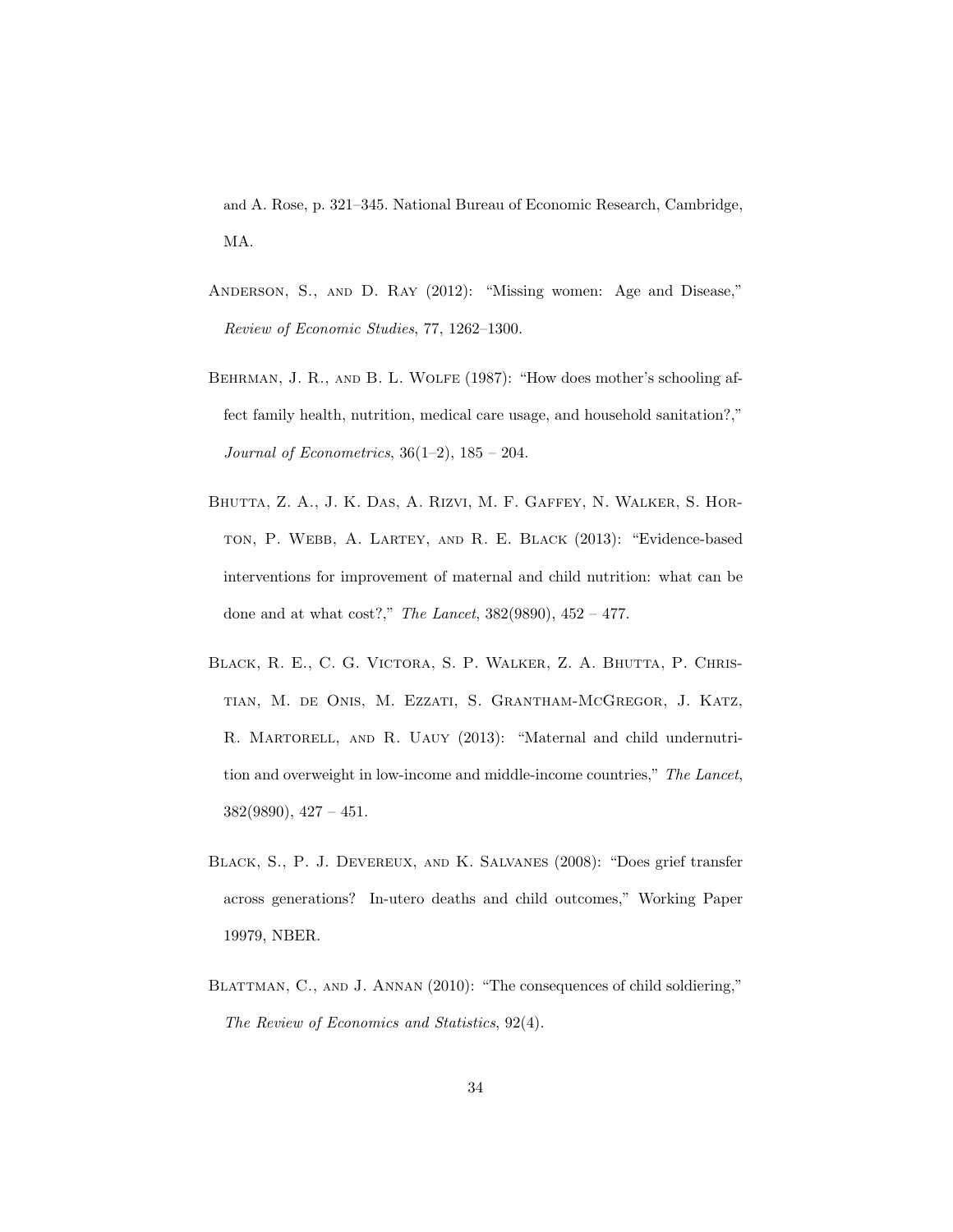- BRUCKNER, M., AND A. CICCONE (2010): "International ommodity prices, growth and the outbreak of civil war in sub-saharan Africa," Economic Journal, 120, 519–534.
- BUNDERVOET, T. (2010): "Assets, Activity Choices, and Civil War: Evidence from Burundi," World Development, 38(7), 955–965.
- Bundervoet, T., P. Verwimp, and R. Akresh (2009): "Health and Civil War in Rural Burundi," Journal of Human Resources, 44(2), 536–563.
- CAMACHO, A. (2008): "Stress and birth weight: evidence from terrorist attacks," The American Economic Review: Papers and Proceedings, 98(2), 511– 515.
- Catalano, R., T. Bruckner, A. Marks, and B. Eskenazi (2006): "Exogenbous shocks to the human sex ratio: the case of September 11, 2001 in New York City," Human reproduction, 21(12), 3127–3131.
- Chen, S., N. V. Loayza, and M. Reynal-Querol (2008): "The Aftermath of Civil War," The World Bank Economic Review, 22 (1), 63–85.
- Coghlan, B., R. J. Brennan, P. Ngoy, D. Dofara, B. Otto, M. Clements, and T. Stewart (2006): "Mortality in the Democratic Republic of Congo: a nationwide survey," Lancet, 367, 44–51.
- Congdon Fors, H., and O. Olsson (2004): "Congo: The Size of Predation," Journal of Peace Research, 41, 321–336.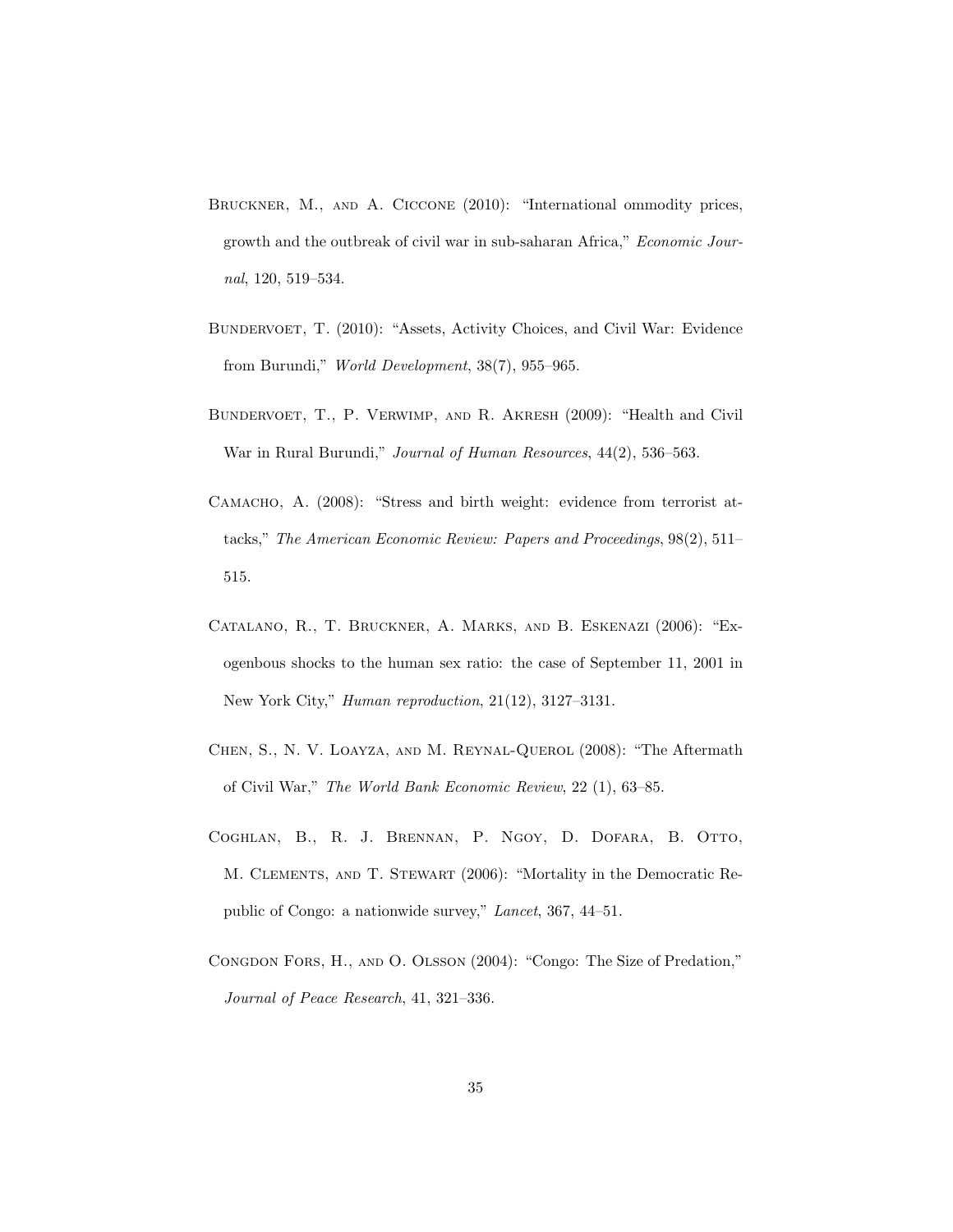- DANISH EPIDEMIOLOGY SCIENCE CENTRE (1999): "Nutritional status and mortality of refugee and resident children in a non-camp setting during conflict: follow-up study in Guinea-Bissau," British Medical Journal, 319(7214), 878–881.
- DAVIS, D., AND J. KURITSKY (2002): "Violent conflict and its impact on health indicators in Sub-Saharan Africa, 1980 to 1997," Paper presented at the annual meeting of the International Studies Association, New Orleans, LA.
- DE WALQUE, D. (2005): "Selective Mortality During the Khmer Rouge Period in Cambodia," Population and Development Review, 31(2), 351–368.
- DOMINGUES, P., AND T. BARRE (2013): "The health consequences of the Mozambican civil war: An anthropometric approach," Economic Development and Cultural Change, 61(4), 755–788.
- DUFLO, E. (2003): "Grandmothers and Granddaughters: Old-Age Pensions and Intrahousehold Allocation in South Africa," World Bank Economic Review,  $17(1), 1-25.$
- (2012): "Women Empowerment and Economic Development," Journal of Economic Literature, 50(4), 1051–1079.
- Eriksson, J. G., E. Kajantie, C. Osmond, K. Thornburg, and D. J. BARKER (2010): "Boys live dangerously in the womb," American Journal of Human Biology, 22(3), 330–335.
- Fernandez, S., R. Medina, J. Britton, and A. Fogarty (2011): "The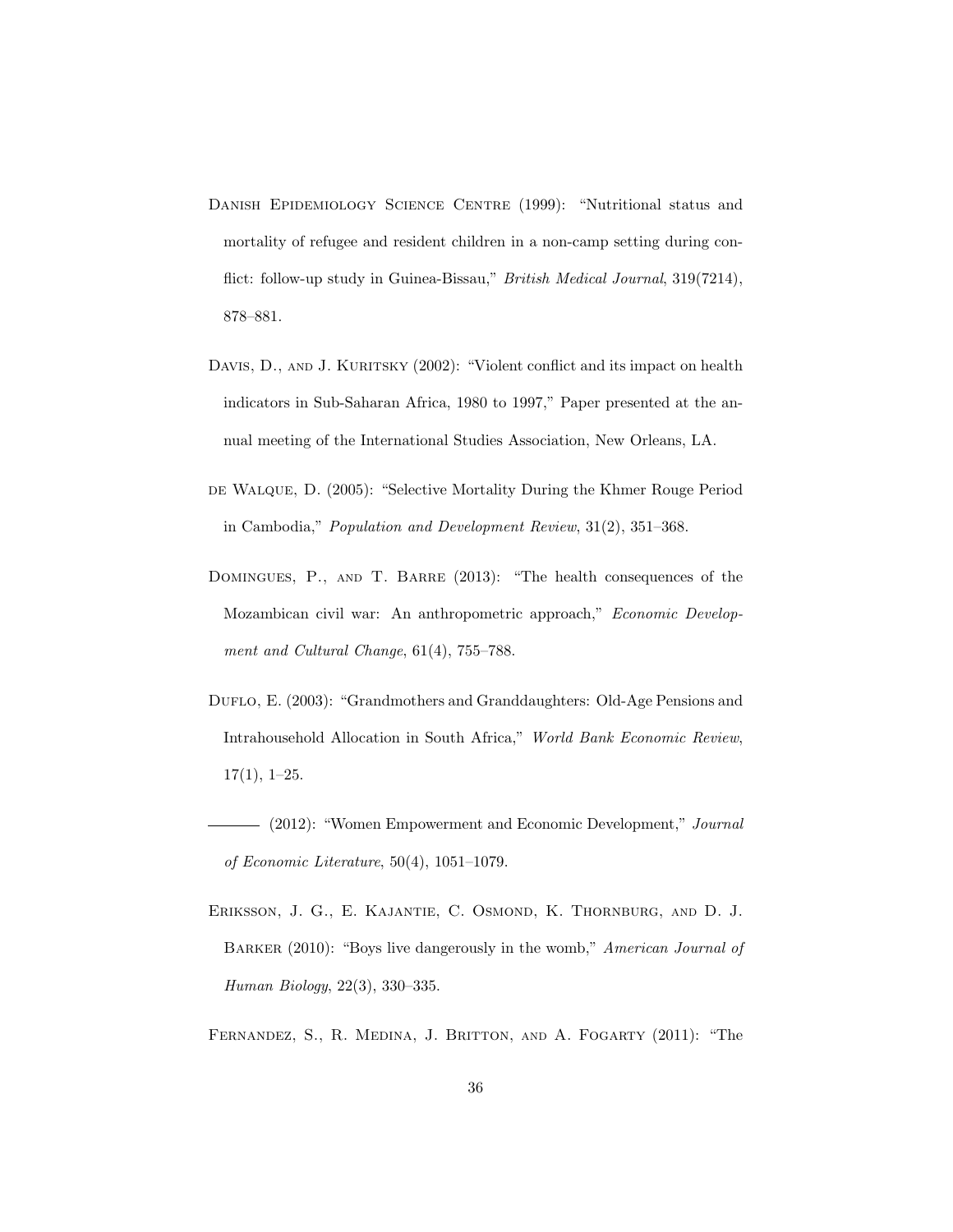association between living through a prolonged economic depression and the male: female birth ratio. A longitudinal study from Cuba, 1960-2008," American Journal of Epidemiology, 174(12), 1327–1331.

- Gambino, T. (2011): "Democratic Republic of Congo," in Background Case Study to the World Development Report 2011: Conflict, Security and Development, ed. by World Bank. Washington, DC.
- GARENNE, M. (2003): "Sex differences in health indicators among children in African DHS surveys," Journal of Biosocial Science, 35, 601–614.
- GHOBARAH, H. A., P. HUTH, AND B. RUSSETT (2003): "Civil Wars Kill and Maim People - Long After the Shooting Stops," American Political Science Review, 97 (2), 189–202.
- GOMA EPIDEMIOLOGY GROUP (1995): "Public health impact of Rwandan refugee crisis: what happened in Goma Zaire, in July 1994?," Lancet, 345(8946), 339–344.
- Guha-Sapir, D., and O. D'Aoust (2010): "Demographic and health consequences of civil conflict," World development report 2011 - background paper, World Bank.
- Guha-Sapir, D., and W. G. van Panhuis (2004): "Conflict-related Mortality: An Analysis of 37 Datasets," Disasters, 28 (4), 418–428.
- Guha-Sapir, D., W. G. van Panhuis, O. Degomme, and V. Teran (2005):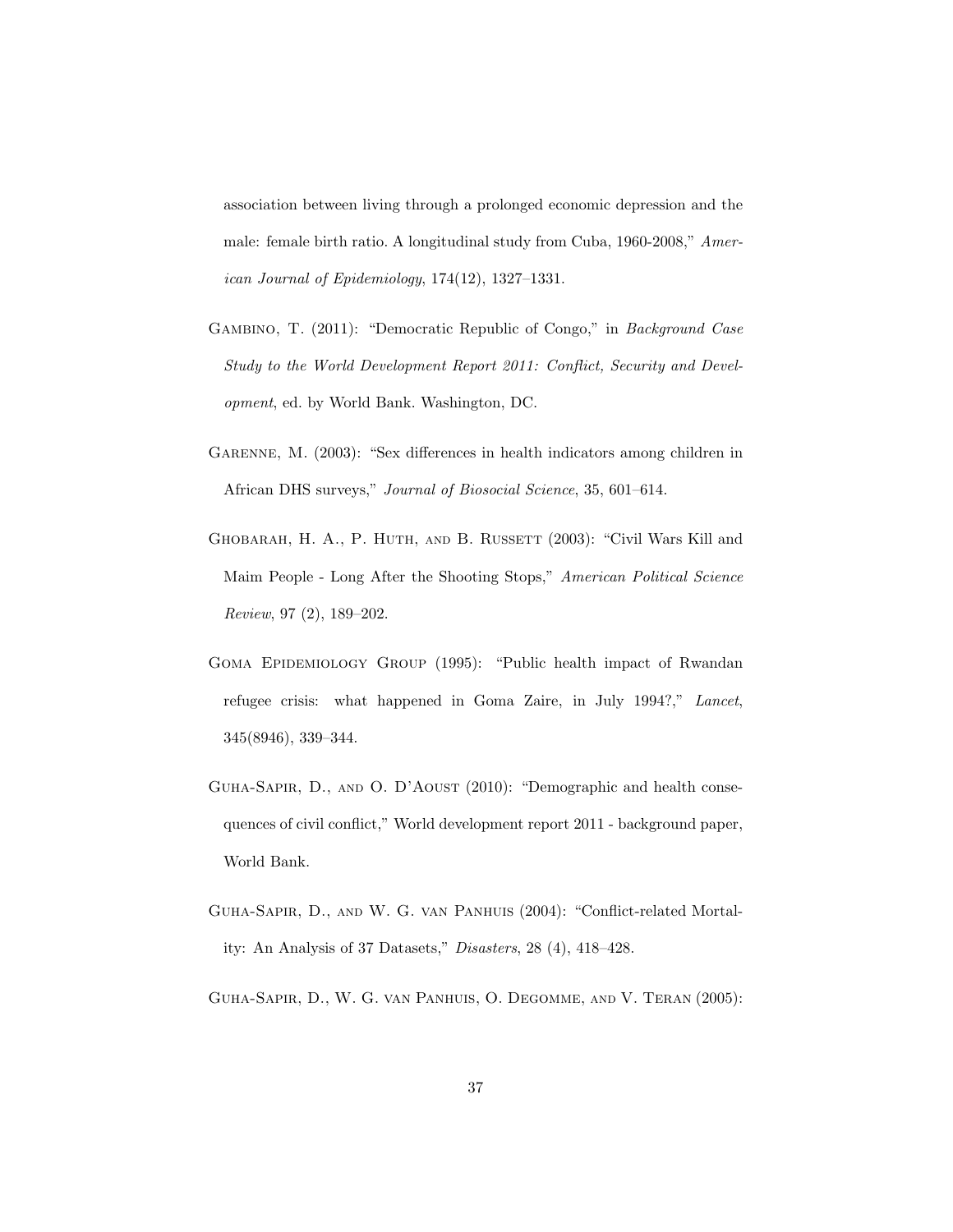"Civil Conflicts in Four African Countries: A Five-Year Review of Trends in Nutrition and Mortality," Epidemiologic Reviews, 27, 67–77.

- HERNÁNDEZ-JULIÁN, R., H. MANSOUR, AND C. PETERS (2014): "The Effects of Intrauterine Malnutrition on Birth and Fertility Outcomes: Evidence From the 1974 Bangladesh Famine," Demography, pp. 1–22.
- Hsiang, S., M. Burke, and E. Miguel (2013): "Quantifying the Influence of Climate on Human Conflict," Science, 342(6151), 1235367.
- Internal Displacement Monitoring Center (2011): "IDPs Need Further Assistance in Context of Continued Attacks and Insecurity," Accessed March 2011. http://www.internal-displacement.org/sub-saharanafrica/democratic-republic-of-the-congo/2011/idps-need-further-assistancein-context-of-continued-attacks-and-insecurity.
- International Rescue Committee (2011): "IRC Study Reveals 31,000 Die Monthly in Congo Conflict and 3.8 Million Died in Past Six Years. When Will the World Pay Attention?," Accessed March 2011. http://www.rescue.org/news/irc-study-reveals-31000-die-monthly-congoconflict-and-38-million-died-past-six-years-when-will-3538.
- Jayachandran, S., and I. Kuziemko (2011): "Why do mothers breastfeed girls less than boys? Evidence and Implications for Child Health in India," Quarterly Journal of Economics, 126(3), 1485–1538.
- Jenkins, J. C., S. J. Scanlan, and L. Peterson (2007): "Military Famine,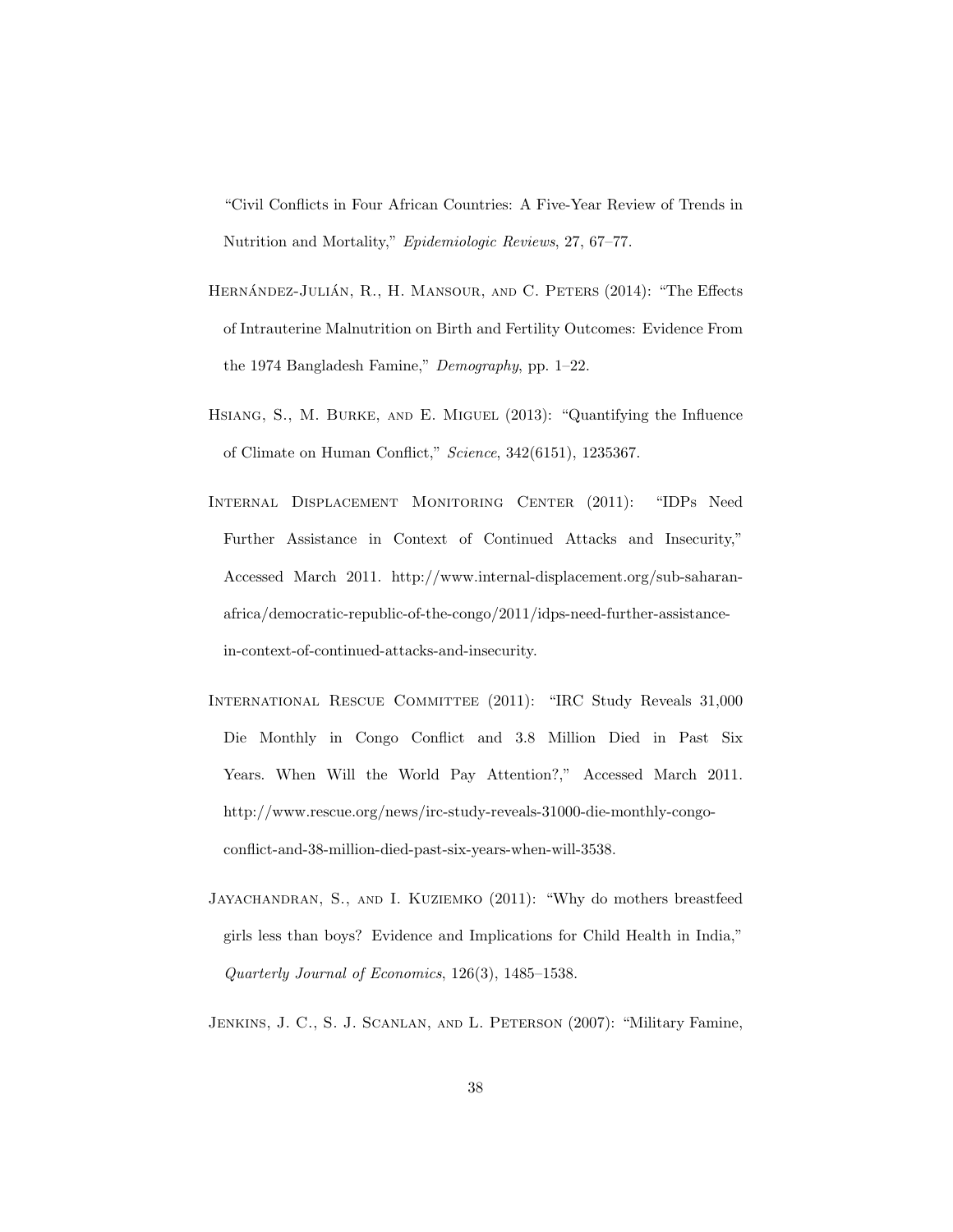Human Rights, and Child Hunger: A Cross-National Analysis, 1990-2000," The Journal of Conflict Resolution, 51 (6), 823–847.

- Kiros, G., and D. Hogan (2001): "War, Famine and Excess Child Mortality in Africa: The Role of Parental Education," International Journal of Epidemiology, 30, 447–455.
- Kraemer, S. (2000): "The fragile male," British Medical Journal, 321, 1609– 1612.
- KUDAMATSU, M., T. PERSSON, AND D. STRÖMBERG (2012): "Weather and Infant Mortality in Africa," CEPR Discussion Papers 9222.
- Mansoor, H., and D. Rees (2012): "Armed conflict and birth weight: Evidence from the al-Aqsa Intifada," Journal of Development Economics, 99, 190–199.
- MATSUURA, K., AND C. WILLMOTT (2009): "Terrestrial air temperature: 1900–2008 gridded monthly time series (version 2.01)," Available at: http://climate.geog.udel.edu/.
- Medecins sans frontieres (2003): "Mortality among displaced former UNITA members and their families in Angola: a retrospective cluster survey," British Medical Journal, 327(7416), 650–660.
- MINOIU, C., AND O. SHEMYAKINA (2012): "Child health and conflict in Cote d'Ivoire," American Economic Review: Papers and Proceedings, 102(3), 294– 299.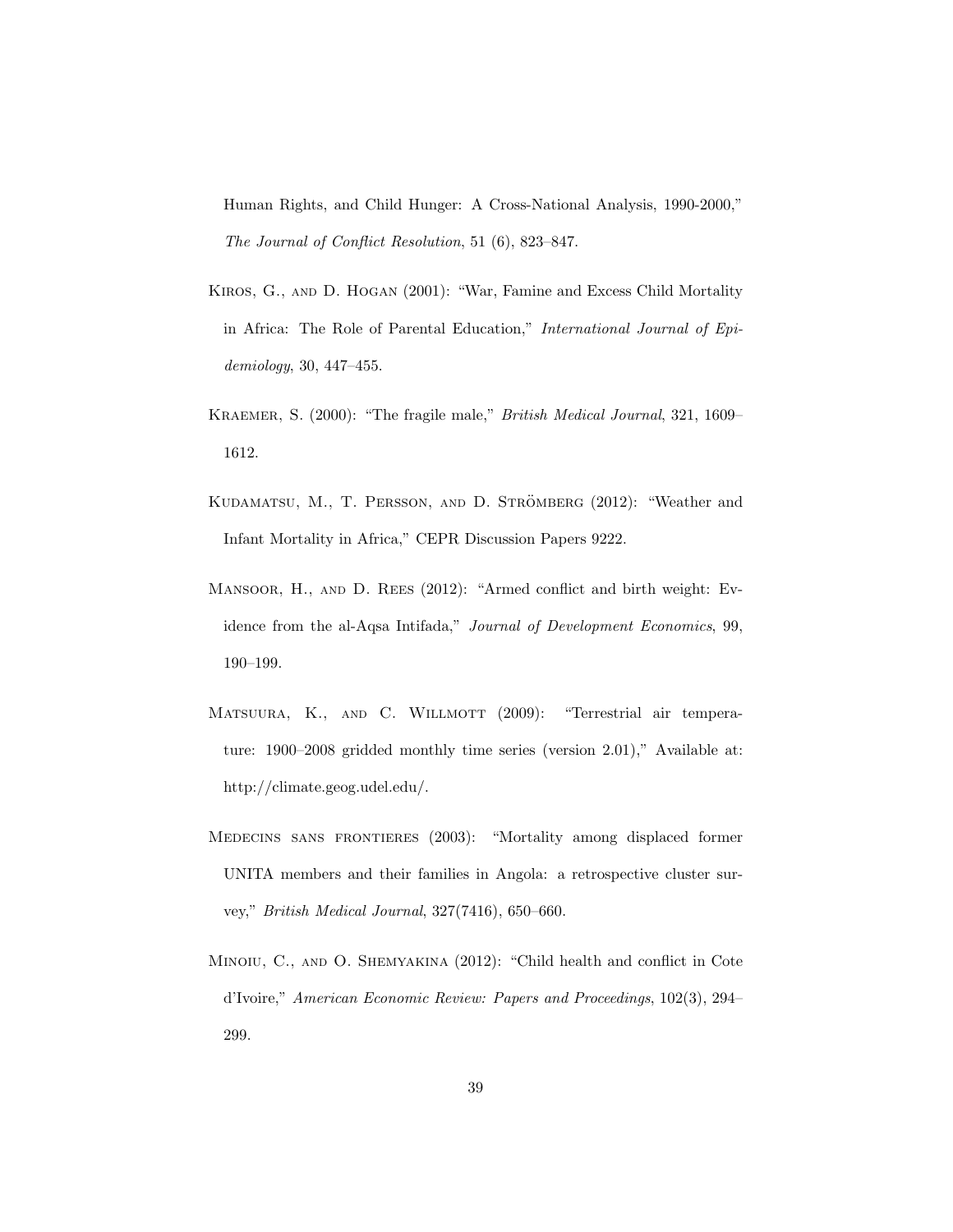- Mizuno, R. (2000): "The male/female ratio of fetal deaths and births in Japan," Lancet, 356, 738–739.
- MORDUCH, J. (2000): "Sibling Rivalry in Africa," American Economic Review, 90(2), 405–409.
- Mu, and Zhang (2011): "Why does the Great Chinese Famine affect the male and female survivors differently? Mortality selection versus son preference," Economics and Human Biology, 9, 92–105.
- PETERMAN, A., T. PALERMO, AND BREDENKAMP (2011): "Estimates and determinants of Sexual Violence Against Women in the Democratic Republic of Congo," American Journal of Public Health, 101(6), 1060–1067.
- PRUNIER, G. (2009): Africa's World Wars: Congo, the Rwandan Genocide, and the Making of a Continental Catastrophe. Oxford University Press, Oxford.
- Raleigh, C., A. Linke, H. Hegre, and J. Karlsen (2010): "Introducing ACLED: An Armed Conflict Location and Event Dataset," Journal of Peace Research, 47(5), 651–660.
- Restrepo, J. A., M. Spagat, and J. F. Vargas (2006): "Special Data Feature; The Severity of the Colombian Conflict: Cross-Country Datasets Versus New Micro-Data," Journal of Peace Research, 43(1), 99–115.
- Roseboom, T. J., J. H. P. van der Meulen, C. Osmond, D. J. P. Barker, A. C. J. Ravelli, and O. P. Bleker (2001): "Adult survival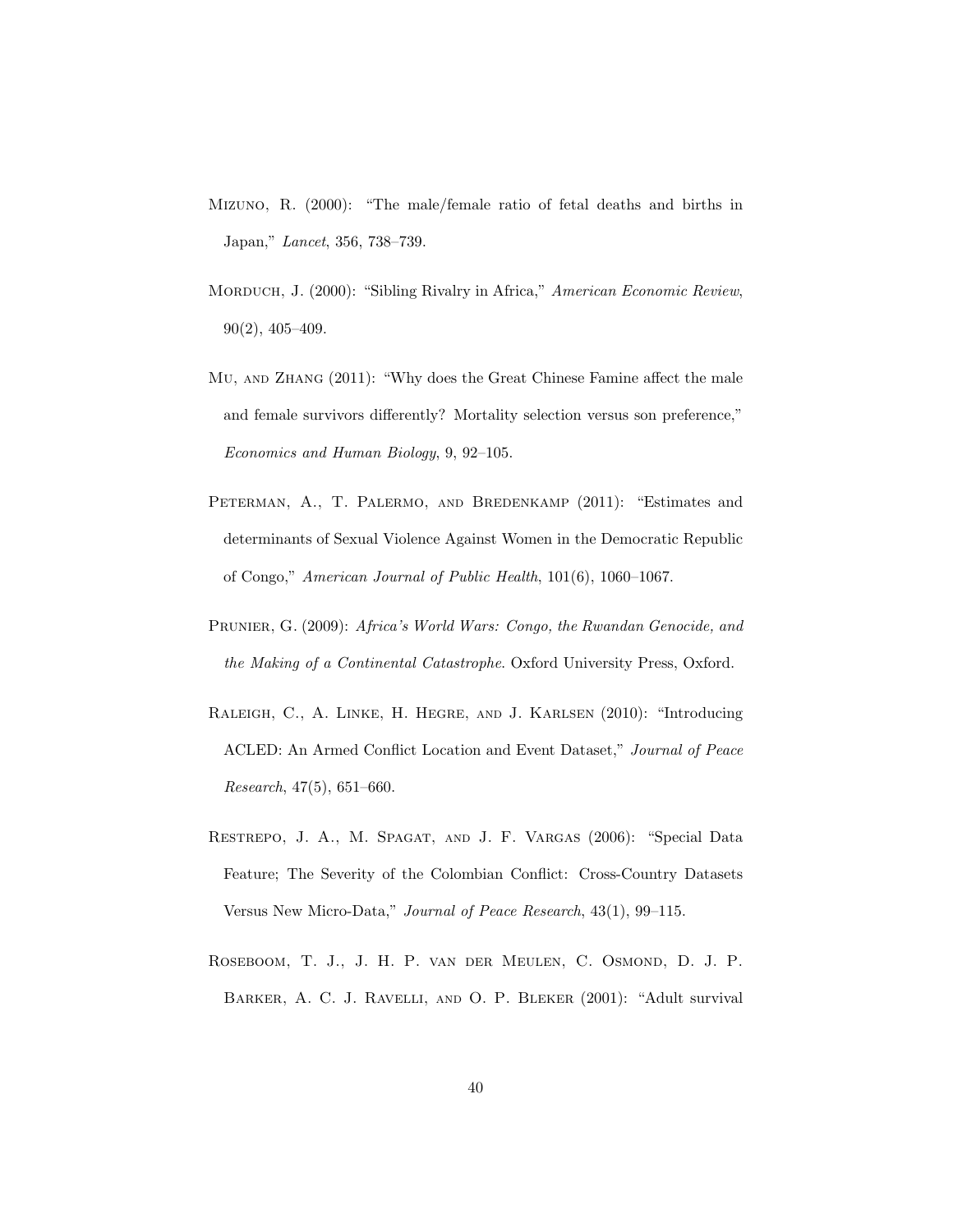after prenatal exposure to Dutch famine 1944-45," Paediatric and Perinatal Epidemiology, 16, 220–225.

- Ruel, M. T., and H. Alderman (2013): "Nutrition-sensitive interventions and programmes: how can they help to accelerate progress in improving maternal and child nutrition?," The Lancet,  $382(9891)$ ,  $536 - 551$ .
- SANCHEZ DE LA SIERRA, R. (2013): "On the Origin of States: Stationary Bandits and Taxation in Eastern Congo," SSRN Working Paper, Available at: http://ssrn.com/abstract=2358701.
- SHETTLES, L. (1961): "Conception and birth sex ratios," Obstetrics and Gynecology, 18, 122–130.
- Singh, K., U. Karunakara, G. Burnham, and H. Kenneth (2005): "Forced Migration and Under-five Mortality: A Comparison of Refugees and Hosts in North-western Uganda and Southern Sudan," European Journal of Population, 21, 247–270.
- STEARNS, J. (2011): Dancing in the Glory of Monsters: The Collapse of the Congo and the Great War of Africa. Public Affairs.
- Strauss, J., and D. Thomas (1995): The Handbook of Development Economicschap. Human Resources: Empirical Modeling of Household and Family Decisions, pp. 64–83. Amsterdam: Elsevier.
- Thomas, D. (1990): "Intra-household Resource Allocation: An Inferential Approach," Journal of Human Resources, 25(4), 635–664.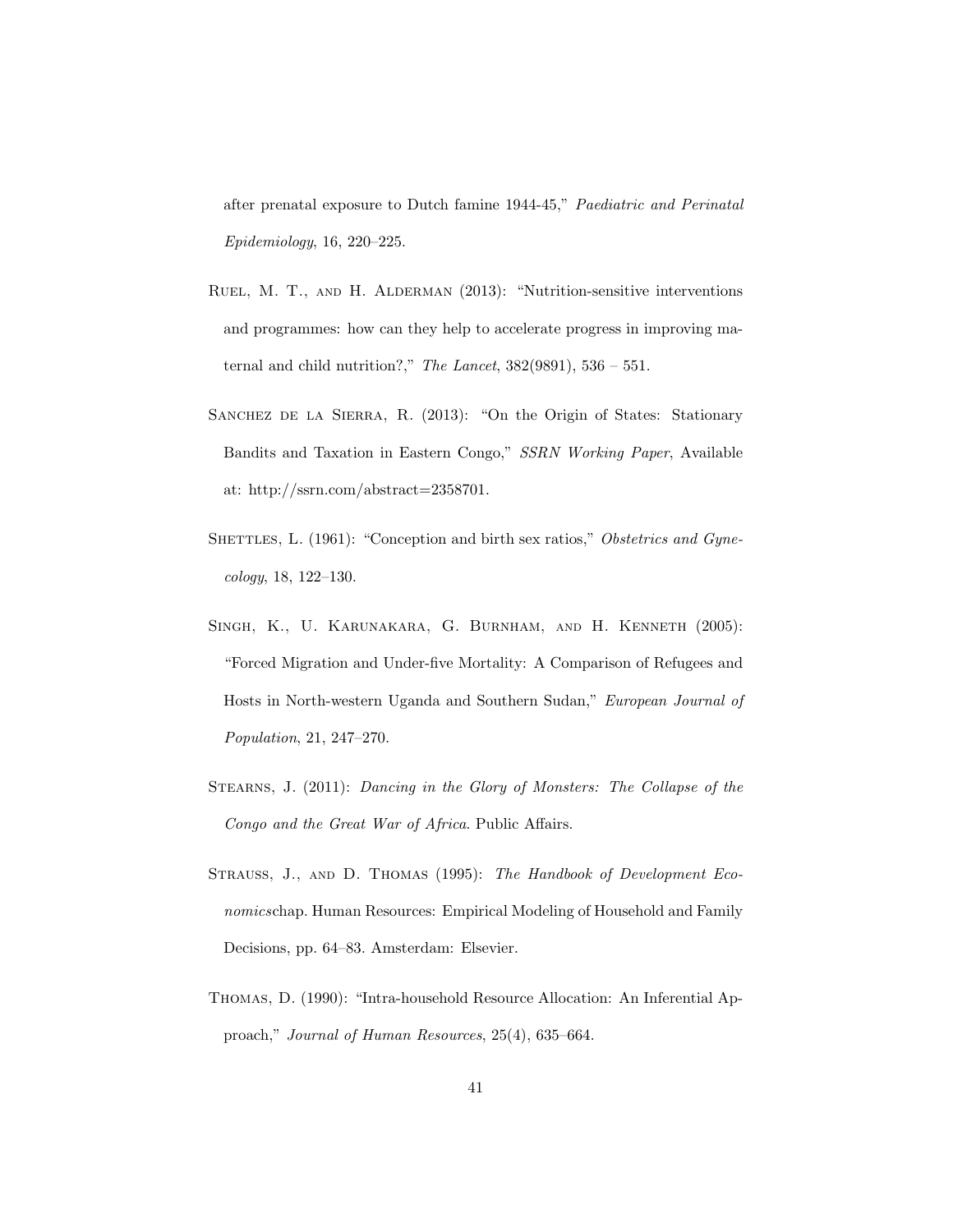(1994): "Like father, like son or like mother, like daughter: Parental education and child health," Journal of Human Resources, 29(4), 950–989.

- Toole, M., S. Galson, and W. Brady (1993): "Are War and Public Health Compatible?," Lancet, 341, 1193–1196.
- TRIVERS, R., AND D. WILLARD (1973): "Natural selection of parental ability to vary the sex ratio of offsprings," Science, 179, 90.
- TURNER, T. (2007): The Congo Wars: Conflict, myth and reality. Zed Books.
- Valente, C. (2013): "Civil conflict, gender-specific fetal loss, and selection: A new test of the Trivers-Willard hypothesis," Journal of Development Economics, forthcoming.
- Verpoorten, M. (2009): "Cattle Sales in war and Peacetime: a study of Household Coping Rwanda, 1991-2001," Journal of Development Economics, 188(1), 67–86.
- (2012): "Detecting hidden violence: The spatial distribution of excess mortality in Rwanda," Political Geography, 31(1), 44-56.
- Verwimp, P., and J. Van Bavel (2005): "Child Survival and Fertility of Refugees in Rwanda," European Journal of Population, 21, 271–290.
- Vlassenroot, K., and T. Raeymaekers (2004): "The Politics of Rebellion and Intervention in Ituri: The Emergence of a New Political Complex?," African Affairs, 103, 385–412.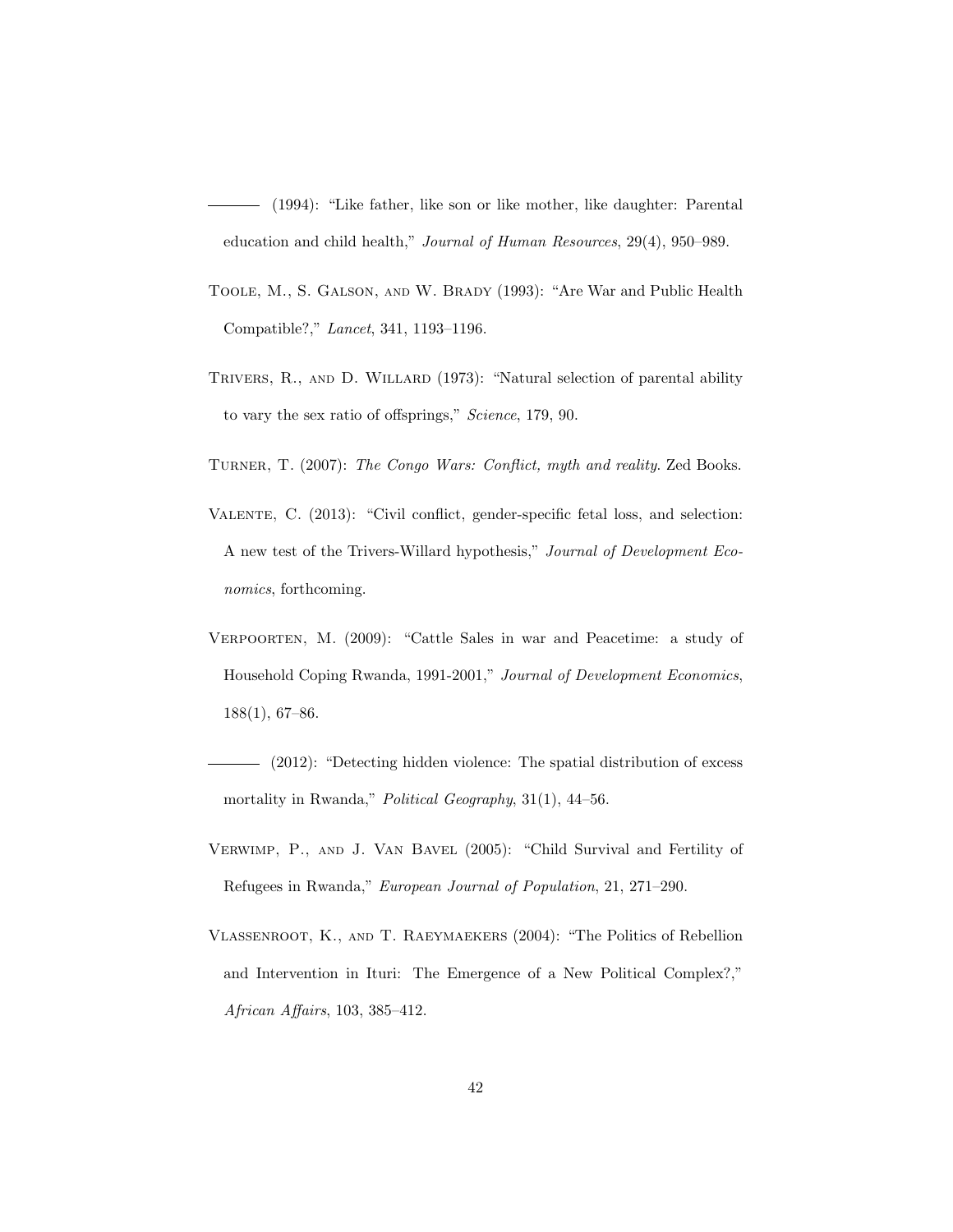- WALDRON, I. (1998): Too Young to Die: Genes or Gender? chap. Sex differences in infant and early child mortality: major causes of death and possible biological causes, pp. 64–83. United Nations, New York.
- Wilson, E. (1975): Sociobiology: The New Synthesis. Harvard University Press, Cambridge.
- WORLD HEALTH ORGANIZATION (2014): Public health risk assessment and interventions. Conflict and Humanitarian Crisis, Republic of South Sudan. WHO, Geneva.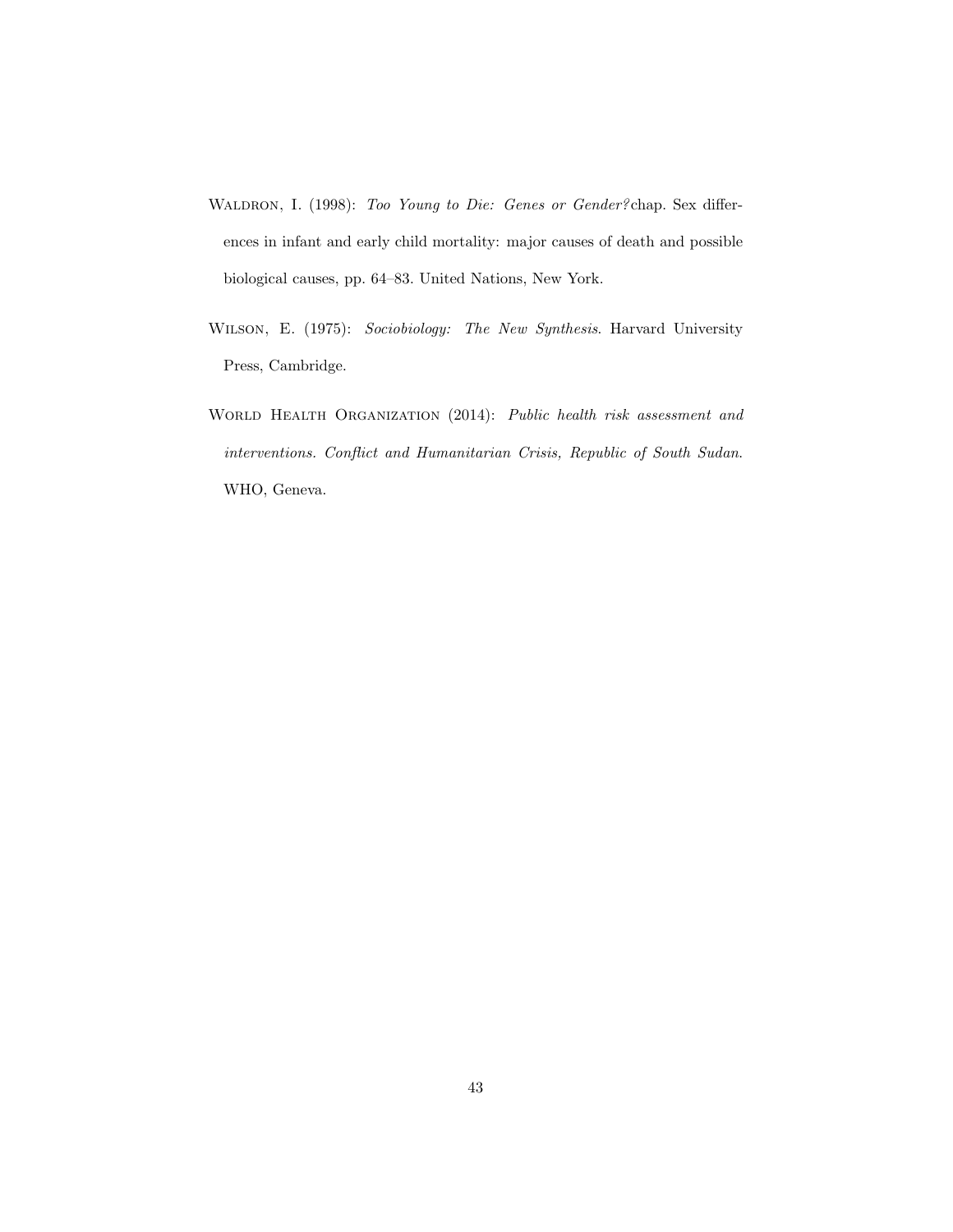## Notes

<sup>1</sup>The higher vulnerability of boys in utero has been established for other shocks such as famine (Rosebloom et al. 2001; Almond et al. 2008; Hernández-Julián et al. 2014), mother's health deficiencies (Eriksson et al. 2010) or a parental death (Black et al. 2014).

<sup>2</sup>DHS datasets provide the number of years a household has been living in the village where the interview took place. Information about previous location is, however, not available, which means that we do not know whether households who migrated remained in the same district. In Section 5 we show that our results are robust to the inclusion of children belonging to nonresident households and to randomly reallocating migrant mothers to districts of origin using a uniform distribution.

<sup>3</sup>Because only surviving women are interviewed, we are likely to underestimate the impact of conflict on child mortality. Nonetheless, there is no reason to believe that this source of sample selection will affect gender imbalances in child mortality.

<sup>4</sup>The geological service of the African Museum of Tervuren, Belgium, provided the mineral occurrences map of DRC.

<sup>5</sup>Traditional robust two-stage least squares standard errors produced qualitatively similar results.

6 Infant mortality for this period is reconstructed retrospectively from the DHS.

<sup>7</sup>Reducing the bandwidth of this estimator from 0.80 to 0.20, and hence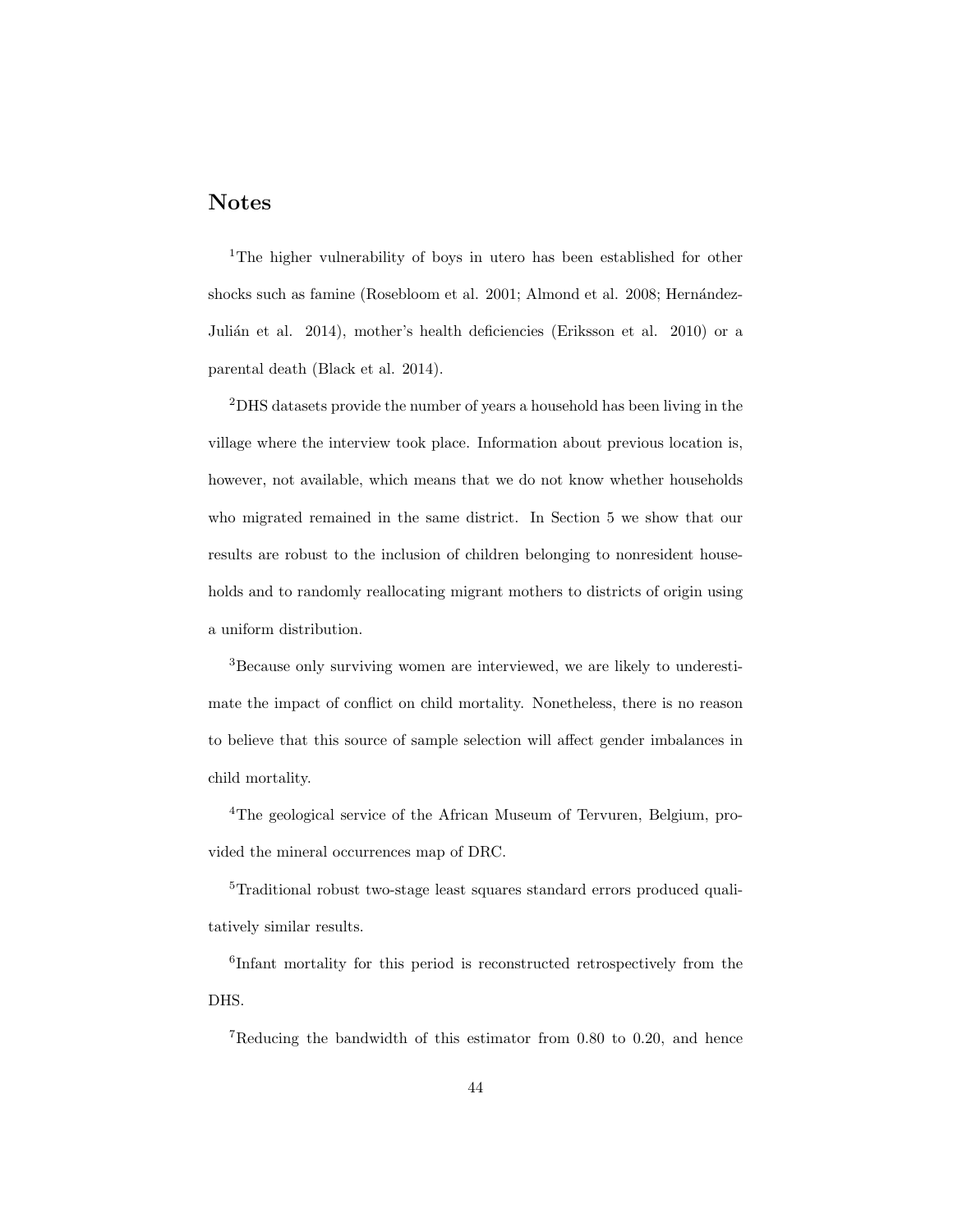producing less smoothing by focusing on closer points in the local regressions, leaves the general trend unchanged.

<sup>8</sup>These results hold if we use quadratic instead of linear trends.

 ${}^{9}$ Figure A.1 in appendix further supports the exclusion restriction. It graphically shows the coefficients obtained by regressing girl mortality on the price index over a moving window of 96 months. It is striking to see how the coefficients are consistently around zero in the preconflict period. The negative response of girls' mortality to mineral price shocks is particularly strong during the period of investigation. As shown on the right panel, the relationship is even stronger in highly conflictive districts.

 $10$ Given the lack of information about the district a migrant household resided when migrating, we had little choice but to perform a simulation exercise. We run 1000 two-stage least-squares regressions (on boy and girl mortality) where each migrant mother is randomly allocated to one of the 38 districts, following a uniform distribution (with equal probability to migrate in any district). Standard errors are clustered at the village level by artificially, creating a new village for the randomly allocated migrants within each district.

<sup>11</sup>Another possibility would be that girls have been systematically targeted by armed violence. Even though gender-based (sexual) violence has been a dramatic phenomenon in eastern DRC (Peterman, Palermo, and Bredenkamp 2011), since we are dealing with infants, this is not likely to be the major mechanism explaining gender imbalances.

<sup>12</sup>The appendix reports the full tables for the interested reader.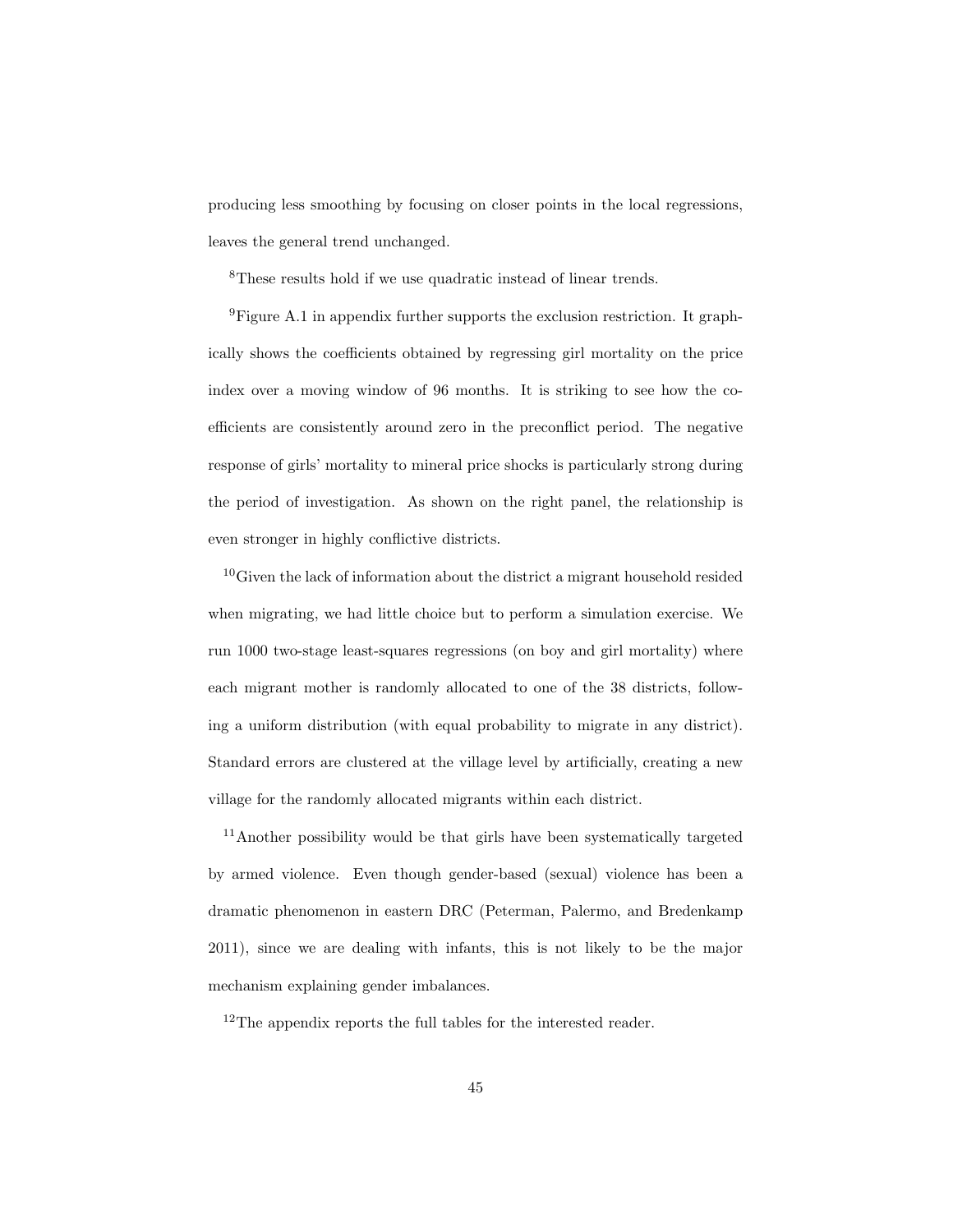<sup>13</sup>Controlling for the number of siblings similar to Akresh and Edmonds (2011) or using a dummy for having at least one brother or one sister does not change the results.

<sup>14</sup>Results not reported in the paper; available upon request.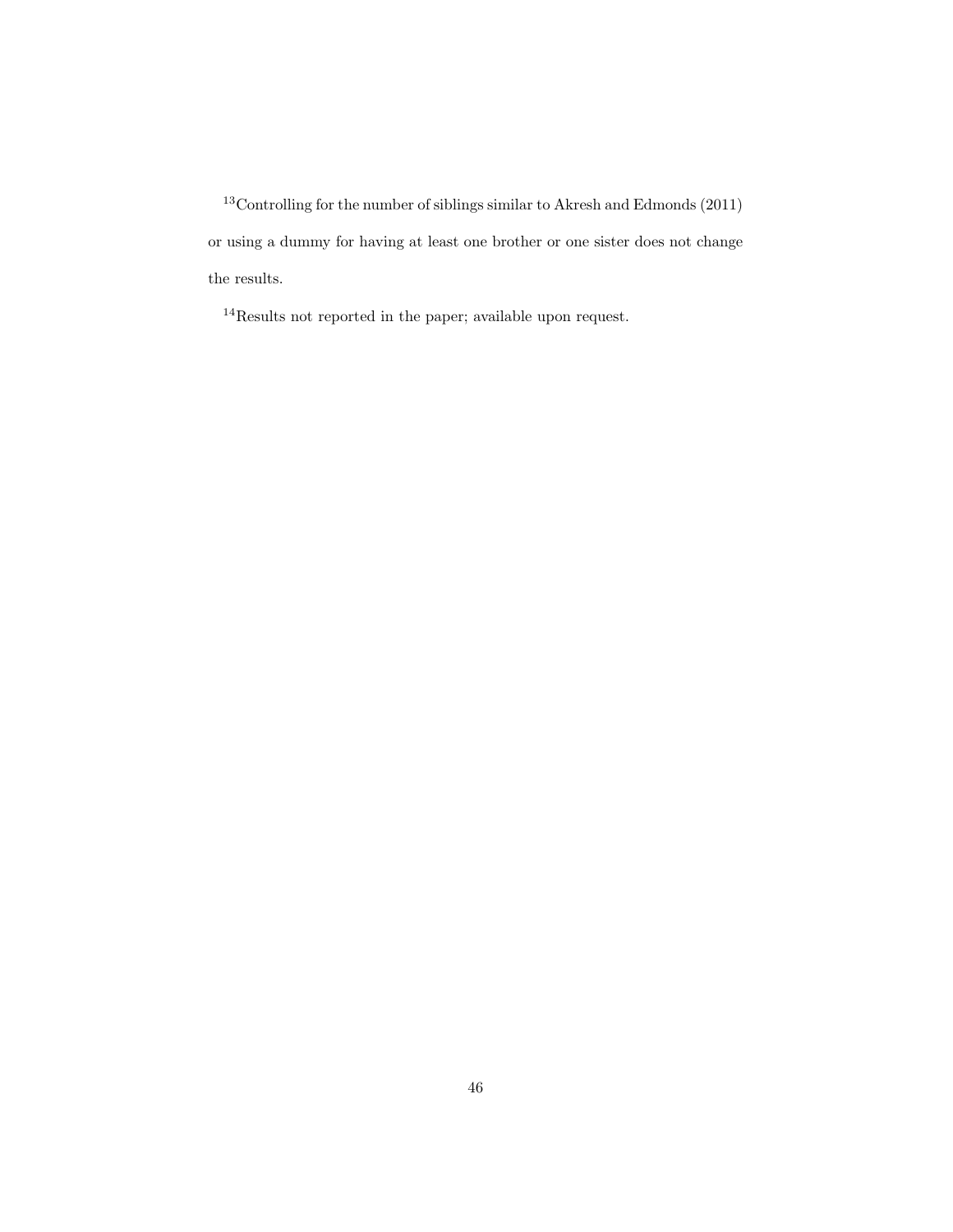| Variable                                | $\overline{N}$ | Mean       | Std. dev. | Min.             | Max.             |
|-----------------------------------------|----------------|------------|-----------|------------------|------------------|
| Panel A: Cross-section dataset          |                |            |           |                  |                  |
| Infant mortality                        | 10,397         | $0.107\,$  | 0.310     | $\boldsymbol{0}$ | $\mathbf{1}$     |
| Boy mortality                           | 5,242          | 0.117      | 0.321     | $\theta$         | $\mathbf{1}$     |
| Girl mortality                          | 5,155          | 0.098      | 0.297     | $\theta$         | $\mathbf{1}$     |
| Number of conflict events               | 10,397         | 7.896      | 14.467    | $\theta$         | 123              |
| Exposure to conflict $(\#$ months)      | 10,397         | 2.276      | 2.820     | $\theta$         | 12               |
| Price index 12 m                        | 10,397         | 492.04     | 624.06    | $\theta$         | 3,002.6          |
| Twin                                    | 10,397         | 0.017      | 0.131     | $\theta$         | 1                |
| 1st child                               | 10,397         | 0.195      | 0.396     | $\theta$         | $\mathbf{1}$     |
| $#$ brothers alive                      | 10,397         | 1.209      | 1.457     | $\theta$         | $8\,$            |
| $#$ sisters alive                       | 10,397         | $1.175\,$  | 1.430     | $\theta$         | $8\,$            |
| Exposure to malaria                     | 10,397         | 7.4        | 2.991     | $\boldsymbol{0}$ | 11               |
| Rain $25y$ (dev)                        | 10,397         | $-0.239$   | 0.990     | $-3.477$         | 5.149            |
| Temp $25y$ (dev)                        | 10,397         | 0.737      | 1.083     | $-1.546$         | 5.397            |
| Mother $\text{—no educ.}$               | 10,397         | 0.251      | 0.434     | $\overline{0}$   | $\mathbf{1}$     |
| $Mother$ --primary                      | 10,397         | 0.424      | 0.494     | $\overline{0}$   | $\mathbf{1}$     |
| $Mother -secondary$                     | 10,397         | 0.315      | 0.464     | $\theta$         | $\mathbf{1}$     |
| Wealth index                            | 10,397         | $-1,655.5$ | 97,422.5  | $-107,521$       | 341,565          |
| Female-headed HH                        | 10,397         | $0.139\,$  | 0.346     | $\boldsymbol{0}$ | $\mathbf{1}$     |
| Household size                          | 10,397         | 7.336      | 3.063     | $\mathbf 1$      | 28               |
| Panel B: Panel dataset (district-month) |                |            |           |                  |                  |
| Infant mortality rate $(12 \text{ m})$  | 2,876          | 0.106      | 0.221     | $\theta$         | $\mathbf{1}$     |
| Boy mortality rate $(12 \text{ m})$     | 2,876          | 0.090      | 0.234     | $\theta$         | $\mathbf{1}$     |
| Girl mortality rate $(12 \text{ m})$    | 2,876          | 0.076      | 0.218     | $\overline{0}$   | $\mathbf{1}$     |
| Number of conflict events               | 2,876          | 5.639      | 12.327    | $\boldsymbol{0}$ | 123              |
| Exposure to conflict                    | 2,876          | 1.769      | 2.538     | $\overline{0}$   | 12               |
| Price index 12 m                        | 2,876          | 417.351    | 585.228   | $\boldsymbol{0}$ | 3,002.567        |
| Months of malaria exposure (avg)        | 2,876          | 7.699      | 2.666     | $\Omega$         | 11               |
| Rain 25 y (avg dev)                     | 2,876          | $-0.213$   | 0.944     | $-3.239$         | 5.149            |
| Temp 25 y (avg dev)                     | 2,876          | 0.826      | 1.096     | $-1.523$         | 5.259            |
| Sex ratio at birth                      | 2,598          | 0.511      | 0.350     | $\theta$         | $\mathbf{1}$     |
| Number of conflict in utero             | 2,598          | 4.412      | 10.079    | $\theta$         | 103              |
| Exposure to conflict in utero           | 2,598          | $1.353\,$  | 1.951     | $\theta$         | $\boldsymbol{9}$ |
| Price index 9m in utero                 | 2,598          | 296.009    | 412.647   | $\overline{0}$   | 1,924.32         |

Table 1: Descriptive statistics (1997–2004)

Notes: Correction for sampling weights. HH=household.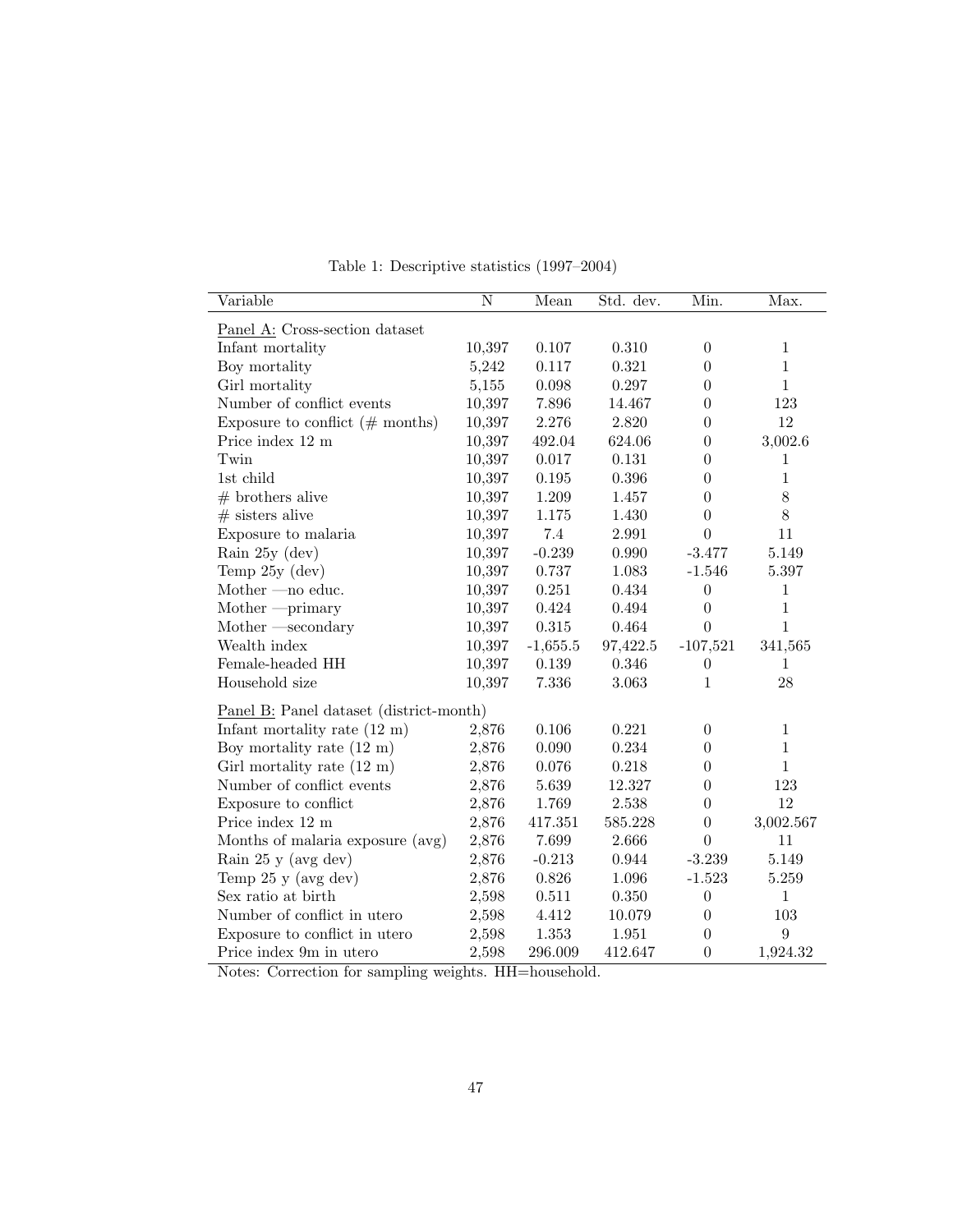Table 2: Placebo test of exclusion restriction

| <i>p</i> -value less than: $0.1$ $0.05$ $0.01$ # regressions |  |    |
|--------------------------------------------------------------|--|----|
| No trends                                                    |  | 95 |
| Linear trends                                                |  | 95 |

Notes: The table reports the number of times we found a significant reduced-form relationship between our price index and infant mortality for the prewar period 1980–1996 using a sliding window of 96 months for each regression.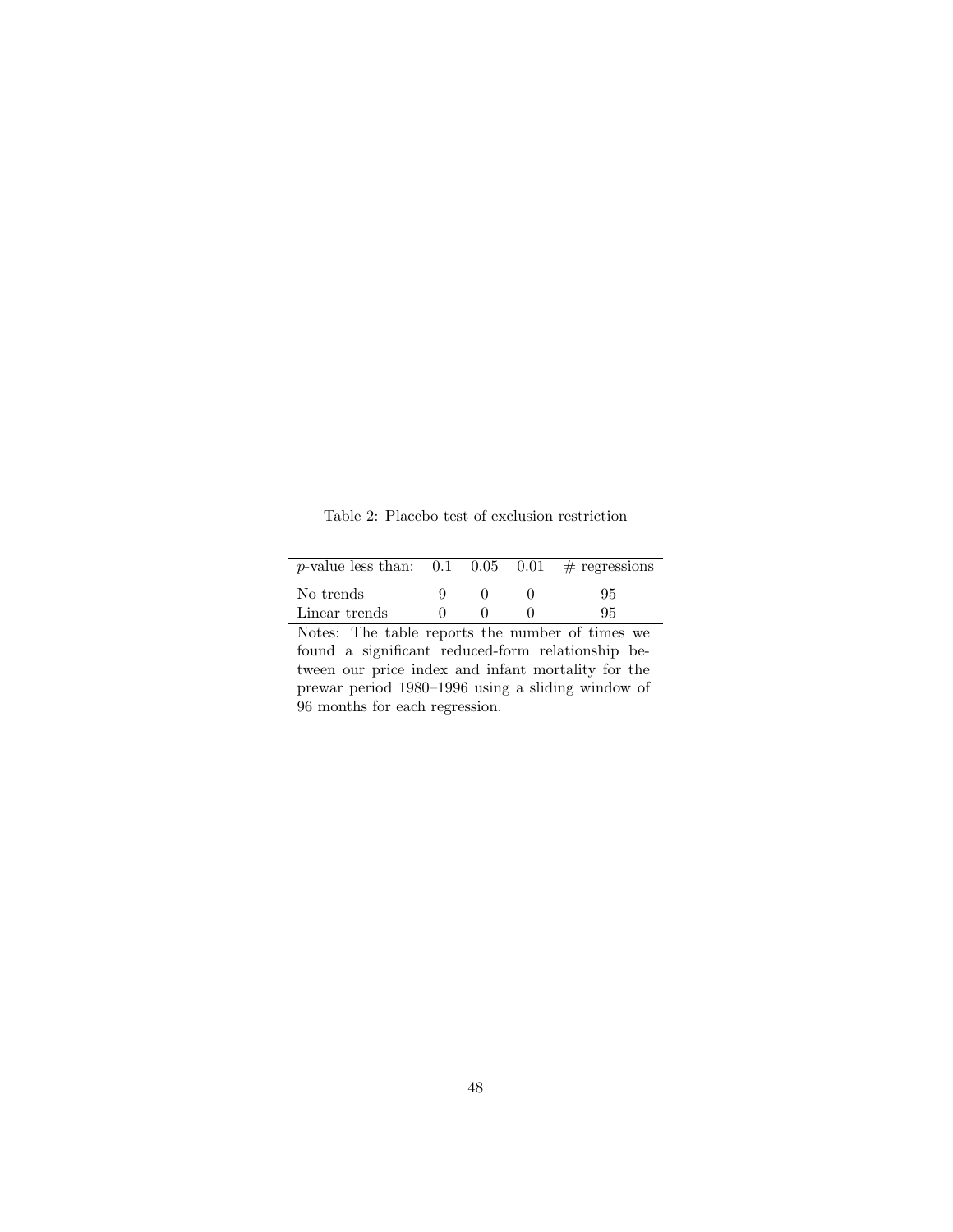| Dependent variable:                   | Conflict events |              |              |              |              |                      |
|---------------------------------------|-----------------|--------------|--------------|--------------|--------------|----------------------|
|                                       | (1)             | (2)          | (3)          | (4)          | (5)          | (6)                  |
|                                       | All             | 19 highest C | 19 highest P | TA districts | 5 districts  | Drop $(5)$ districts |
| Panel A: No trend                     |                 |              |              |              |              |                      |
| Price index                           | $-.00922***$    | $-.0107***$  | $-.0102***$  | $-.0125***$  | $-.0226***$  | $-.00498*$           |
|                                       | (.00224)        | (.00271)     | (.00297)     | (.00234)     | (.0033)      | (.00262)             |
| Price index - No TA                   | $-.00892***$    | $-.0106***$  | $-.00902***$ | $-.0225*$    | $-.0467*$    | $-.00582**$          |
|                                       | (.00281)        | (.00341)     | (.00246)     | (.0118)      | (.0205)      | (.00245)             |
| TA price index                        | $-.0106**$      | $-.012**$    | $-.0129**$   | $-.0114**$   | $-.0145$     | .151                 |
|                                       | (.0044)         | (.00509)     | (.00493)     | (.00471)     | (.00931)     | (.119)               |
| Price index 12                        | $-.012***$      | $-.0154***$  | $-.0151***$  | $-.0218***$  | $-.0415**$   | $-.00406$            |
|                                       | (.00391)        | (.0048)      | (.00496)     | (.00393)     | (.0108)      | (.00251)             |
| Price index 12 - No TA                | $-.00618**$     | $-.00874**$  | $-.00896**$  | $-.00755$    | $-.039*$     | $-.00441*$           |
|                                       | (.00256)        | (.00343)     | (.00312)     | (.0107)      | (.0166)      | (.00251)             |
| TA price index 12                     | $-.0298***$     | $-.0303***$  | $-.0322***$  | $-.0309***$  | $-.0445**$   | .144                 |
|                                       | (.00554)        | (.00619)     | (.00596)     | (.00591)     | (.0124)      | (.118)               |
| Panel B: Linear trend                 |                 |              |              |              |              |                      |
| Price index                           | $-.0103***$     | $-.0116***$  | $-.0105***$  | $-.0125***$  | $-.0171**$   | $-.0073**$           |
|                                       | (.00198)        | (.00233)     | (.00283)     | (.0022)      | (.00543)     | (.00331)             |
| Price index - No TA                   | $-.0133***$     | $-.0154***$  | $-.011***$   | $-.0328**$   | $-.0362$     | $-.00866$ ***        |
|                                       | (.00373)        | (.0043)      | (.00333)     | (.0143)      | (.0332)      | (.0026)              |
| TA price index                        | $-.00906**$     | $-.0103**$   | $-.0113**$   | $-.00983**$  | $-.0115$     | .151                 |
|                                       | (.00406)        | (.00476)     | (.0046)      | (.00437)     | (.00863)     | (.12)                |
| Price index 12                        | $-.0167***$     | $-.0189***$  | $-.0177***$  | $-.0251***$  | $-.0292$     | $-.00638**$          |
|                                       | (.00358)        | (.00315)     | (.00353)     | (.0036)      | (.0144)      | (.00298)             |
| Price index $12$ - $\mathrm{No \;TA}$ | $-.0124***$     | $-.0156***$  | $-.0116***$  | $-.0286***$  | $-.025$      | $-.00719**$          |
|                                       | (.00395)        | (.00424)     | (.00394)     | (.00939)     | (.0251)      | (.00276)             |
| TA price index 12                     | $-.0245***$     | $-.0244***$  | $-.0266***$  | $-.0256***$  | $-.0362***$  | .152                 |
|                                       | (.00298)        | (.00371)     | (.00344)     | (.00339)     | (.00759)     | (.117)               |
| N                                     | 3648            | 1824         | 1824         | 2112         | 480          | 3168                 |
| District FE                           | $\checkmark$    | $\checkmark$ | $\checkmark$ | $\checkmark$ | $\checkmark$ | $\checkmark$         |
| Year FE                               | $\checkmark$    | ✓            | $\checkmark$ | ✓            | $\checkmark$ | $\checkmark$         |

|  | Table 3: Panel regressions on the impact of mineral prices on conflict |  |  |
|--|------------------------------------------------------------------------|--|--|
|  |                                                                        |  |  |
|  |                                                                        |  |  |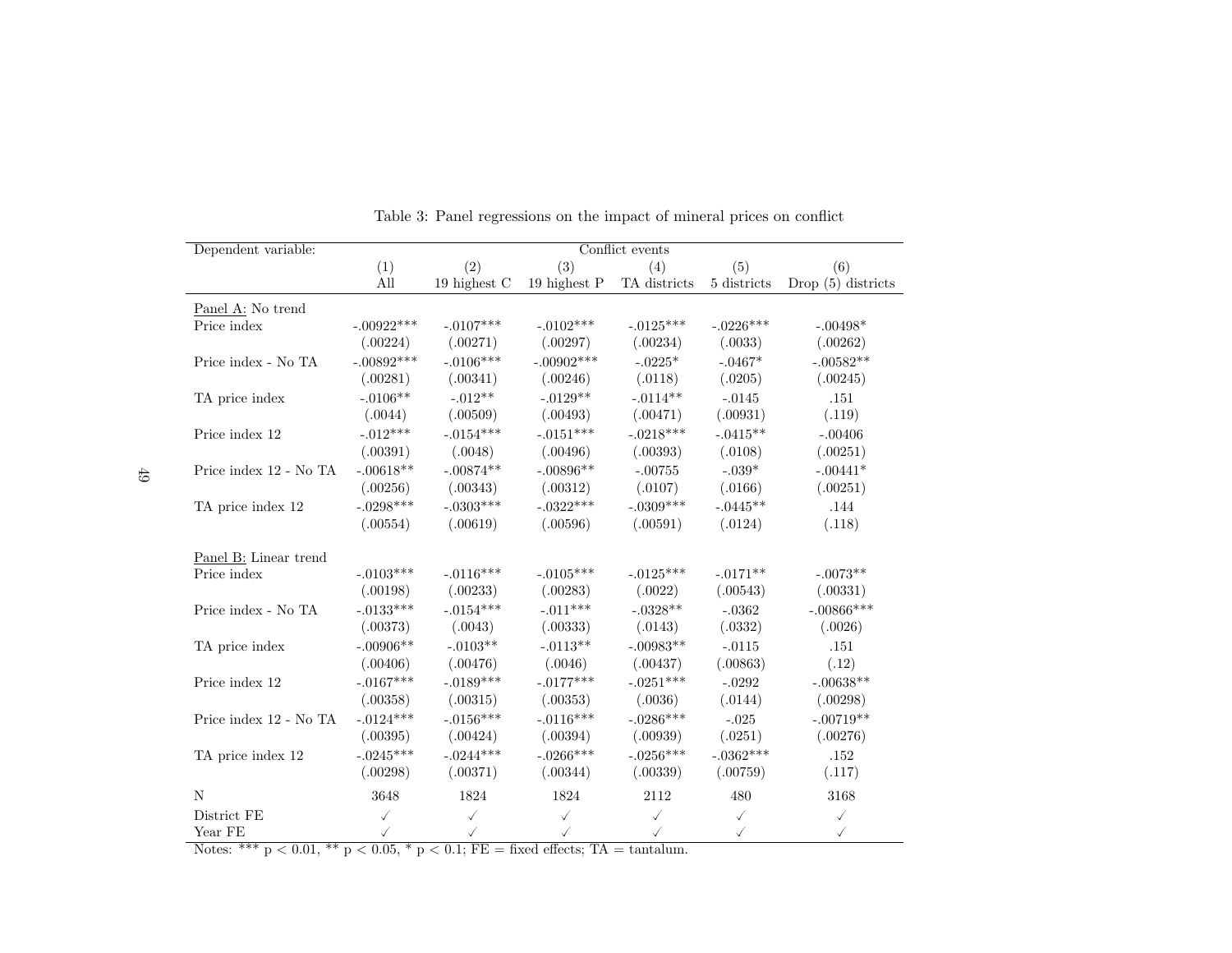| Dependent variable:                                                       |                        | Conflict events 12     |                      | Conflict exposure 12   |  |  |  |
|---------------------------------------------------------------------------|------------------------|------------------------|----------------------|------------------------|--|--|--|
| Trend:                                                                    | None                   | Linear                 | None                 | Linear                 |  |  |  |
|                                                                           | (1)                    | $^{\prime}2)$          | (3)                  | (4)                    |  |  |  |
| Price index 12                                                            | $-.0120***$<br>(.0039) | $-.0167***$<br>(.0036) | $-.0014*$<br>(.0007) | $-.0022***$<br>(.0006) |  |  |  |
| N                                                                         | 3.648                  | 3,648                  | 3.648                | 3.648                  |  |  |  |
| District FE                                                               |                        |                        |                      |                        |  |  |  |
| Year FE                                                                   |                        |                        |                      |                        |  |  |  |
| Notes: *** $p < 0.01$ , ** $p < 0.05$ , * $p < 0.1$ ; FE = fixed effects. |                        |                        |                      |                        |  |  |  |

Table 4: First-step specifications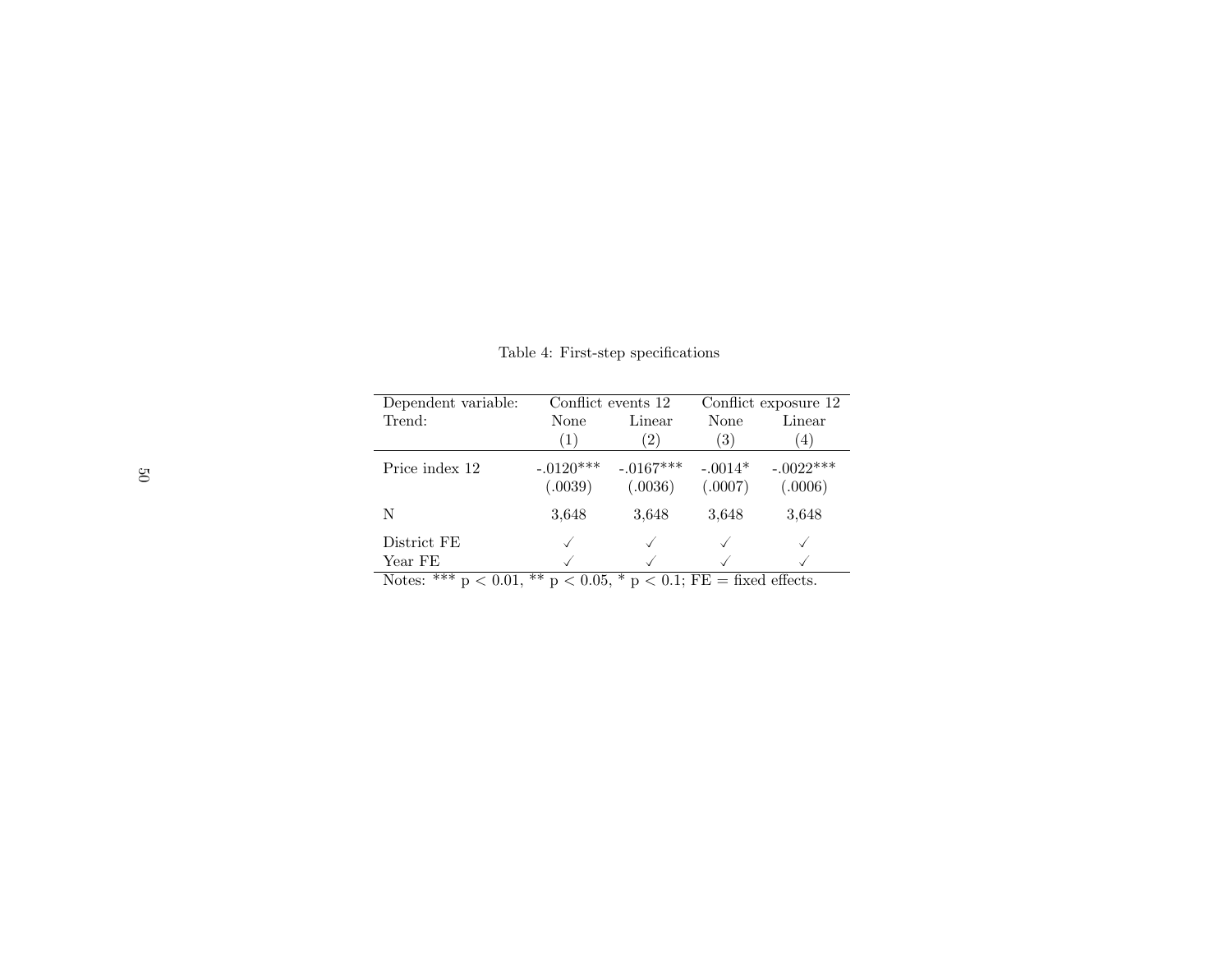| Dependent variable:      | Mortality rate at 12 months |              |              |              |              |              |  |
|--------------------------|-----------------------------|--------------|--------------|--------------|--------------|--------------|--|
|                          |                             | All          |              | <b>Boys</b>  | Girls        |              |  |
|                          | <b>OLS</b>                  | 2SLS         | <b>OLS</b>   | 2SLS         | <b>OLS</b>   | 2SLS         |  |
|                          | (1)                         | (2)          | (3)          | (4)          | (5)          | (6)          |  |
| Panel A:                 |                             |              |              |              |              |              |  |
| Conflict events 12       | $-0.0007$                   | 0.0008       | $-0.0017***$ | $-0.0041$    | 0.0002       | $0.0051$ **  |  |
|                          | (0.0005)                    | (0.0021)     | (0.0006)     | (0.0032)     | (0.0008)     | (0.0023)     |  |
| F-stat of IV             |                             | $33.65***$   |              | $28.16***$   |              | $31.64***$   |  |
|                          |                             |              |              |              |              |              |  |
| Panel B:                 |                             |              |              |              |              |              |  |
| Conflict events 12       | $-0.0007$                   | 0.0016       | $-0.0016***$ | $-0.0031$    | 0.0002       | $0.0055$ **  |  |
|                          | (0.0005)                    | (0.0022)     | (0.0006)     | (0.0031)     | (0.0008)     | (0.0024)     |  |
| Twin                     | $0.1801***$                 | $0.1807$ *** | $0.1420$ *** | $0.1409$ *** | $0.2369$ *** | $0.2343$ *** |  |
|                          | (0.0407)                    | (0.0405)     | (0.0475)     | (0.0467)     | (0.0682)     | (0.0685)     |  |
| 1st child                | $0.0204$ *                  | $0.0214$ *   | 0.0263       | 0.0254       | 0.0114       | 0.0137       |  |
|                          | (0.0117)                    | (0.0116)     | (0.0194)     | (0.0190)     | (0.0164)     | (0.0159)     |  |
| $#$ brothers alive       | 0.0054                      | 0.0055       | $0.0088*$    | $0.0088*$    | 0.0012       | 0.0014       |  |
|                          | (0.0037)                    | (0.0037)     | (0.0053)     | (0.0052)     | (0.0045)     | (0.0044)     |  |
| $#$ sisters alive        | $0.0058*$                   | $0.0060*$    | 0.0038       | 0.0036       | 0.0071       | $0.0073*$    |  |
|                          | (0.0032)                    | (0.0032)     | (0.0045)     | (0.0045)     | (0.0043)     | (0.0042)     |  |
| Malaria exposure         | 0.0045                      | 0.0041       | 0.0044       | 0.0046       | 0.0042       | 0.0030       |  |
|                          | (0.0030)                    | (0.0029)     | (0.0037)     | (0.0038)     | (0.0028)     | (0.0026)     |  |
| Rain 25y (dev)           | $-0.0064$                   | $-0.0077$    | $-0.0120$    | $-0.0108$    | $-0.0049$    | $-0.0065$    |  |
|                          | (0.0073)                    | (0.0075)     | (0.0081)     | (0.0083)     | (0.0093)     | (0.0095)     |  |
| Temp 25y (dev)           | 0.0078                      | 0.0077       | $0.0200**$   | $0.0203**$   | $-0.0031$    | $-0.0023$    |  |
|                          | (0.0060)                    | (0.0061)     | (0.0084)     | (0.0081)     | (0.0078)     | (0.0079)     |  |
| Mother—no educ.          | $0.0545*$                   | $0.0540*$    | 0.0224       | 0.0232       | $0.0837**$   | $0.0836**$   |  |
|                          | (0.0326)                    | (0.0324)     | (0.0420)     | (0.0417)     | (0.0380)     | (0.0379)     |  |
| Mother-primary           | 0.0190                      | 0.0182       | 0.0045       | 0.0056       | 0.0297       | 0.0298       |  |
|                          | (0.0278)                    | (0.0276)     | (0.0388)     | (0.0383)     | (0.0332)     | (0.0333)     |  |
| Mother-secondary         | $-0.0054$                   | $-0.0061$    | $-0.0368$    | $-0.0354$    | 0.0192       | 0.0191       |  |
|                          | (0.0268)                    | (0.0265)     | (0.0381)     | (0.0379)     | (0.0291)     | (0.0290)     |  |
| Wealth index             | $-0.0000$                   | $-0.0000$    | $-0.0000$    | $-0.0000*$   | $-0.0000$    | $-0.0000$    |  |
|                          | (0.0000)                    | (0.0000)     | (0.0000)     | (0.0000)     | (0.0000)     | (0.0000)     |  |
| HH size                  | $-0.0082***$                | $-0.0081***$ | $-0.0091***$ | $-0.0091***$ | $-0.0073***$ | $-0.0070***$ |  |
|                          | (0.0021)                    | (0.0021)     | (0.0031)     | (0.0030)     | (0.0017)     | (0.0017)     |  |
| Female-headed HH         | $-0.0184$                   | $-0.0186$    | $-0.0266*$   | $-0.0259*$   | $-0.0120$    | $-0.0108$    |  |
|                          | (0.0123)                    | (0.0122)     | (0.0142)     | (0.0138)     | (0.0219)     | (0.0214)     |  |
| F-stat of IV             |                             | 44.88***     |              | $34.62***$   |              | $42.41***$   |  |
|                          |                             |              |              |              |              |              |  |
| District $\&$ month $FE$ | ✓                           | ✓            | ✓            | ✓            | $\checkmark$ | $\checkmark$ |  |
| Ν                        | 10,397                      | 10,397       | 5,242        | 5,242        | 5,155        | 5,155        |  |

Table 5: Regressions of intensity of conflict on child mortality

Notes: \*\*\*  $p < 0.01$ , \*\*  $p < 0.05$ , \*  $p < 0.1$ ; correction for sampling weights; sample of residents only; standard errors clustered at the village level; dummies for ethnic groups (10) and religion (9) are included in all regressions of Panel B. 2SLS = two-stage least squares;  $FE = fixed$  effects;  $HH =$ household;  $IV =$  instrumental variables;  $OLS =$  ordinary least squares.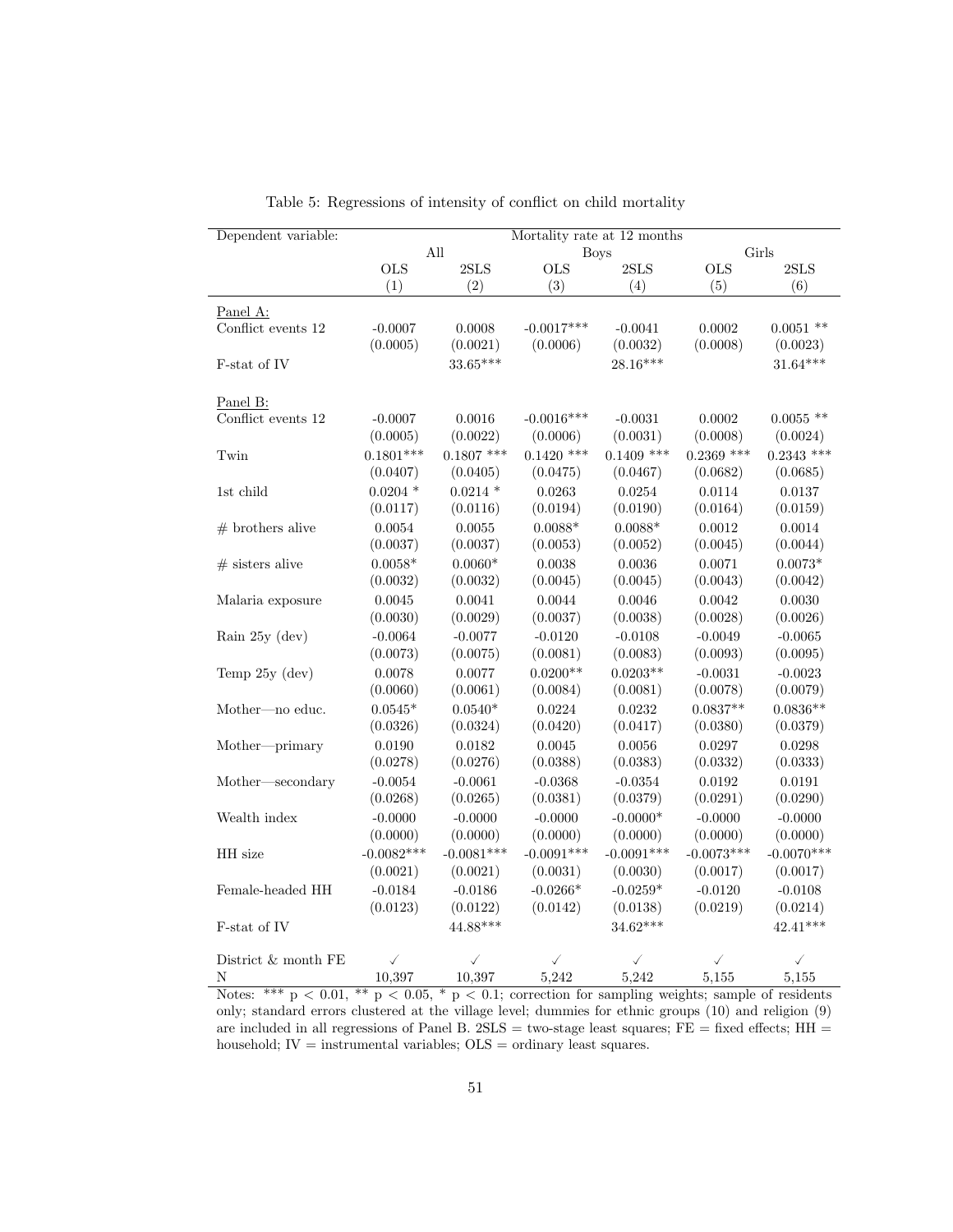| Dependent variable:                                                   | Girls' mortality at 12 months |                    |                                            |                      |  |  |  |  |
|-----------------------------------------------------------------------|-------------------------------|--------------------|--------------------------------------------|----------------------|--|--|--|--|
|                                                                       |                               | Conflict events 12 |                                            | Conflict exposure 12 |  |  |  |  |
|                                                                       | 2SLS                          | 2SLS               | 2SLS                                       | 2SLS                 |  |  |  |  |
|                                                                       | (1)                           | (2)                | (3)                                        | (4)                  |  |  |  |  |
| Panel A: No controls                                                  |                               |                    |                                            |                      |  |  |  |  |
| Conflict                                                              | $0.0058**$                    | $0.0033*$          | $0.0426**$                                 | $0.0469**$           |  |  |  |  |
|                                                                       | (0.0024)                      | (0.0018)           | (0.0196)                                   | (0.0120)             |  |  |  |  |
| F-stat of IV                                                          | $125.7***$                    | $31.81***$         | $20.86***$                                 | 65.38***             |  |  |  |  |
| Panel B: Full set of controls                                         |                               |                    |                                            |                      |  |  |  |  |
| Conflict                                                              | $0.0058**$                    | $0.0038**$         | $0.0450**$                                 | $0.0489**$           |  |  |  |  |
|                                                                       | (0.0028)                      | (0.0019)           | (0.0201)                                   | (0.0241)             |  |  |  |  |
| F-stat of IV                                                          | $110.9***$                    | $37.88***$         | $23.04***$                                 | $44.50***$           |  |  |  |  |
|                                                                       |                               |                    |                                            |                      |  |  |  |  |
| Linear trend                                                          |                               |                    |                                            |                      |  |  |  |  |
| Includes nonresidents                                                 |                               |                    |                                            |                      |  |  |  |  |
| District & month FE                                                   |                               |                    |                                            |                      |  |  |  |  |
| N                                                                     | 5,155                         | 6,680              | 5,155                                      | 5,155                |  |  |  |  |
| $\overline{***}$<br>$**$<br>$< 0.01$ .<br>Notes:<br>$\mathbf{D}$<br>D | $\lt$                         |                    | 0.05, $*$ p < 0.1; correction for sampling |                      |  |  |  |  |

Table 6: Regressions of conflict on girl mortality—alternative specifications

Notes: \*\*\*  $p < 0.01$ , \*\*  $p < 0.05$ , \*  $p < 0.1$ ; correction for sampling weights; sample of residents only; standard errors clustered at the village level; full set of controls in Panel B as in Panel B of Table 5. 2SLS = two-stage least squares;  $FE = fixed$  effects;  $IV =$  instrumental variables.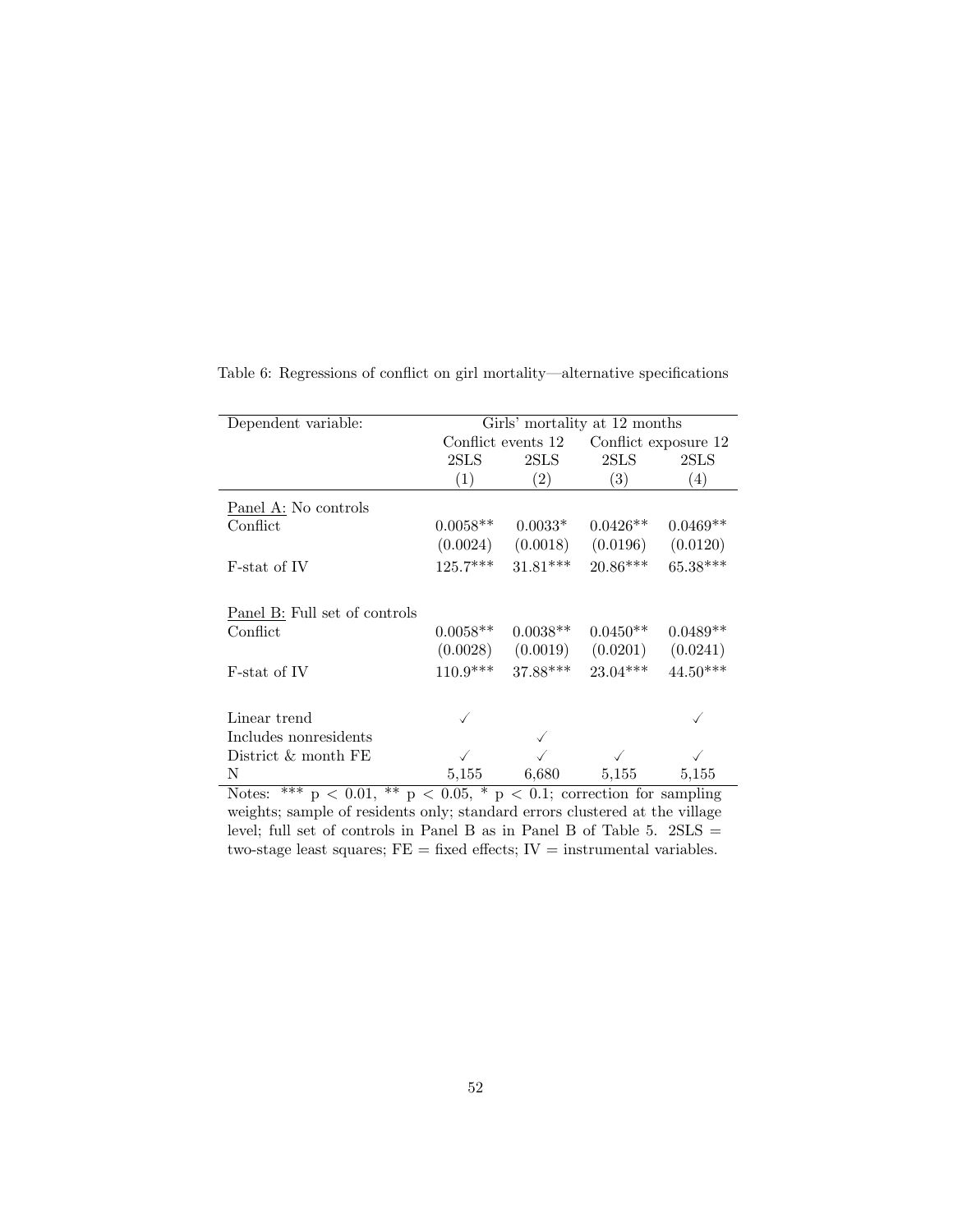| Dependent variable: | Mortality rate at 12 months |                   |                   |                   |                   |                   |  |
|---------------------|-----------------------------|-------------------|-------------------|-------------------|-------------------|-------------------|--|
|                     |                             | All               |                   | <b>Boys</b>       | Girls             |                   |  |
|                     | <b>OLS</b>                  | 2SLS              | <b>OLS</b>        | 2SLS              | <b>OLS</b>        | 2SLS              |  |
|                     | (1)                         | (2)               | (3)               | (4)               | (5)               | (6)               |  |
| Panel A:            |                             |                   |                   |                   |                   |                   |  |
| Conflict events 12  | $-0.001$                    | 0.000             | $-0.001*$         | $-0.003$          | $-0.001$          | $0.006**$         |  |
|                     | $[-0.002, 0.000]$           | $[-0.004, 0.005]$ | $[-0.002, 0.000]$ | $[-0.007, 0.003]$ | $[-0.002, 0.001]$ | 0.000, 0.010      |  |
| F-stat of IV        |                             | $42.2***$         |                   | $32.6***$         |                   | $34.1***$         |  |
| Panel B:            |                             |                   |                   |                   |                   |                   |  |
| Conflict events 12  | $-0.001$                    | 0.001             | $-0.001$          | $-0.002$          | $-0.001$          | $0.006**$         |  |
|                     | $[-0.002, 0.000]$           | $[-0.003, 0.005]$ | $[-0.002, 0.000]$ | $[-0.006, 0.003]$ | $[-0.002, 0.001]$ | $[-0.000, 0.011]$ |  |
| Twin                | $0.124**$                   | $0.124***$        | $0.107*$          | $0.107*$          | $0.140*$          | $0.139*$          |  |
|                     | [0.021, 0.214]              | [0.033, 0.213]    | $[-0.019, 0.222]$ | $[-0.021, 0.227]$ | $[-0.022, 0.262]$ | $[-0.038, 0.264]$ |  |
| 1st child           | $-0.000$                    | $-0.001$          | 0.012             | 0.012             | $-0.018$          | $-0.022$          |  |
|                     | $[-0.046, 0.042]$           | $[-0.043, 0.045]$ | $[-0.034, 0.054]$ | $[-0.032, 0.054]$ | $[-0.070, 0.048]$ | $[-0.080, 0.043]$ |  |
| $#$ brothers        | $0.057***$                  | $0.058***$        | $0.081***$        | $0.081***$        | 0.010             | 0.014             |  |
|                     | [0.044, 0.072]              | [0.044, 0.072]    | [0.059, 0.098]    | [0.059, 0.099]    | $[-0.010, 0.034]$ | $[-0.008, 0.036]$ |  |
| $#$ sisters         | $0.044***$                  | $0.044***$        | $-0.001$          | $-0.001$          | $0.060***$        | $0.063***$        |  |
|                     | 0.028, 0.059                | [0.028, 0.058]    | $[-0.025, 0.021]$ | $[-0.025, 0.023]$ | 0.039, 0.081      | 0.040, 0.088      |  |
| Malaria index       | 0.007                       | 0.005             | 0.007             | 0.007             | 0.004             | $-0.003$          |  |
|                     | $[-0.002, 0.016]$           | $[-0.007, 0.015]$ | $[-0.008, 0.020]$ | $[-0.010, 0.021]$ | $[-0.014, 0.024]$ | $[-0.021, 0.019]$ |  |
| Rain 25y            | $-0.009$                    | $-0.011$          | $-0.017*$         | $-0.016*$         | $-0.004$          | $-0.010$          |  |
|                     | $[-0.027, 0.006]$           | $[-0.029, 0.006]$ | $[-0.033, 0.002]$ | $[-0.031, 0.001]$ | $[-0.031, 0.016]$ | $[-0.037, 0.014]$ |  |
| Temp. $25y$         | 0.010                       | 0.010             | 0.013             | 0.012             | 0.003             | 0.002             |  |
|                     | $[-0.005, 0.020]$           | $[-0.006, 0.022]$ | $[-0.004, 0.029]$ | $[-0.004, 0.028]$ | $[-0.015, 0.018]$ | $[-0.017, 0.019]$ |  |
| F-stat of IV        |                             | $47.6***$         |                   | $36.6***$         |                   | 37.7***           |  |
| Mother FE           | ✓                           | ✓                 |                   |                   |                   | ✓                 |  |
| Month FE            |                             |                   |                   |                   |                   |                   |  |
| N                   | 10,397                      | 10.397            | 5,242             | 5,242             | 5,155             | 5,155             |  |

Table 7: Regressions of conflict on infant mortality—mother fixed effects

N<br>  $10,397$  10,397 5,242 5,242 5,155 5,155 5,155<br>
Notes: \*\*\*  $p < 0.01$ , \*\*  $p < 0.05$ , \*  $p < 0.1$ ; correction for sampling weights; sample of residents only; confidence<br>
intervals produced by wild bootstrap (percentile-t m instrumental variables; OLS <sup>=</sup> ordinary least squares.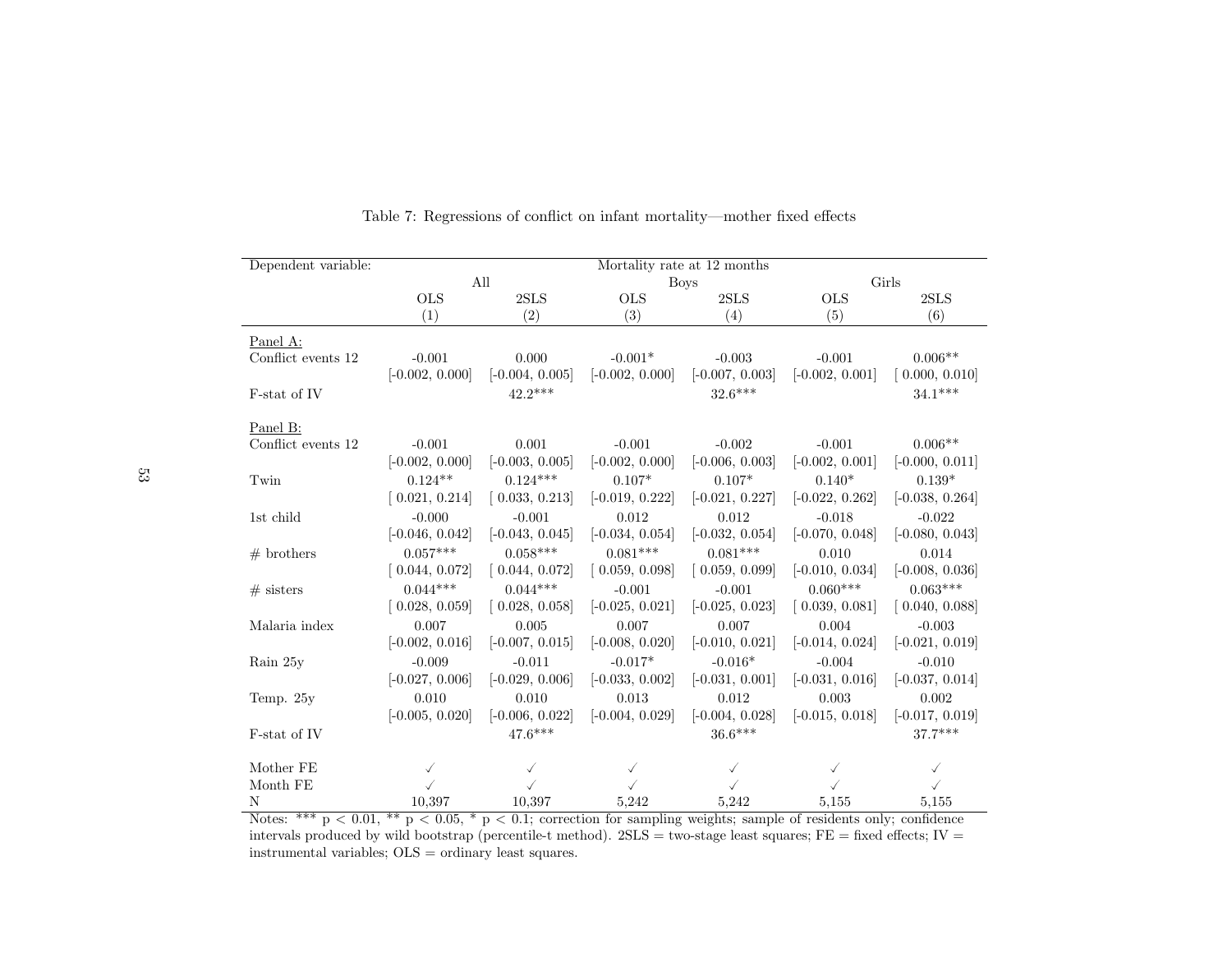| Dependent variable:           | Girls' mortality at 12 months |                                                                                                                                                                                     |                                                                                           |           |  |  |  |
|-------------------------------|-------------------------------|-------------------------------------------------------------------------------------------------------------------------------------------------------------------------------------|-------------------------------------------------------------------------------------------|-----------|--|--|--|
|                               |                               | Conflict events 12                                                                                                                                                                  | Conflict exposure 12                                                                      |           |  |  |  |
|                               | 2SLS                          | 2SLS                                                                                                                                                                                | 2SLS                                                                                      | 2SLS      |  |  |  |
|                               | (1)                           | (2)                                                                                                                                                                                 | $\left( 3\right)$                                                                         | (4)       |  |  |  |
| Panel A: No controls          |                               |                                                                                                                                                                                     |                                                                                           |           |  |  |  |
| Conflict                      | $0.006**$                     | $0.004*$                                                                                                                                                                            | $0.049**$                                                                                 | $0.049**$ |  |  |  |
|                               |                               | $\begin{bmatrix} 0.001, 0.010 \end{bmatrix}$ $\begin{bmatrix} 0.000, 0.008 \end{bmatrix}$ $\begin{bmatrix} 0.014, 0.083 \end{bmatrix}$ $\begin{bmatrix} 0.014, 0.083 \end{bmatrix}$ |                                                                                           |           |  |  |  |
| F-stat of IV                  | $34.2***$                     | $24.9***$                                                                                                                                                                           | $27.2***$                                                                                 | $27.4***$ |  |  |  |
|                               |                               |                                                                                                                                                                                     |                                                                                           |           |  |  |  |
| Panel B: Full set of controls |                               |                                                                                                                                                                                     |                                                                                           |           |  |  |  |
| Conflict                      | $0.006**$                     | $0.005**$                                                                                                                                                                           | $0.052**$                                                                                 | $0.051**$ |  |  |  |
|                               |                               | $\begin{bmatrix} 0.001, 0.010 \end{bmatrix}$ $\begin{bmatrix} 0.000, 0.009 \end{bmatrix}$                                                                                           | $\begin{bmatrix} 0.006, 0.088 \end{bmatrix}$ $\begin{bmatrix} 0.006, 0.088 \end{bmatrix}$ |           |  |  |  |
| F-stat of IV                  | $37.8***$                     | $27.4***$                                                                                                                                                                           | $28.2***$                                                                                 | $28.4***$ |  |  |  |
|                               |                               |                                                                                                                                                                                     |                                                                                           |           |  |  |  |
| Linear trend                  |                               |                                                                                                                                                                                     |                                                                                           |           |  |  |  |
| Includes non residents        |                               |                                                                                                                                                                                     |                                                                                           |           |  |  |  |
| Mother FE                     |                               |                                                                                                                                                                                     |                                                                                           |           |  |  |  |
| Month FE                      |                               |                                                                                                                                                                                     |                                                                                           |           |  |  |  |
| N                             | 5,155                         | 6,680                                                                                                                                                                               | 5,155                                                                                     | 5,155     |  |  |  |

Table 8: Alternative specifications with mother fixed effects

Notes: \*\*\*  $p < 0.01$ , \*\*  $p < 0.05$ , \*  $p < 0.1$ ; correction for sampling weights; confidence intervals produced by wild bootstrap (percentile-t method); full set of controls in PanelB as in Panel B of Table 7.  $2SLS = two-stage least squares; FE = fixed effects; IV =$ instrumental variables.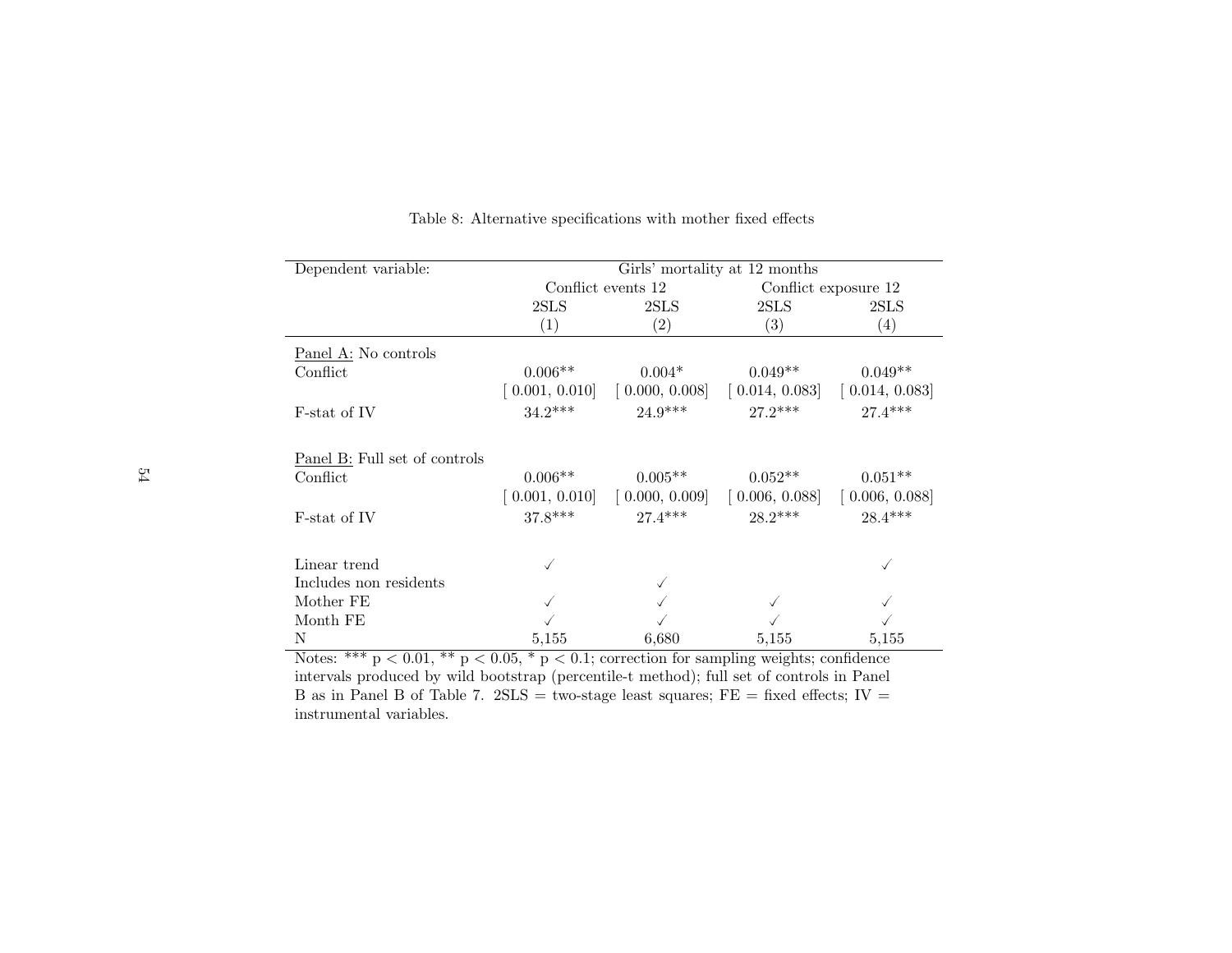| Dependent variable:                       |            | Mortality rate at 12 months |                   |                  |           |            |  |  |
|-------------------------------------------|------------|-----------------------------|-------------------|------------------|-----------|------------|--|--|
|                                           |            | All                         |                   | <b>Boys</b>      |           | Girls      |  |  |
|                                           | <b>OLS</b> | 2SLS                        | <b>OLS</b>        | 2SLS             | OLS       | 2SLS       |  |  |
|                                           | (1)        | $\left( 2\right)$           | $\left( 3\right)$ | $\left(4\right)$ | (5)       | (6)        |  |  |
| Panel A: District, month FE               |            |                             |                   |                  |           |            |  |  |
| Conflict events 12                        | $-0.0008*$ | 0.0035                      | $-0.0008$         | 0.0005           | $-0.0001$ | $0.0058**$ |  |  |
|                                           | (0.0005)   | (0.0033)                    | (0.0005)          | (0.0038)         | (0.0006)  | (0.0027)   |  |  |
| F-stat of IV                              |            | $52.09***$                  |                   | $52.09***$       |           | $52.09***$ |  |  |
| N                                         | 2,876      | 2,876                       | 2,876             | 2,876            | 2,876     | 2,876      |  |  |
| Panel B: District, month FE, all controls |            |                             |                   |                  |           |            |  |  |
| Conflict events 12                        | $-0.0009*$ | 0.0036                      | $-0.0009*$        | 0.0015           | $-0.0000$ | $0.0051**$ |  |  |
|                                           | (0.0005)   | (0.0030)                    | (0.0005)          | (0.0036)         | (0.0006)  | (0.0025)   |  |  |
| F-stat of IV                              |            | 62.91***                    |                   | $62.91***$       |           | $62.91***$ |  |  |
| N                                         | 2,876      | 2,876                       | 2,876             | 2,876            | 2,876     | 2,876      |  |  |

Table 9: Panel regressions on the impact of conflict on child mortality

Notes: \*\*\*  $p < 0.01$ , \*\*  $p < 0.05$ , \*  $p < 0.1$ ; sample of residents only; standard errors clustered at the district level; full set of controls in Panels B and D.  $2SLS = two-stage$ least squares;  $FE = fixed$  effects;  $IV =$  instrumental variables;  $OLS =$  ordinary least squares.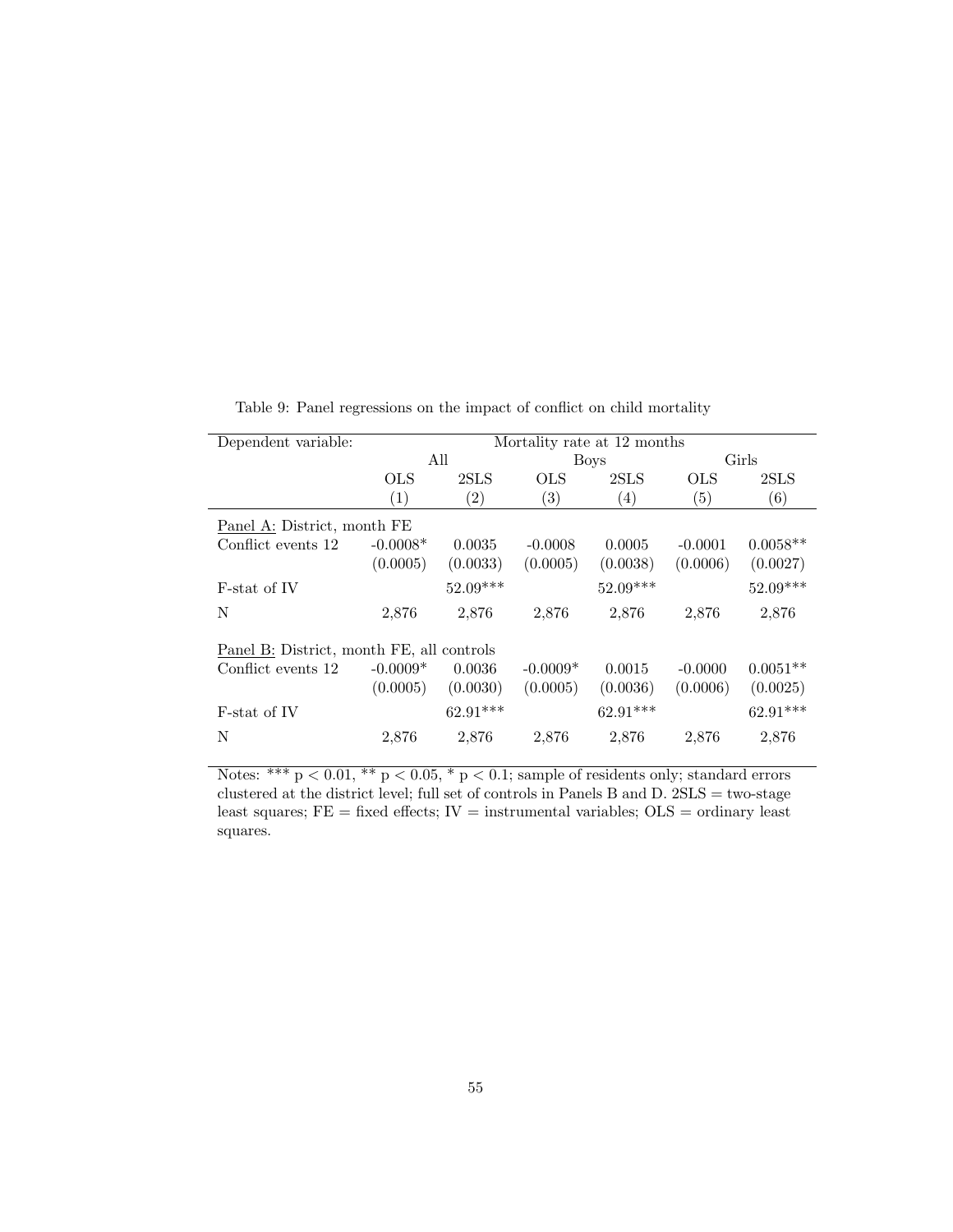| Dependent variable: Girls' mortality at 12 months                              |                 |
|--------------------------------------------------------------------------------|-----------------|
|                                                                                | 2SLS            |
| Panel A: District, month FE, all controls, linear trends                       |                 |
| Conflict events 12                                                             | $0.0063**$      |
|                                                                                | (0.0028)        |
| F stat of IV                                                                   | 85.69***        |
| N                                                                              | 2,876           |
| Panel B: District, month FE                                                    |                 |
| Conflict exposure 12                                                           | $0.0439**$      |
|                                                                                | (0.0210)        |
| F stat of IV                                                                   | $30.43***$      |
| Ν                                                                              | 2,876           |
| Panel C: District, month FE, all controls                                      |                 |
| Conflict exposure 12                                                           | $0.0381**$      |
|                                                                                | (0.0185)        |
| F stat of IV                                                                   | $39.18***$      |
| N                                                                              | 2,876           |
| Panel D: District, month FE, all controls, linear trends                       |                 |
| Conflict exposure 12                                                           | $0.0467**$      |
|                                                                                | (0.0204)        |
| F stat of IV                                                                   | $62.00***$      |
| Ν                                                                              | 2,876           |
| مالہ مالہ<br>$\mathbf{d}$<br>ملہ ملہ ملہ<br>$\sim$ $\sim$ $\sim$<br>$\epsilon$ | $\cdot$ $\cdot$ |

Table 10: Regressions of conflict on girl mortality—alternative panel specifications

Notes: \*\*\*  $p < 0.01$ , \*\*  $p < 0.05$ , \*  $p < 0.1$ ; sample of residents only; standard errors clustered at the district level; full set of controls except in Panel C. 2SLS = two-stage least squares;  $FE = fixed$  effects; IV = instrumental variables.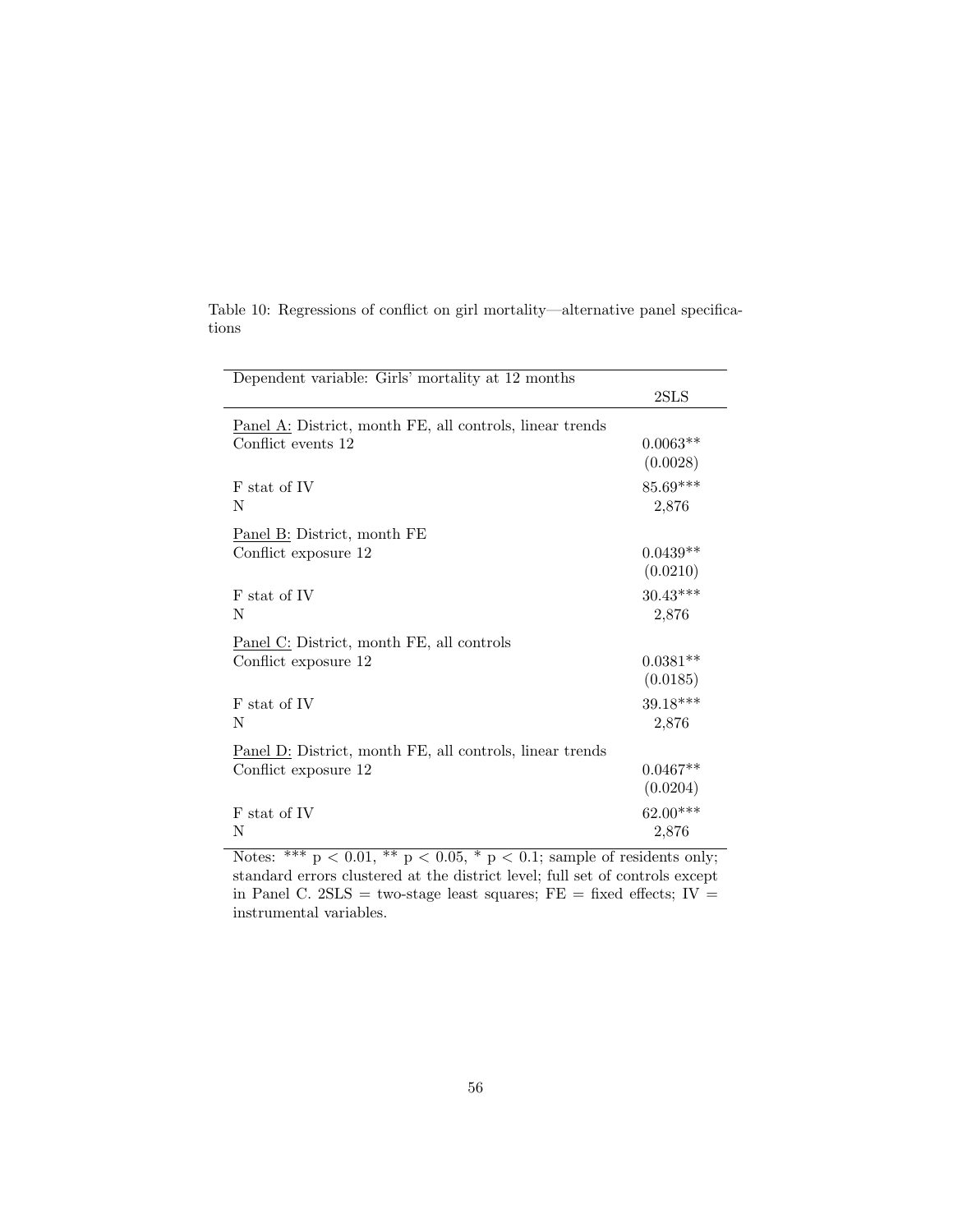| Dependent variable: Girls' mortality at 12 months                                                      |                                            |            |            |            |  |  |  |  |
|--------------------------------------------------------------------------------------------------------|--------------------------------------------|------------|------------|------------|--|--|--|--|
|                                                                                                        | Conflict events 12<br>Conflict exposure 12 |            |            |            |  |  |  |  |
|                                                                                                        | 2SLS                                       | 2SLS       | 2SLS       | 2SLS       |  |  |  |  |
|                                                                                                        | (1)                                        | (2)        | (3)        | (4)        |  |  |  |  |
| Panel A: Female-headed HH                                                                              |                                            |            |            |            |  |  |  |  |
| Conflict                                                                                               | $0.0056**$                                 | $0.0062**$ | $0.0447**$ | $0.0504**$ |  |  |  |  |
|                                                                                                        | (0.0024)                                   | (0.0028)   | (0.0198)   | (0.0194)   |  |  |  |  |
| Conflict*Female-Headed HH                                                                              | $-0.0008$                                  | $-0.0032$  | 0.0055     | $-0.0124$  |  |  |  |  |
|                                                                                                        | (0.0031)                                   | (0.0033)   | (0.0208)   | (0.0194)   |  |  |  |  |
| F-stat of IV                                                                                           | 21.65***                                   | $53.97***$ | $12.48***$ | $21.98***$ |  |  |  |  |
| Panel B: Widow                                                                                         |                                            |            |            |            |  |  |  |  |
| Conflict                                                                                               | $0.0054**$                                 | $0.0057**$ | $0.0443**$ | $0.0482**$ |  |  |  |  |
|                                                                                                        | (0.0024)                                   | (0.0028)   | (0.0201)   | (0.0239)   |  |  |  |  |
| Conflict*Widow                                                                                         | 0.0011                                     | 0.0005     | 0.0080     | 0.0043     |  |  |  |  |
|                                                                                                        | (0.0028)                                   | (0.0028)   | (0.0173)   | (0.0164)   |  |  |  |  |
| F-stat of IV                                                                                           | $21.15***$                                 | $55.83***$ | $11.54***$ | $22.42***$ |  |  |  |  |
| Panel C: Number of brothers                                                                            |                                            |            |            |            |  |  |  |  |
| Conflict                                                                                               | $0.0062**$                                 | $0.0064**$ | $0.0479**$ | $0.0508**$ |  |  |  |  |
|                                                                                                        | (0.0029)                                   | (0.0032)   | (0.0217)   | (0.0255)   |  |  |  |  |
| Conflict <sup>*</sup> # brothers                                                                       | $-0.0007$                                  | $-0.0006$  | $-0.0025$  | $-0.0020$  |  |  |  |  |
|                                                                                                        | (0.0010)                                   | (0.0010)   | (0.0046)   | (0.0052)   |  |  |  |  |
| F-stat of IV                                                                                           | $22.19***$                                 | 59.77***   | $11.54***$ | $22.61***$ |  |  |  |  |
| Panel D: Number of sisters                                                                             |                                            |            |            |            |  |  |  |  |
| Conflict                                                                                               | $0.0058**$                                 | $0.0061*$  | $0.0470**$ | $0.0508*$  |  |  |  |  |
|                                                                                                        | (0.0027)                                   | (0.0032)   | (0.0212)   | (0.0260)   |  |  |  |  |
| Conflict <sup>*</sup> # sisters                                                                        | $-0.0002$                                  | $-0.0002$  | $-0.0012$  | $-0.0014$  |  |  |  |  |
|                                                                                                        | (0.0008)                                   | (0.0009)   | (0.0037)   | (0.0038)   |  |  |  |  |
| F-stat of IV                                                                                           | 22.38***                                   | $68.24***$ | $11.53***$ | $23.29***$ |  |  |  |  |
| Panel E: Son preference                                                                                |                                            |            |            |            |  |  |  |  |
| Conflict                                                                                               | $0.0061**$                                 | $0.0068**$ | $0.0478**$ | $0.0537**$ |  |  |  |  |
|                                                                                                        | (0.0030)                                   | (0.0032)   | (0.0231)   | (0.0257)   |  |  |  |  |
| Conflict*son pref.                                                                                     | $-0.0008$                                  | $-0.0009$  | $-0.0044$  | $-0.0044$  |  |  |  |  |
|                                                                                                        | (0.0006)                                   | (0.0007)   | (0.0030)   | (0.0032)   |  |  |  |  |
| F-stat of IV                                                                                           | $30.46***$                                 | 72.89***   | 14.48***   | $25.88***$ |  |  |  |  |
| Linear trend                                                                                           |                                            |            |            | ✓          |  |  |  |  |
| District & month FE                                                                                    |                                            |            |            |            |  |  |  |  |
| Full set of controls                                                                                   |                                            |            |            |            |  |  |  |  |
| $**$<br>$\ast$<br>*** $p < 0.01$ ,<br>Notes:<br>$p < 0.05$ ,<br>$0.1$ ; correction for sampling<br>p < |                                            |            |            |            |  |  |  |  |

Table 11: Regressions of conflict on girl mortality—behavioral factors

weights; sample of residents only; standard errors clustered at the village level.  $2SLS = two-stage least squares; FE = fixed effects; HH = household;$ IV = instrumental variables.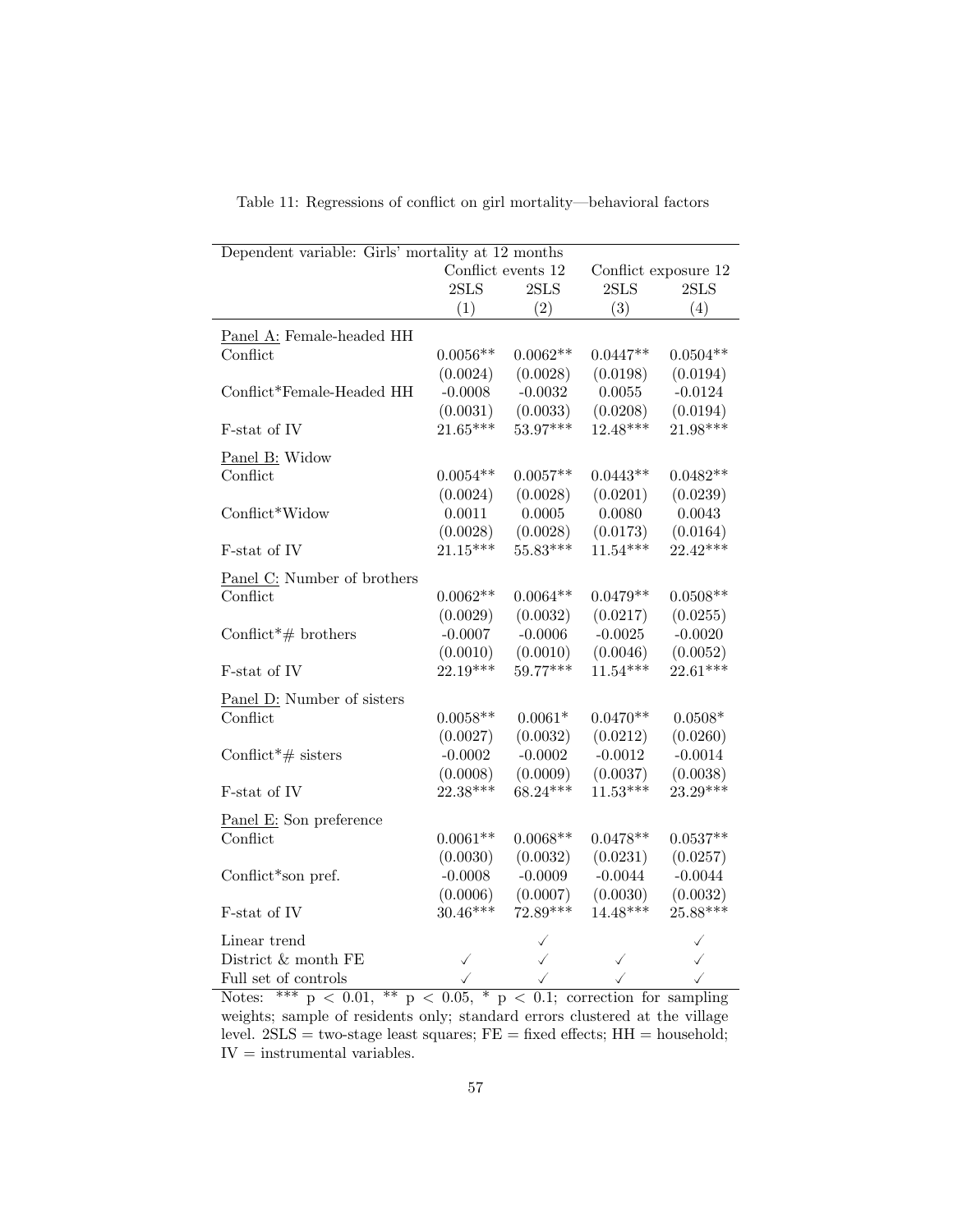| Dependent variable:                                                                    | Sex ratio (boys/total births) |                    |              |                      |  |  |  |
|----------------------------------------------------------------------------------------|-------------------------------|--------------------|--------------|----------------------|--|--|--|
|                                                                                        |                               | Conflict events 12 |              | Conflict exposure 12 |  |  |  |
|                                                                                        | 2SLS                          | 2SLS               | 2SLS         | $2{\rm SLS}$         |  |  |  |
|                                                                                        | (1)                           | (2)                | (3)          | (4)                  |  |  |  |
| Panel A: Sex ratio at birth                                                            |                               |                    |              |                      |  |  |  |
| Conflict in utero                                                                      | $-0.0068$                     | $-0.0071*$         | $-0.0540$    | $-0.0553*$           |  |  |  |
|                                                                                        | (0.0041)                      | (0.0041)           | (0.0341)     | (0.0331)             |  |  |  |
| F-stat of IV                                                                           | $26.07***$                    | 32.99***           | 43.16***     | 49.56***             |  |  |  |
| N                                                                                      | 2,598                         | 2,598              | 2,598        | 2,598                |  |  |  |
| Panel B: Sex ratio at 12 months—impact in utero                                        |                               |                    |              |                      |  |  |  |
| Conflict in utero                                                                      | $-0.0055$                     | $-0.0062$          | $-0.0442$    | $-0.0484$            |  |  |  |
|                                                                                        | (0.0043)                      | (0.0043)           | (0.0351)     | (0.0345)             |  |  |  |
| F-stat of IV                                                                           | 26.07***                      | 32.99***           | $43.16***$   | 49.56***             |  |  |  |
| N                                                                                      | 2,598                         | 2,598              | 2,598        | 2,598                |  |  |  |
| Panel C: Sex ratio at 12 months—separate impacts in utero and first year               |                               |                    |              |                      |  |  |  |
| Conflict in utero                                                                      | $-0.0058$                     | $-0.0068$          | $-0.0444$    | $-0.0455$            |  |  |  |
|                                                                                        | (0.0063)                      | (0.0061)           | (0.0343)     | (0.0301)             |  |  |  |
| Conflict                                                                               | 0.0007                        | 0.0019             | $-0.0014$    | 0.0045               |  |  |  |
|                                                                                        | (0.0074)                      | (0.0073)           | (0.0362)     | (0.0364)             |  |  |  |
| F-stat of IV (in utero)                                                                | 29.37***                      | $20.87***$         | $21.20***$   | $30.54***$           |  |  |  |
| F-stat of IV (Conflict)                                                                | $13.84***$                    | $35.25***$         | $20.85***$   | $27.71***$           |  |  |  |
| Ν                                                                                      | 2,598                         | 2,598              | 2,598        | 2,598                |  |  |  |
| Panel D: Sex ratio at 12 months—total impact in utero and first year                   |                               |                    |              |                      |  |  |  |
| Conflict in utero $\&$ 12 months                                                       | $-0.0056**$                   | $-0.0052**$        | $-0.0568*$   | $-0.0536**$          |  |  |  |
|                                                                                        | (0.0026)                      | (0.0025)           | (0.0292)     | (0.0273)             |  |  |  |
| $\text{F-stat of IV}$                                                                  | 29.69***                      | $39.41***$         | $15.05***$   | $20.41***$           |  |  |  |
| N                                                                                      | 2,291                         | 2,291              | 2,291        | 2,291                |  |  |  |
| Linear trend                                                                           |                               |                    |              | $\checkmark$         |  |  |  |
| District & month FE                                                                    |                               |                    | $\checkmark$ | $\checkmark$         |  |  |  |
| Notes: *** $p < 0.01$ , ** $p < 0.05$ , * $p < 0.1$ ; correction for sampling weights; |                               |                    |              |                      |  |  |  |

Table 12: Regressions of conflict on girl mortality—biological factors

sample of residents only; standard errors clustered at the village level. 2SLS  $=$  two-stage least squares;  $FE =$  fixed effects;  $IV =$  instrumental variables.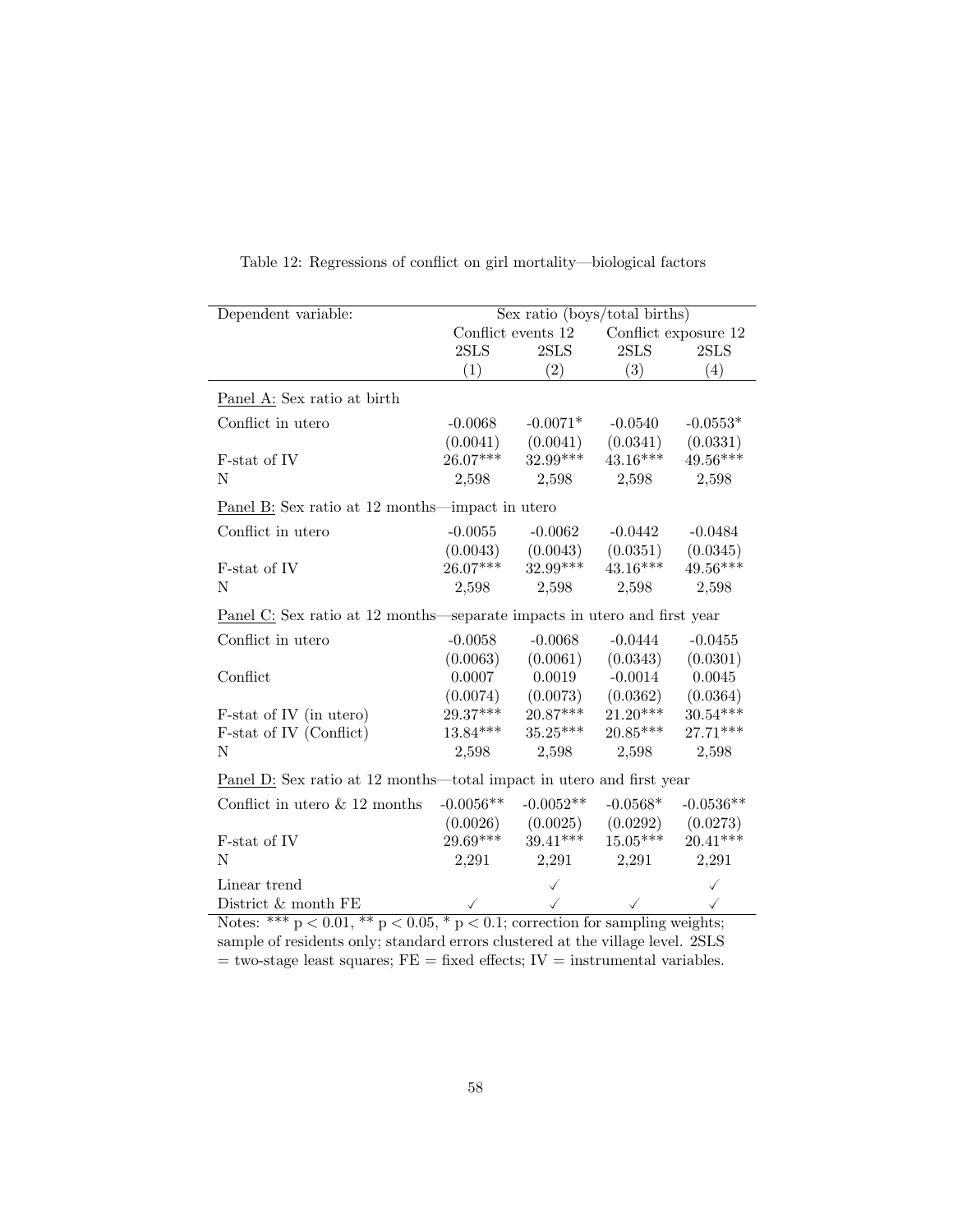

Figure 1: Map of conflict events in Democratic Republic of Congo, 1997–2004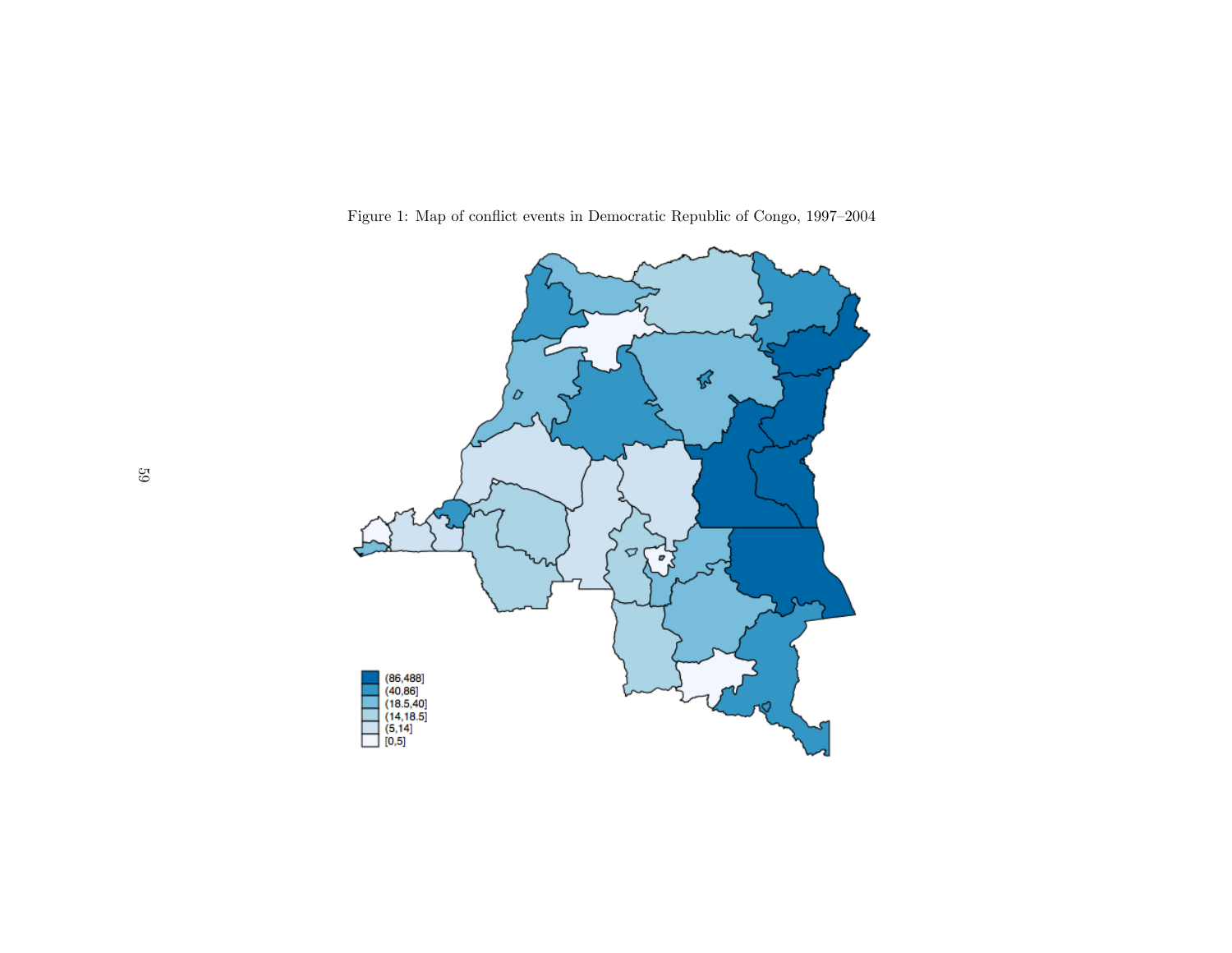

Figure 2: Map of mineral deposits in Democratic Republic of Congo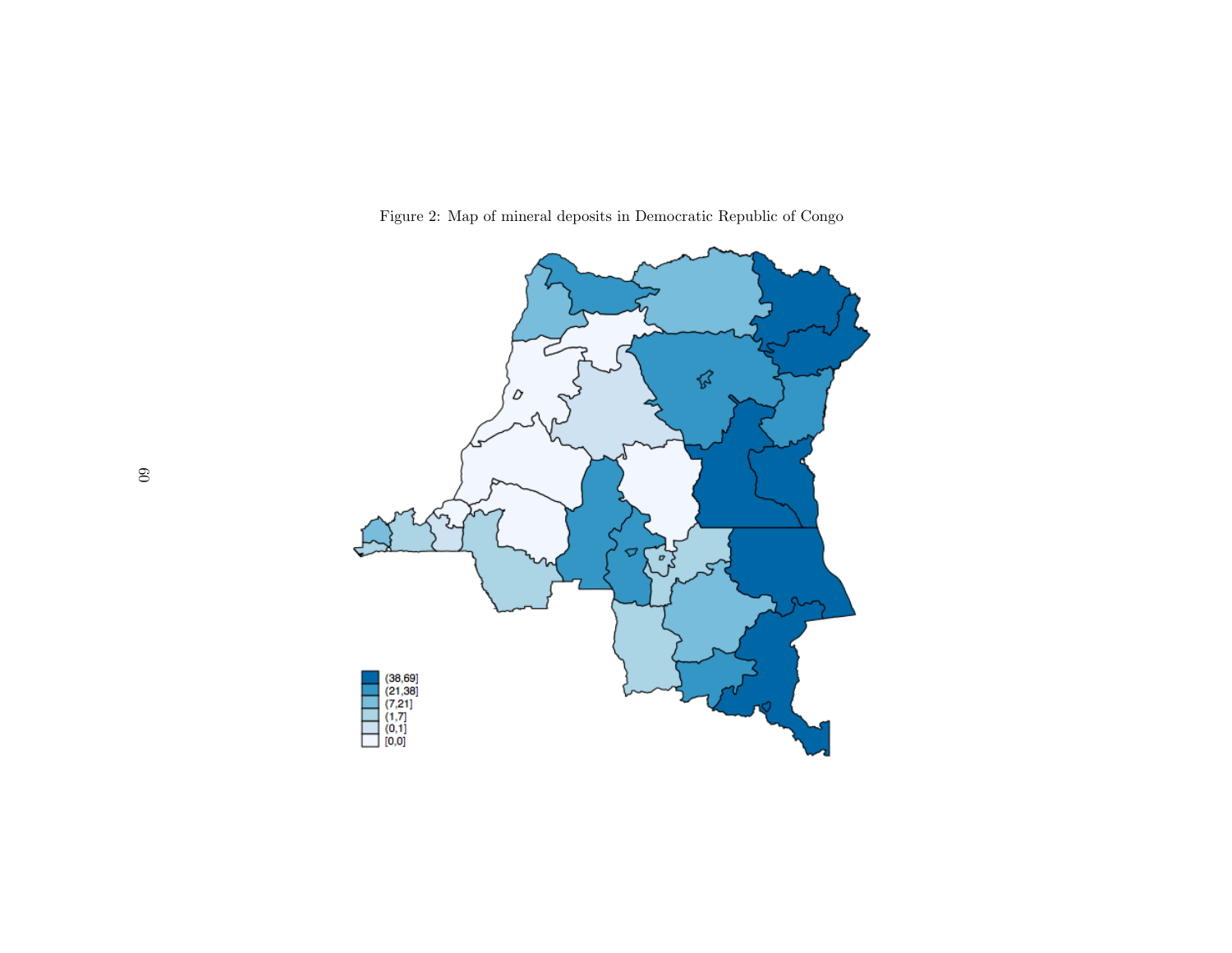

Figure 3: First-stage regressions on extended periods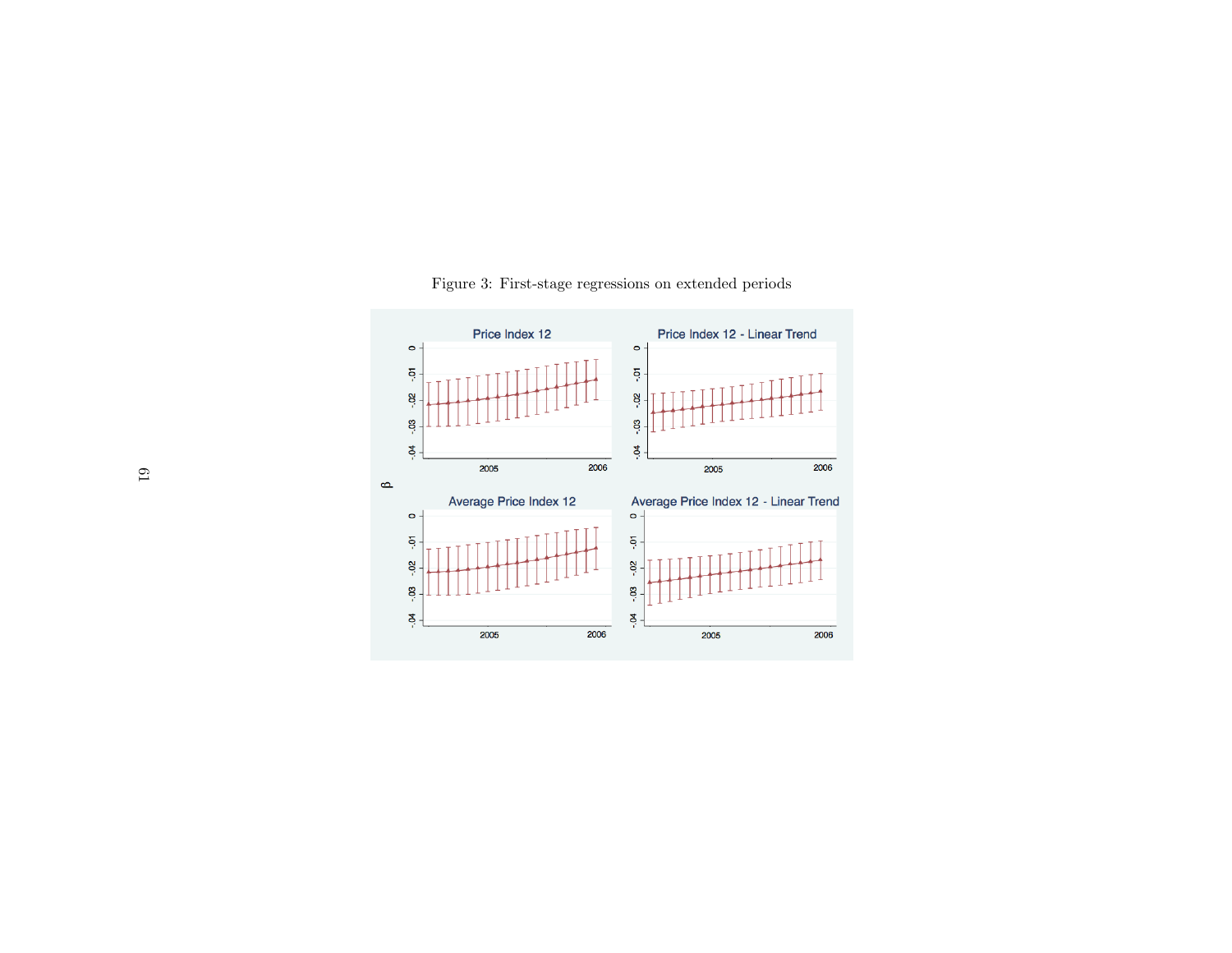

Figure 4: Lowess estimation of first stage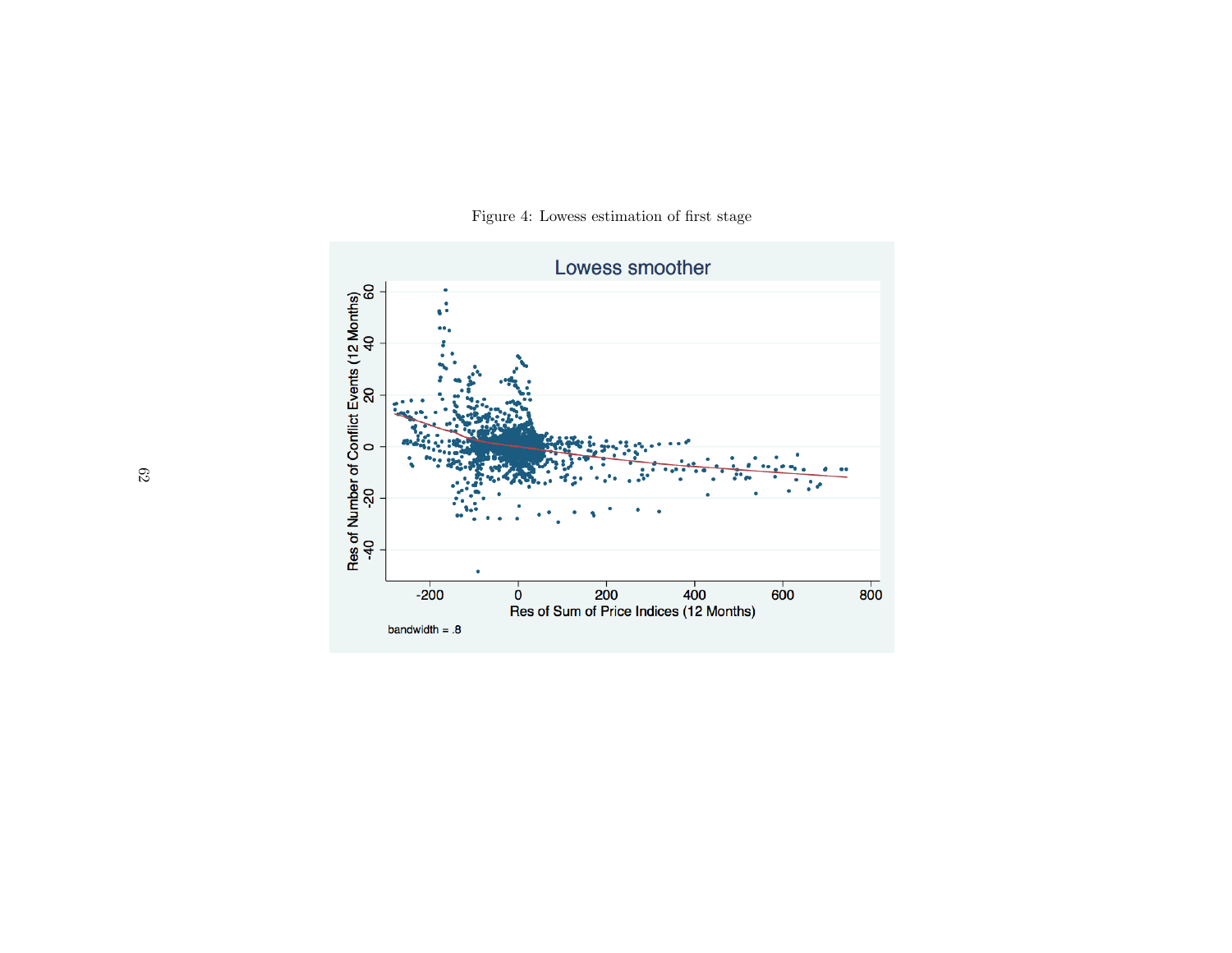## Appendix

|                                     |                          |              | Sample of residents                                                            |                                               |                 | Whole sample           |
|-------------------------------------|--------------------------|--------------|--------------------------------------------------------------------------------|-----------------------------------------------|-----------------|------------------------|
|                                     | <b>OLS</b>               | $2{\rm SLS}$ | 2SLS                                                                           | 2SLS                                          | $2{\rm SLS}$    | $2{\rm SLS}$           |
|                                     | $\lceil 1 \rceil$        | $[2]$        |                                                                                | [4]                                           | [5]             | [6]                    |
| Panel A:                            |                          |              |                                                                                |                                               |                 |                        |
| Conflict events                     |                          |              | $-0.0000(0.0008) 0.0052$ ** $(0.0023) 0.0061$ ** $(0.0024)$                    |                                               |                 | $0.0035 * (0.0018)$    |
| Conflict*female-headed HH           | $0.0011(0.0018)-0.0003$  |              | $(0.0033) - 0.0025$<br>(0.0035)                                                |                                               |                 | $-0.0014$<br>(0.0029)  |
| Female-headed HH                    | $-0.0006(0.0240)0.0093$  |              | (0.0347) 0.0171<br>$(0.0351) - 0.0055$                                         | (0.0520) 0.0201                               | (0.0512) 0.0212 | (0.0329)               |
| Exposure to conflict                |                          |              |                                                                                | $0.0427$ ** $(0.0194)$ $0.0480$ ** $(0.0196)$ |                 |                        |
| Exposure*female-headed HH           |                          |              |                                                                                | 0.0073<br>$(0.0207)$ -0.0090                  | (0.0205)        |                        |
| F-stat of IV                        |                          | 20.19***     | $64.18***$                                                                     | $12.25^{***}\,$                               | $10.34***$      | $17.24***$             |
| District and month FE               | yes                      | yes          | yes                                                                            | yes                                           | yes             | yes                    |
| Linear trend                        |                          |              | yes                                                                            |                                               | yes             |                        |
| N                                   | 5,155                    | 5,155        | 5,155                                                                          | 5,155                                         | 5,155           | 6,080                  |
| Panel B:                            |                          |              |                                                                                |                                               |                 |                        |
| Conflict events                     |                          |              | $0.0000(0.0008)0.0056$ <sup>**</sup> $(0.0024)0.0062$ <sup>**</sup> $(0.0028)$ |                                               |                 | $0.0039$ ** $(0.0019)$ |
| Conflict*female-headed HH           | $0.0008(0.0017)-0.0008$  |              | $(0.0031) - 0.0032$<br>(0.0033)                                                |                                               |                 | (0.0028)<br>$-0.0019$  |
| Female-headed HH                    | $-0.0172(0.0242)-0.0059$ |              | (0.0350) 0.0024<br>$(0.0351) - 0.0205$                                         | (0.0533) 0.0070                               | (0.0514) 0.0062 | (0.0335)               |
| Exposure to conflict                |                          |              |                                                                                | $0.0447$ ** $(0.0198)$ $0.0504$ ** $(0.0239)$ |                 |                        |
| Exposure*female-headed HH           |                          |              |                                                                                | $(0.0208) - 0.0124$<br>0.0055                 | (0.0194)        |                        |
| F-stat of IV                        |                          | $21.65***$   | $53.97***$                                                                     | $12.48^{\ast\ast\ast}$                        | $21.98***$      | $20.07***$             |
| District and month FE               | yes                      | yes          | yes                                                                            | yes                                           | yes             | yes                    |
| Control                             | yes                      | yes          | yes                                                                            | yes                                           | yes             | yes                    |
| Ethnicity $(10)$ and religion $(9)$ | yes                      | yes          | yes                                                                            | yes                                           | yes             | yes                    |
| Linear trend                        |                          |              | yes                                                                            |                                               | yes             |                        |
| N                                   | 5,155                    | 5,155        | 5,155                                                                          | 5,155                                         | 5,155           | 6,080                  |

## Table A.1: Regressions of conflict on girl mortality—interaction with female-headed HH

Notes: Correction for sampling weights. Standard errors clustered at the village level.

63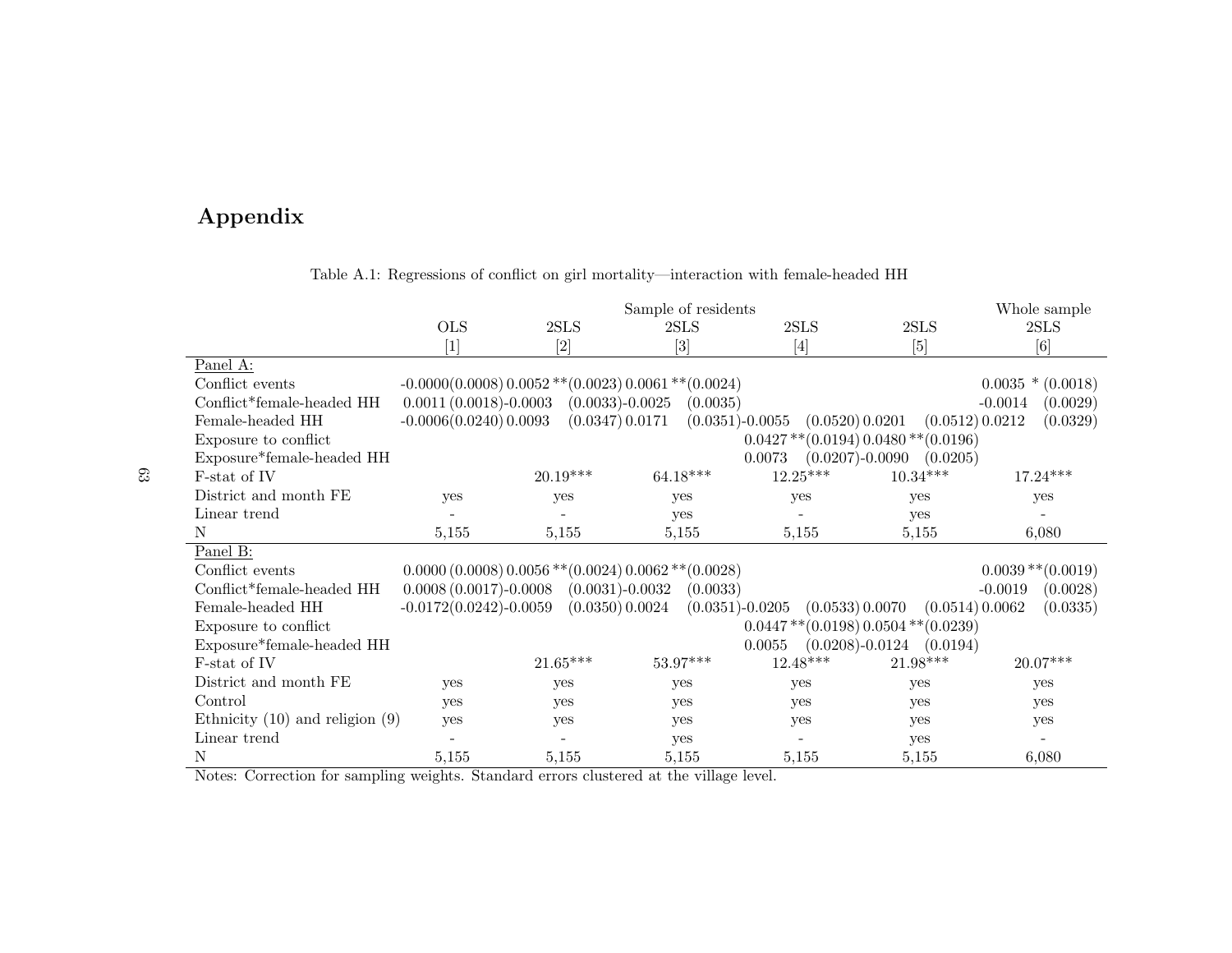|                                     |                      |                | Sample of residents                                  |            |                                            | Whole sample           |
|-------------------------------------|----------------------|----------------|------------------------------------------------------|------------|--------------------------------------------|------------------------|
|                                     | <b>OLS</b>           | 2SLS           | 2SLS                                                 | 2SLS       | 2SLS                                       | 2SLS                   |
|                                     | [1]                  | $[2]$          | $[3]$                                                | $[4]$      | [5]                                        | [6]                    |
| Panel A:                            |                      |                |                                                      |            |                                            |                        |
| Conflict events                     |                      |                | $-0.0001(0.0007)0.0050**$ (0.0024) 0.0058** (0.0024) |            |                                            | $0.0034 * (0.0018)$    |
| Conflict*widow                      | 0.0017(0.0018)0.0009 | (0.0031)0.0004 | (0.0030)                                             |            |                                            | $-0.0003$<br>(0.0025)  |
| Widow                               | 0.0048(0.0265)0.0073 | (0.0334)0.0088 | (0.0334) 0.0036                                      |            | (0.0435)0.0082<br>(0.0431) 0.0249          | (0.0332)               |
| Exposure to conflict                |                      |                |                                                      |            | $0.0423$ ** $(0.0197)0.0467$ ** $(0.0199)$ |                        |
| Exposure*widow                      |                      |                |                                                      | 0.0062     | (0.0184)0.0037<br>(0.0175)                 |                        |
| F-stat of IV                        |                      | $19.31***$     | $63.65***$                                           | $10.39***$ | $33.08***$                                 | $16.86^{\ast\ast\ast}$ |
| District and month FE               | yes                  | yes            | yes                                                  | yes        | yes                                        | yes                    |
| Linear trend                        |                      |                | yes                                                  |            | yes                                        |                        |
| N                                   | 5,155                | 5,155          | 5,155                                                | 5,155      | 5,155                                      | 6,080                  |
| Panel B:                            |                      |                |                                                      |            |                                            |                        |
| Conflict events                     |                      |                | $-0.0001(0.0008)0.0054**$ (0.0024) 0.0057** (0.0028) |            |                                            | $0.0038$ ** $(0.0019)$ |
| Conflict*widow                      | 0.0016(0.0018)0.0011 | (0.0028)0.0005 | (0.0028)                                             |            |                                            | $-0.0003$<br>(0.0025)  |
| Widow                               | 0.0042(0.0252)0.0017 | (0.0290)0.0092 | $(0.0293) - 0.0037$                                  |            | (0.0382) 0.0215<br>(0.0387)0.0102          | (0.0314)               |
| Exposure to conflict                |                      |                |                                                      |            | $0.0443**$ (0.0201) 0.0482** (0.0239)      |                        |
| Exposure*widow                      |                      |                |                                                      | 0.0080     | (0.0173)0.0043<br>(0.0164)                 |                        |
| F-stat of IV                        |                      | $21.15***$     | $55.83***$                                           | $11.54***$ | $22.42***$                                 | $20.12***$             |
| District and month FE               | yes                  | yes            | yes                                                  | yes        | yes                                        | yes                    |
| Control                             | yes                  | yes            | yes                                                  | yes        | yes                                        | yes                    |
| Ethnicity $(10)$ and religion $(9)$ | yes                  | yes            | yes                                                  | yes        | yes                                        | yes                    |
| Linear trend                        |                      |                | yes                                                  |            | yes                                        |                        |
| N                                   | 5,155                | 5,155          | 5,155                                                | 5,155      | 5,155                                      | 6,080                  |

### Table A.2: Regressions of conflict on girl mortality—interaction with mother's being <sup>a</sup> widow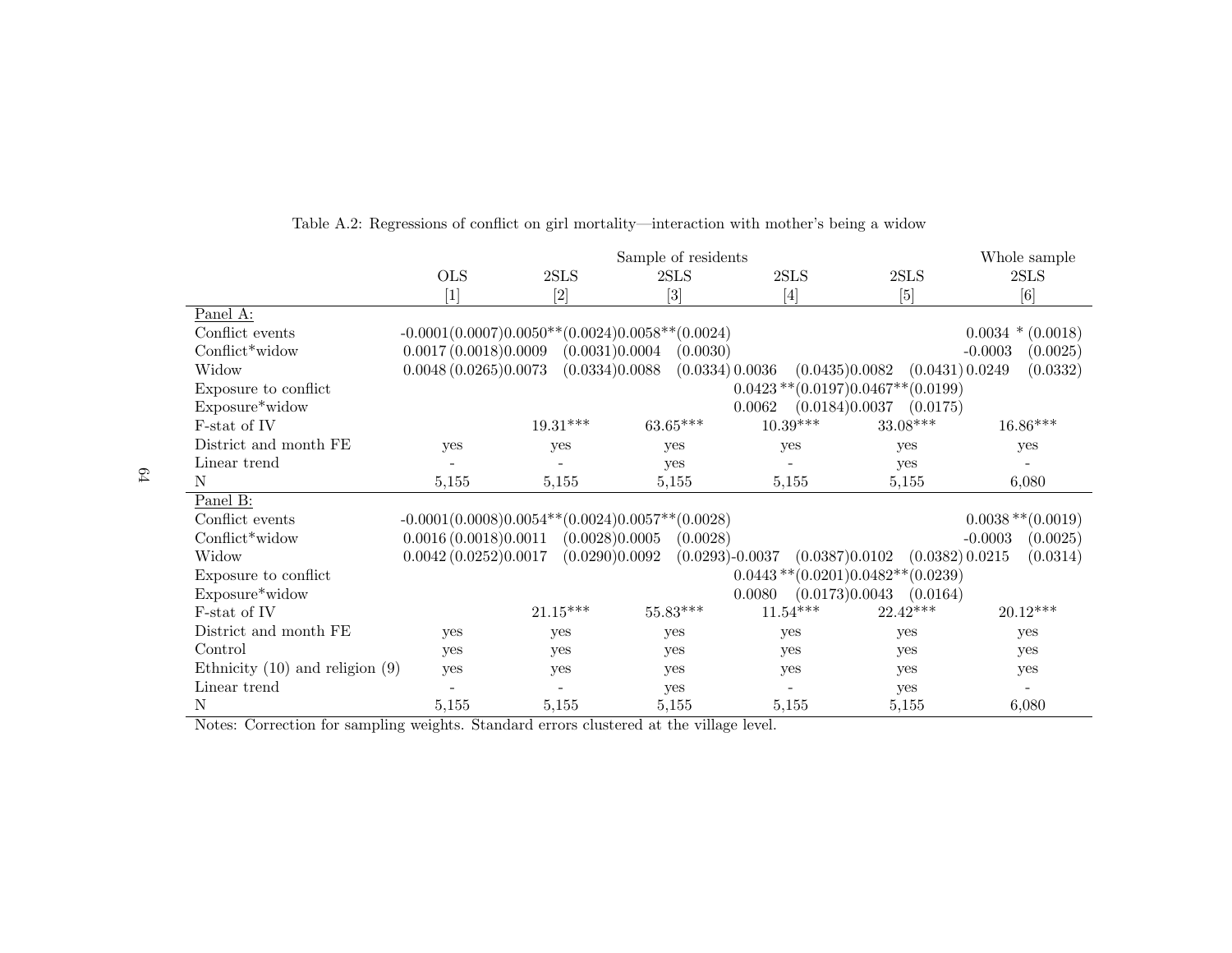|                                     | Sample of residents      |                     |                                                                                                                                                                                  |                                    |                                               | Whole sample           |
|-------------------------------------|--------------------------|---------------------|----------------------------------------------------------------------------------------------------------------------------------------------------------------------------------|------------------------------------|-----------------------------------------------|------------------------|
|                                     | <b>OLS</b>               | 2SLS                | 2SLS                                                                                                                                                                             | 2SLS                               | 2SLS                                          | 2SLS                   |
|                                     | $[1]$                    | $[2]$               | $[3] % \includegraphics[width=0.9\columnwidth]{figures/fig_1a} \caption{Schematic diagram of the top of the top of the top of the top of the top of the right.} \label{fig:1} %$ | $[4]$                              | $[5]$                                         | [6]                    |
| Panel A:                            |                          |                     |                                                                                                                                                                                  |                                    |                                               |                        |
| Conflict events                     |                          |                     | $0.0005(0.0009)0.0061**$ (0.0028) $0.0065**$ (0.0029)                                                                                                                            |                                    |                                               | $0.0043$ ** $(0.0022)$ |
| Conflict <sup>*</sup> # brothers    | $-0.0002(0.0003)-0.0009$ | $(0.0009) - 0.0008$ | (0.0010)                                                                                                                                                                         |                                    |                                               | $-0.0009$<br>(0.0008)  |
| $#$ brothers                        | 0.0013(0.0045)0.0054     | (0.0074) 0.0042     |                                                                                                                                                                                  | (0.0074) 0.0072<br>(0.0105) 0.0060 | (0.0109) 0.0060                               | (0.0067)               |
| Exposure to conflict                |                          |                     |                                                                                                                                                                                  |                                    | $0.0468$ ** $(0.0214)$ $0.0498$ ** $(0.0214)$ |                        |
| Exposure*# brothers                 |                          |                     |                                                                                                                                                                                  | $-0.0036$                          | $(0.0047)$ -0.0031<br>(0.0050)                |                        |
| F-stat of IV                        |                          | $19.52***$          | 67.89***                                                                                                                                                                         | $10.45^{***}\,$                    | $33.43***$                                    | $16.68^{\ast\ast\ast}$ |
| District and month FE               | <b>ves</b>               | yes                 | yes                                                                                                                                                                              | yes                                | yes                                           | yes                    |
| Linear trend                        |                          |                     | yes                                                                                                                                                                              |                                    | yes                                           |                        |
| N                                   | 5,155                    | 5,155               | 5,155                                                                                                                                                                            | 5,155                              | 5,155                                         | 6,080                  |
| Panel B:                            |                          |                     |                                                                                                                                                                                  |                                    |                                               |                        |
| Conflict events                     |                          |                     | $0.0004(0.0010)0.0062**$ (0.0029) $0.0064**$ (0.0032)                                                                                                                            |                                    |                                               | $0.0045$ ** $(0.0023)$ |
| Conflict <sup>*</sup> # brothers    | $-0.0002(0.0003)-0.0007$ | $(0.0010)$ -0.0006  | (0.0010)                                                                                                                                                                         |                                    |                                               | $-0.0006$<br>(0.0008)  |
| $#$ brothers                        | 0.0022(0.0049)0.0056     | (0.0075) 0.0046     |                                                                                                                                                                                  | (0.0078) 0.0066<br>(0.0104) 0.0053 | (0.0111) 0.0046                               | (0.0067)               |
| Exposure to conflict                |                          |                     |                                                                                                                                                                                  |                                    | $0.0479**$ (0.0217) 0.0508 ** (0.0255)        |                        |
| Exposure*# brothers                 |                          |                     |                                                                                                                                                                                  | $-0.0025$                          | $(0.0046) - 0.0020$<br>(0.0052)               |                        |
| F-stat of IV                        |                          | $22.19***$          | 59.77***                                                                                                                                                                         | $11.54***$                         | $22.61***$                                    | $20.05***$             |
| District and month FE               | yes                      | yes                 | yes                                                                                                                                                                              | yes                                | yes                                           | yes                    |
| Control                             | yes                      | yes                 | yes                                                                                                                                                                              | yes                                | yes                                           | yes                    |
| Ethnicity $(10)$ and religion $(9)$ | yes                      | yes                 | yes                                                                                                                                                                              | yes                                | yes                                           | yes                    |
| Linear trend                        |                          |                     | yes                                                                                                                                                                              |                                    | yes                                           |                        |
| N                                   | 5,155                    | 5,155               | 5,155                                                                                                                                                                            | 5,155                              | 5,155                                         | 6,080                  |

### Table A.3: Regressions of conflict on girl mortality—interaction with number of brothers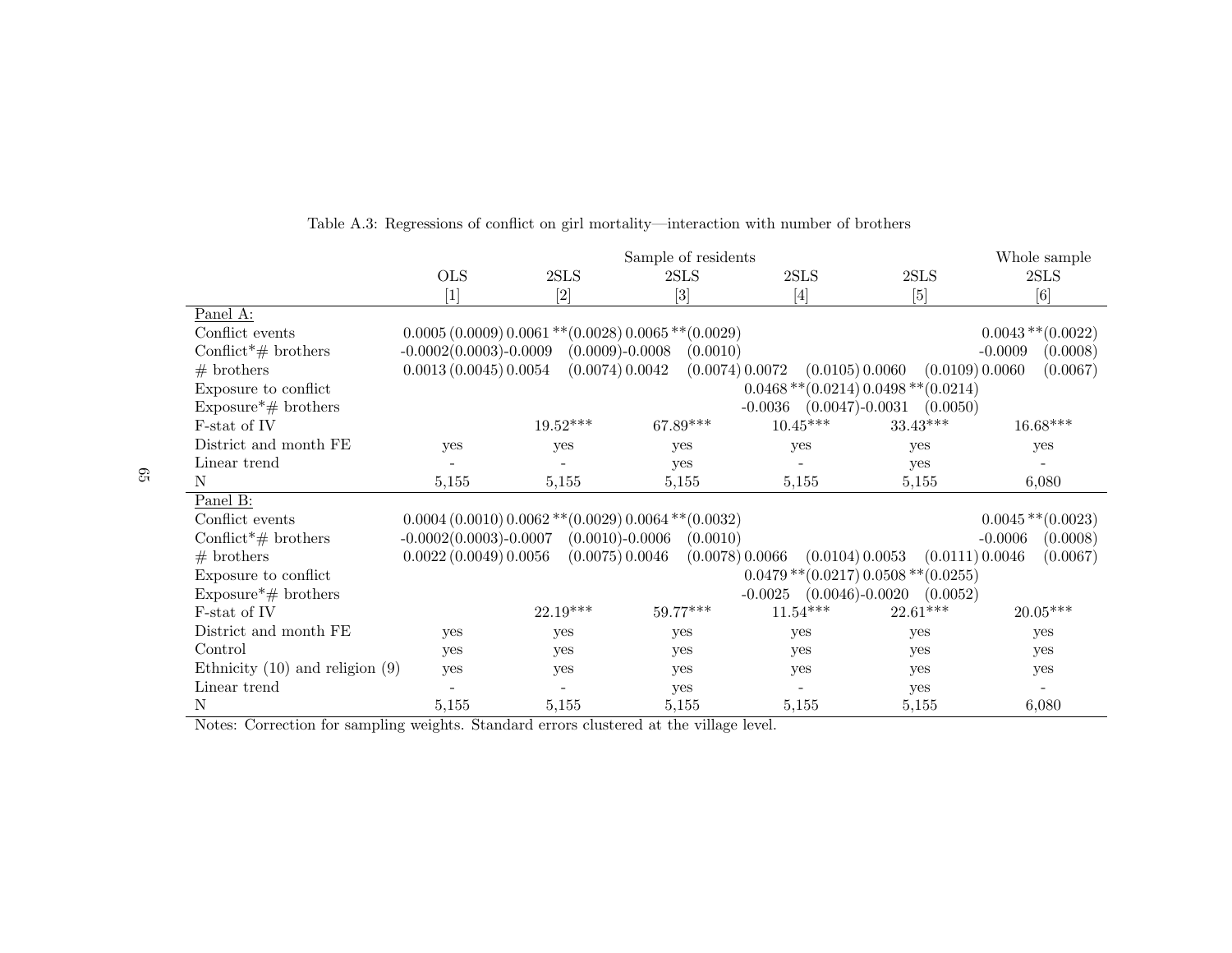|                                     | Sample of residents                                                                                                                                                                                                                                                                                                                                                                                                                                                                                                                                                                                                                                                                                                              |                                                       |            |                                                                                                                                                                                                                                                                                                                                                                                                                                                                    |                                                                                                                                                                                                | Whole sample             |
|-------------------------------------|----------------------------------------------------------------------------------------------------------------------------------------------------------------------------------------------------------------------------------------------------------------------------------------------------------------------------------------------------------------------------------------------------------------------------------------------------------------------------------------------------------------------------------------------------------------------------------------------------------------------------------------------------------------------------------------------------------------------------------|-------------------------------------------------------|------------|--------------------------------------------------------------------------------------------------------------------------------------------------------------------------------------------------------------------------------------------------------------------------------------------------------------------------------------------------------------------------------------------------------------------------------------------------------------------|------------------------------------------------------------------------------------------------------------------------------------------------------------------------------------------------|--------------------------|
|                                     | <b>OLS</b>                                                                                                                                                                                                                                                                                                                                                                                                                                                                                                                                                                                                                                                                                                                       | 2SLS                                                  | 2SLS       | 2SLS                                                                                                                                                                                                                                                                                                                                                                                                                                                               | 2SLS                                                                                                                                                                                           | 2SLS                     |
|                                     | $[1] % \begin{center} % \includegraphics[width=\linewidth]{imagesSupplemental_3.png} % \end{center} % \caption { % Our method can be used for the proposed method. % Note that the \emph{exponent} and \emph{exponent} is used in the image. % Note that the \emph{exponent} is used in the image. % Note that the \emph{exponent} is used in the image. % Note that the \emph{exponent} is used in the image. % Note that the \emph{exponent} is used in the image. % Note that the \emph{exponent} is used in the image. % Note that the \emph{exponent} is used in the image. % Note that the \emph{exponent} is used in the image. % Note that the \emph{exponent} is used in the image. % Note that the \emph{exponent} is$ |                                                       | $[3]$      | $[4] % \includegraphics[width=0.9\columnwidth]{figures/fig_4} \caption{A graph shows a function of the parameter $\{1,2,3,4,\cdots\}$ for the parameter $3$. The number of points are $3$, $3$, $4$, $4$, $5$, $6$, $6$, $7$, $8$, $8$, $8$, $9$, $1$, $1$, $2$, $1$, $2$, $3$, $4$, $4$, $5$, $6$, $7$, $8$, $9$, $1$, $1$, $2$, $4$, $3$, $4$, $5$, $6$, $6$, $7$, $8$, $9$, $1$, $1$, $2$, $2$, $3$, $4$, $4$, $5$, $6$, $6$, $7$, $8$, $9$, $1$, $2$, $1$, $3$ | $[5] % \begin{center} \includegraphics[width=\linewidth]{imagesSupplemental/Imit} \caption{The image shows the image shows a function of the number of times.} \label{fig:limal} \end{center}$ | [6]                      |
| Panel A:                            |                                                                                                                                                                                                                                                                                                                                                                                                                                                                                                                                                                                                                                                                                                                                  |                                                       |            |                                                                                                                                                                                                                                                                                                                                                                                                                                                                    |                                                                                                                                                                                                |                          |
| Conflict events                     |                                                                                                                                                                                                                                                                                                                                                                                                                                                                                                                                                                                                                                                                                                                                  | $0.0004(0.0009)0.0055**$ (0.0026) $0.0061**$ (0.0029) |            |                                                                                                                                                                                                                                                                                                                                                                                                                                                                    |                                                                                                                                                                                                | $0.0036*(0.0020)$        |
| Conflict <sup>*</sup> $\#$ sisters  | $-0.0002(0.0003)-0.0003$                                                                                                                                                                                                                                                                                                                                                                                                                                                                                                                                                                                                                                                                                                         | $(0.0009) - 0.0002$                                   | (0.0009)   |                                                                                                                                                                                                                                                                                                                                                                                                                                                                    |                                                                                                                                                                                                | $-0.0002$ $(0.0008)$     |
| $#$ sisters                         | 0.0033(0.0045)0.0042                                                                                                                                                                                                                                                                                                                                                                                                                                                                                                                                                                                                                                                                                                             | (0.0074) 0.0044                                       |            | (0.0072) 0.0056<br>(0.0097) 0.0066                                                                                                                                                                                                                                                                                                                                                                                                                                 |                                                                                                                                                                                                | (0.0097) 0.0051 (0.0072) |
| Exposure to conflict                |                                                                                                                                                                                                                                                                                                                                                                                                                                                                                                                                                                                                                                                                                                                                  |                                                       |            | $0.0453$ ** $(0.0208)$ $0.0491$ ** $(0.0220)$                                                                                                                                                                                                                                                                                                                                                                                                                      |                                                                                                                                                                                                |                          |
| Exposure $*$ # sisters              |                                                                                                                                                                                                                                                                                                                                                                                                                                                                                                                                                                                                                                                                                                                                  |                                                       |            | $-0.0014$ $(0.0039)-0.0016$                                                                                                                                                                                                                                                                                                                                                                                                                                        | (0.0039)                                                                                                                                                                                       |                          |
| F-stat of IV                        |                                                                                                                                                                                                                                                                                                                                                                                                                                                                                                                                                                                                                                                                                                                                  | $20.33***$                                            | 73.90***   | $10.37***$                                                                                                                                                                                                                                                                                                                                                                                                                                                         | $33.82***$                                                                                                                                                                                     | $18.92***$               |
| District and month FE               | <b>ves</b>                                                                                                                                                                                                                                                                                                                                                                                                                                                                                                                                                                                                                                                                                                                       | yes                                                   | yes        | yes                                                                                                                                                                                                                                                                                                                                                                                                                                                                | yes                                                                                                                                                                                            | yes                      |
| Linear trend                        |                                                                                                                                                                                                                                                                                                                                                                                                                                                                                                                                                                                                                                                                                                                                  |                                                       | yes        |                                                                                                                                                                                                                                                                                                                                                                                                                                                                    | yes                                                                                                                                                                                            |                          |
| N                                   | 5,155                                                                                                                                                                                                                                                                                                                                                                                                                                                                                                                                                                                                                                                                                                                            | 5,155                                                 | 5,155      | 5,155                                                                                                                                                                                                                                                                                                                                                                                                                                                              | 5,155                                                                                                                                                                                          | 6,080                    |
| Panel B:                            |                                                                                                                                                                                                                                                                                                                                                                                                                                                                                                                                                                                                                                                                                                                                  |                                                       |            |                                                                                                                                                                                                                                                                                                                                                                                                                                                                    |                                                                                                                                                                                                |                          |
| Conflict events                     |                                                                                                                                                                                                                                                                                                                                                                                                                                                                                                                                                                                                                                                                                                                                  | $0.0003(0.0010)0.0058**$ (0.0027) $0.0061*(0.0032)$   |            |                                                                                                                                                                                                                                                                                                                                                                                                                                                                    |                                                                                                                                                                                                | $0.0039*(0.0021)$        |
| Conflict <sup>*</sup> # sisters     | $-0.0001(0.0003)-0.0002$                                                                                                                                                                                                                                                                                                                                                                                                                                                                                                                                                                                                                                                                                                         | $(0.0008) - 0.0002$                                   | (0.0009)   |                                                                                                                                                                                                                                                                                                                                                                                                                                                                    |                                                                                                                                                                                                | $-0.0001$ $(0.0008)$     |
| $#$ sisters                         | 0.0080(0.0051)0.0090                                                                                                                                                                                                                                                                                                                                                                                                                                                                                                                                                                                                                                                                                                             | (0.0076) 0.0100                                       |            | (0.0077) 0.0102<br>(0.0097) 0.0122                                                                                                                                                                                                                                                                                                                                                                                                                                 |                                                                                                                                                                                                | (0.0102) 0.0087 (0.0072) |
| Exposure to conflict                |                                                                                                                                                                                                                                                                                                                                                                                                                                                                                                                                                                                                                                                                                                                                  |                                                       |            | $0.0470$ ** $(0.0212)$ 0.0508 * $(0.0260)$                                                                                                                                                                                                                                                                                                                                                                                                                         |                                                                                                                                                                                                |                          |
| $Exposure* \# \text{~sisters}$      |                                                                                                                                                                                                                                                                                                                                                                                                                                                                                                                                                                                                                                                                                                                                  |                                                       |            | $(0.0037)$ -0.0014<br>$-0.0012$                                                                                                                                                                                                                                                                                                                                                                                                                                    | (0.0038)                                                                                                                                                                                       |                          |
| F-stat of IV                        |                                                                                                                                                                                                                                                                                                                                                                                                                                                                                                                                                                                                                                                                                                                                  | $22.38***$                                            | $68.24***$ | $11.53***$                                                                                                                                                                                                                                                                                                                                                                                                                                                         | $23.29***$                                                                                                                                                                                     | 23.83***                 |
| District and month FE               | yes                                                                                                                                                                                                                                                                                                                                                                                                                                                                                                                                                                                                                                                                                                                              | yes                                                   | yes        | yes                                                                                                                                                                                                                                                                                                                                                                                                                                                                | yes                                                                                                                                                                                            | yes                      |
| Control                             | yes                                                                                                                                                                                                                                                                                                                                                                                                                                                                                                                                                                                                                                                                                                                              | yes                                                   | yes        | yes                                                                                                                                                                                                                                                                                                                                                                                                                                                                | yes                                                                                                                                                                                            | yes                      |
| Ethnicity $(10)$ and religion $(9)$ | yes                                                                                                                                                                                                                                                                                                                                                                                                                                                                                                                                                                                                                                                                                                                              | yes                                                   | yes        | yes                                                                                                                                                                                                                                                                                                                                                                                                                                                                | yes                                                                                                                                                                                            | yes                      |
| Linear trend                        |                                                                                                                                                                                                                                                                                                                                                                                                                                                                                                                                                                                                                                                                                                                                  |                                                       | yes        |                                                                                                                                                                                                                                                                                                                                                                                                                                                                    | yes                                                                                                                                                                                            |                          |
| $\mathbf N$                         | 5,155                                                                                                                                                                                                                                                                                                                                                                                                                                                                                                                                                                                                                                                                                                                            | 5,155                                                 | 5,155      | 5,155                                                                                                                                                                                                                                                                                                                                                                                                                                                              | 5,155                                                                                                                                                                                          | 6,080                    |

### Table A.4: Regressions of conflict on girl mortality—interaction with number of sisters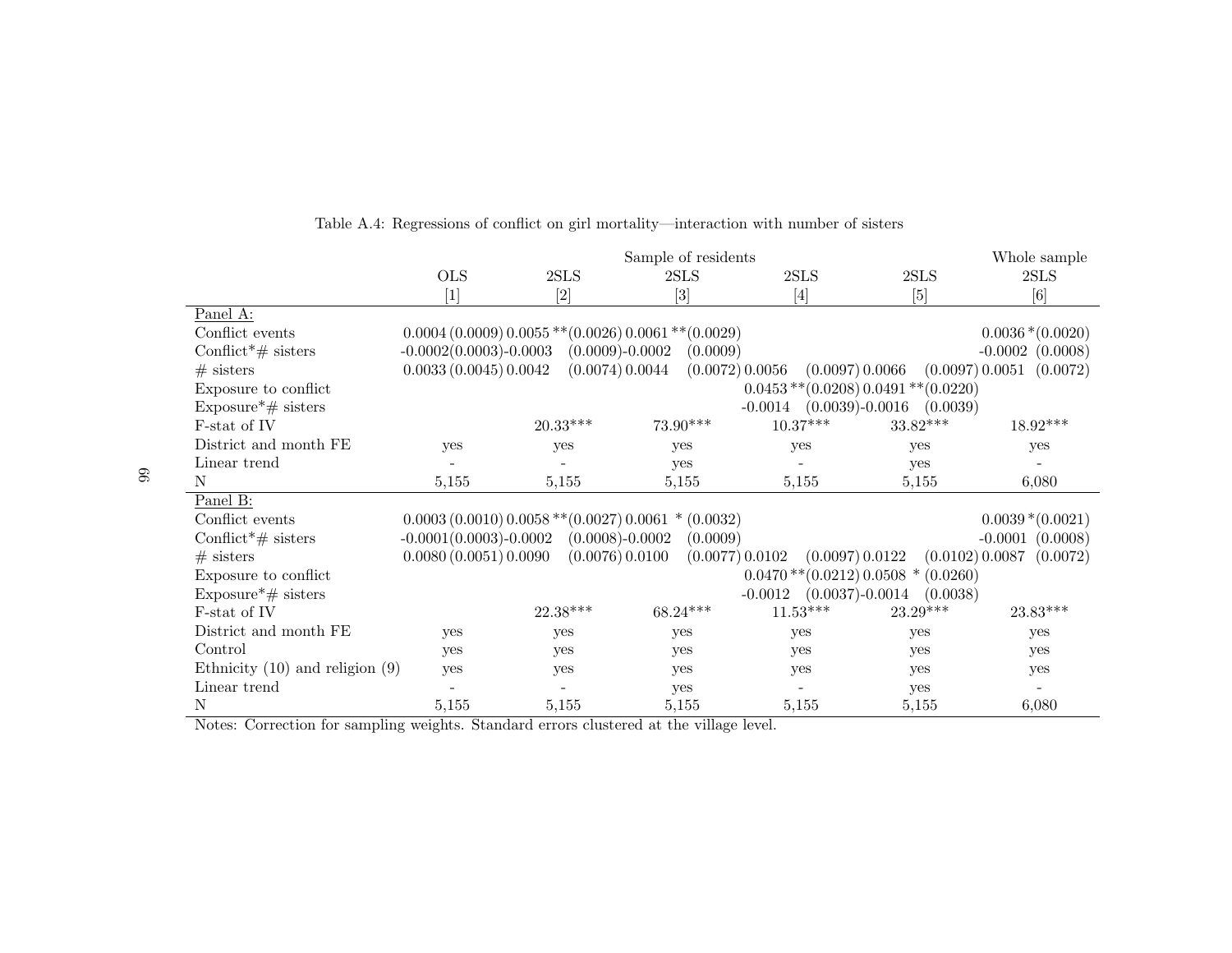|                                     | Sample of residents      |                                                                                                                                                                                                                                                                                                                                                                                                                                                                                         |                                                       |                 |                                               | Whole sample           |
|-------------------------------------|--------------------------|-----------------------------------------------------------------------------------------------------------------------------------------------------------------------------------------------------------------------------------------------------------------------------------------------------------------------------------------------------------------------------------------------------------------------------------------------------------------------------------------|-------------------------------------------------------|-----------------|-----------------------------------------------|------------------------|
|                                     | <b>OLS</b>               | 2SLS                                                                                                                                                                                                                                                                                                                                                                                                                                                                                    | 2SLS                                                  | 2SLS            | 2SLS                                          | 2SLS                   |
|                                     | $[1]$                    | $[2] % \includegraphics[width=0.9\columnwidth]{figures/fig_0a.pdf} \caption{The graph $\mathcal{N}_a$ is a function of the parameter $\mathcal{N}_a$ for the $a=1$ and $b=1$ and $b=1$ for the $a=1$ and $b=1$ for the $a=1$ and $b=1$ for the $a=1$ and $b=1$ for the $a=1$ and $b=1$ for the $a=1$ for the $a=1$ and $b=1$ for the $a=1$ for the $a=1$ for the $a=1$ for the $a=1$ for the $a=1$ for the $a=1$ for the $a=1$ for the $a=1$ for the $a=1$ for the $a=1$ for the $a=1$$ | [3]                                                   | $[4]$           | $[5]$                                         | $[6]$                  |
| Panel A:                            |                          |                                                                                                                                                                                                                                                                                                                                                                                                                                                                                         |                                                       |                 |                                               |                        |
| Conflict events                     |                          |                                                                                                                                                                                                                                                                                                                                                                                                                                                                                         | $0.0004(0.0007)0.0054*(0.0028)0.0064**$ (0.0029)      |                 |                                               | $0.0038 * (0.0021)$    |
| Conflict*son pref.                  | $-0.0000(0.0002)-0.0008$ | $(0.0007) - 0.0008$                                                                                                                                                                                                                                                                                                                                                                                                                                                                     | (0.0007)                                              |                 |                                               | $-0.0007$<br>(0.0006)  |
| Son preference                      | 0.0023(0.0031)0.0062     | (0.0054) 0.0061                                                                                                                                                                                                                                                                                                                                                                                                                                                                         | (0.0055) 0.0096                                       | (0.0074) 0.0095 | (0.0077) 0.0067                               | (0.0049)               |
| Exposure to conflict                |                          |                                                                                                                                                                                                                                                                                                                                                                                                                                                                                         |                                                       |                 | $0.0422 * (0.0218) 0.0477 ** (0.0213)$        |                        |
| Exposure*son pref.                  |                          |                                                                                                                                                                                                                                                                                                                                                                                                                                                                                         |                                                       | $-0.0043$       | $(0.0032) - 0.0043$<br>(0.0034)               |                        |
| F-stat of IV                        |                          | $29.58***$                                                                                                                                                                                                                                                                                                                                                                                                                                                                              | $81.44***$                                            | $13.90***$      | $35.83^{\ast\ast\ast}$                        | $32.58***$             |
| District and month FE               | ves                      | yes                                                                                                                                                                                                                                                                                                                                                                                                                                                                                     | yes                                                   | yes             | yes                                           | yes                    |
| Linear trend                        |                          |                                                                                                                                                                                                                                                                                                                                                                                                                                                                                         | yes                                                   |                 | yes                                           |                        |
| N                                   | 4,726                    | 4,726                                                                                                                                                                                                                                                                                                                                                                                                                                                                                   | 4,726                                                 | 4,726           | 4,726                                         | 5,556                  |
| Panel B:                            |                          |                                                                                                                                                                                                                                                                                                                                                                                                                                                                                         |                                                       |                 |                                               |                        |
| Conflict events                     |                          |                                                                                                                                                                                                                                                                                                                                                                                                                                                                                         | $0.0004(0.0007)0.0061**$ (0.0030) $0.0068**$ (0.0032) |                 |                                               | $0.0044$ ** $(0.0022)$ |
| Conflict*son pref.                  | $0.0000(0.0002)$ -0.0008 | $(0.0006) - 0.0009$                                                                                                                                                                                                                                                                                                                                                                                                                                                                     | (0.0007)                                              |                 |                                               | $-0.0008$<br>(0.0005)  |
| Son preference                      | 0.0017(0.0041)0.0053     | (0.0058) 0.0052                                                                                                                                                                                                                                                                                                                                                                                                                                                                         | (0.0060) 0.0082                                       |                 | (0.0079) 0.0064<br>(0.0075) 0.0083            | (0.0054)               |
| Exposure to conflict                |                          |                                                                                                                                                                                                                                                                                                                                                                                                                                                                                         |                                                       |                 | $0.0478$ ** $(0.0231)$ $0.0537$ ** $(0.0257)$ |                        |
| Exposure*son pref.                  |                          |                                                                                                                                                                                                                                                                                                                                                                                                                                                                                         |                                                       | $-0.0044$       | $(0.0030)$ -0.0044<br>(0.0032)                |                        |
| F-stat of IV                        |                          | $30.46***$                                                                                                                                                                                                                                                                                                                                                                                                                                                                              | $72.89***$                                            | $14.48^{***}\,$ | $25.88***$                                    | $35.19^{\ast\ast\ast}$ |
| District and month FE               | yes                      | yes                                                                                                                                                                                                                                                                                                                                                                                                                                                                                     | yes                                                   | yes             | yes                                           | yes                    |
| Ethnicity $(10)$ and religion $(9)$ | <b>ves</b>               | yes                                                                                                                                                                                                                                                                                                                                                                                                                                                                                     | yes                                                   | yes             | yes                                           | yes                    |
| Linear trend                        |                          |                                                                                                                                                                                                                                                                                                                                                                                                                                                                                         | yes                                                   |                 | yes                                           |                        |
| Ν                                   | 4,726                    | 4,726                                                                                                                                                                                                                                                                                                                                                                                                                                                                                   | 4,726                                                 | 4,726           | 4,726                                         | 5,556                  |

## Table A.5: Regressions of conflict on girl mortality—interaction with <sup>a</sup> proxy for son preference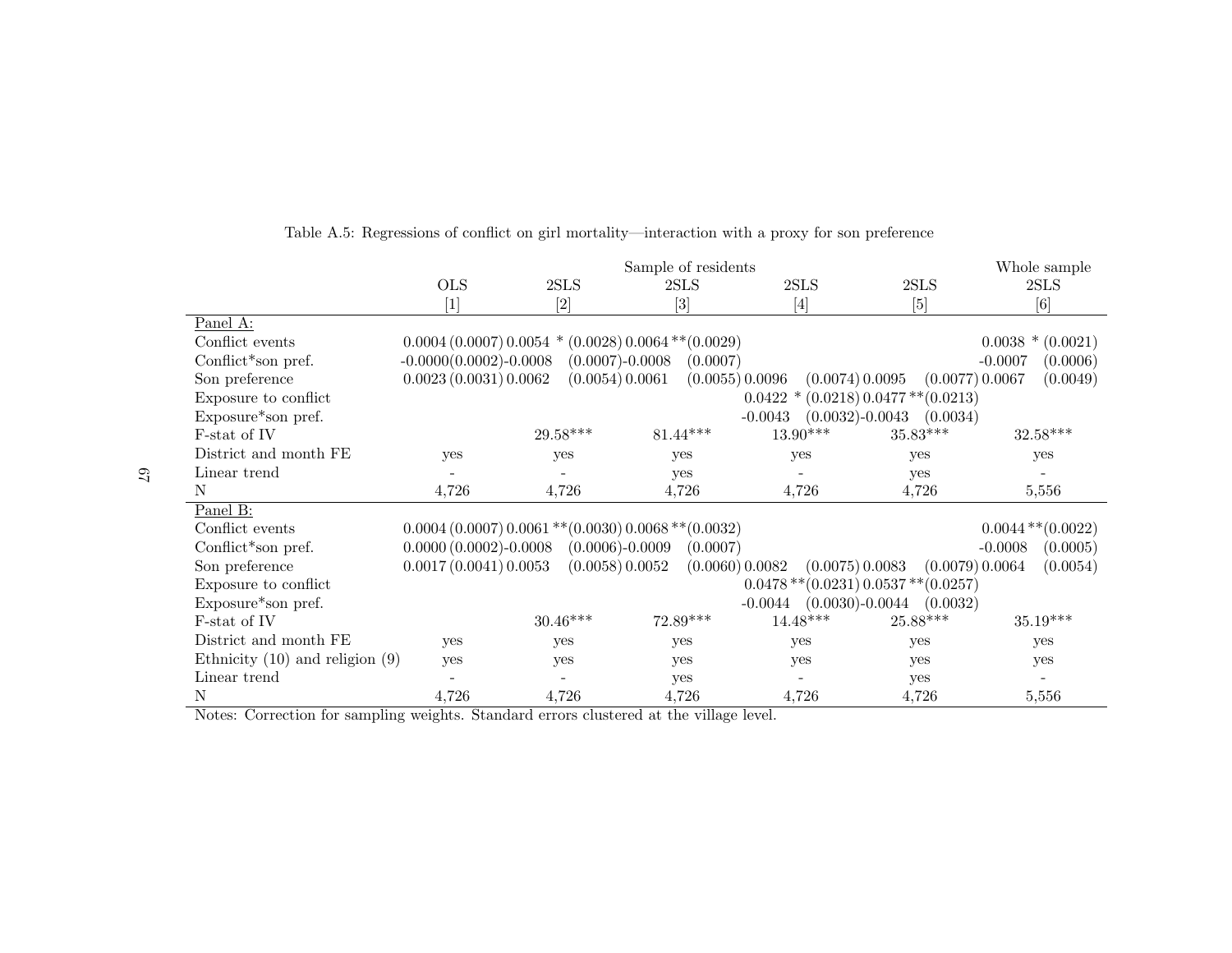

Figure A.1: Placebo test on girls sample